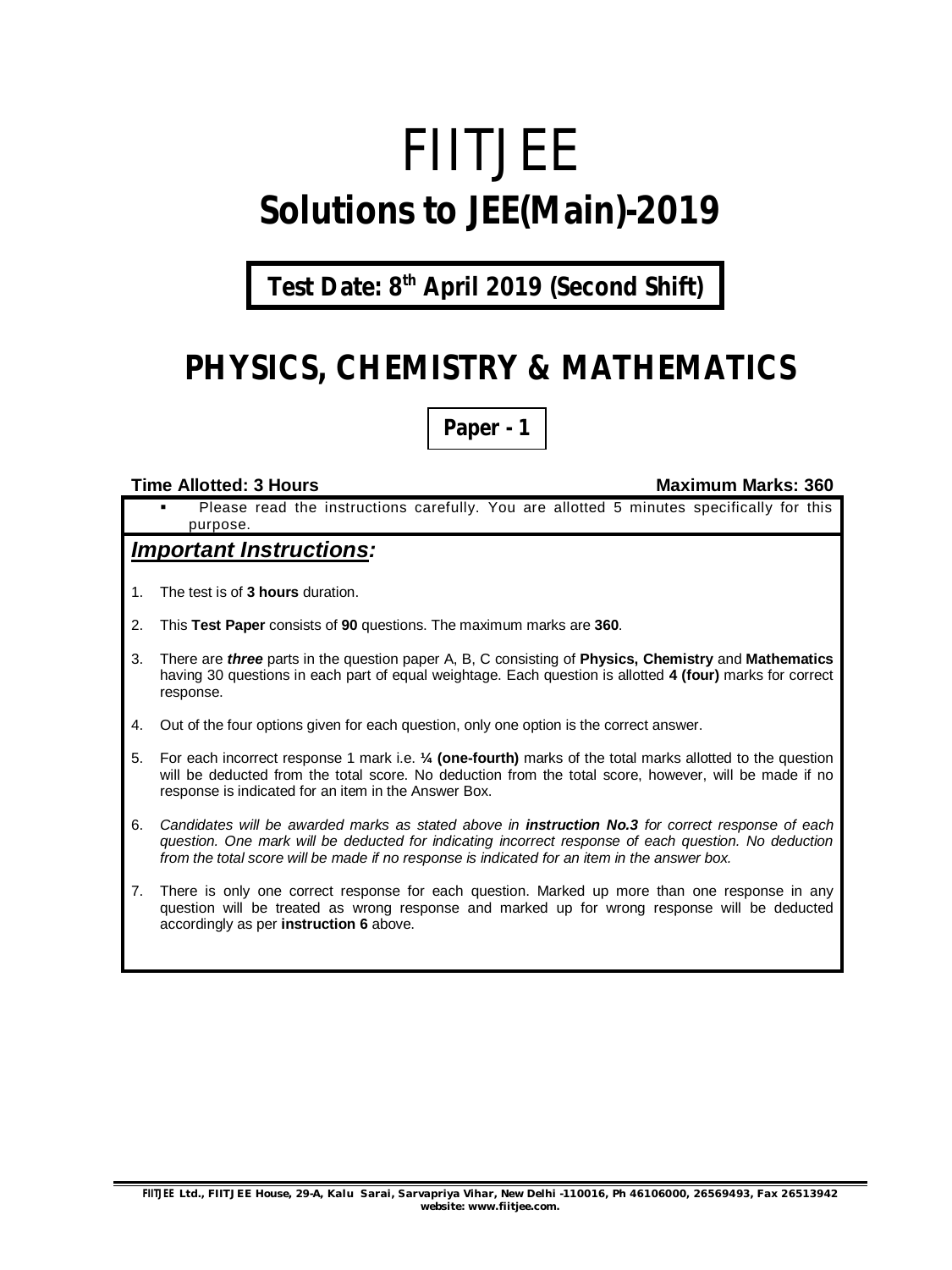# **PART – A (PHYSICS)**

1. A solid sphere and solid cylinder of identical radii approach an incline with the same linear velocity (see figure). Both roll without slipping all throughout. The two climb

maximum heights h<sub>sph</sub> and h<sub>cyl</sub> on the incline. The radio  $\frac{1 \text{ sph}}{1}$ cyl h h is given by:



2. In the circuit shown, a four wire potentiometer is made of a 400 cm long wire, which extends between A and B. The resistance per unit length of the potentiometer wire is  $r =$ 0.01  $\Omega$ /cm. If an ideal voltmeter is connected as shown with jockey J at 50 cm from end A, the expected reading of the voltmeter will be:



3. A parallel plate capacitor has  $1\mu$ F capacitance. One of its two plates is given +  $2\mu$ C charge and the other plate,  $+4\mu$ C charge. The potential difference developed across the capacitor is:

| (A) 3V   | $(B)$ 1V |
|----------|----------|
| $(C)$ 5V | $(D)$ 2V |

4. If Surface tension (S), Moment of Inertia (I) and Planck's constant (h), were to be taken as the fundamental units, the dimensional formula for linear momentum would be: (A)  $S^1$  /<sup>2</sup> 1<sup>1</sup> /<sup>2</sup> h<sup>0</sup> (B)  $S^1$  /<sup>2</sup> 1<sup>3</sup> /<sup>2</sup> h<sup>-1</sup> (C)  $S^3 /^2 l^1 /^2 h^0$  (D)  $S^1 /^2 l^1 /^2 h^{-1}$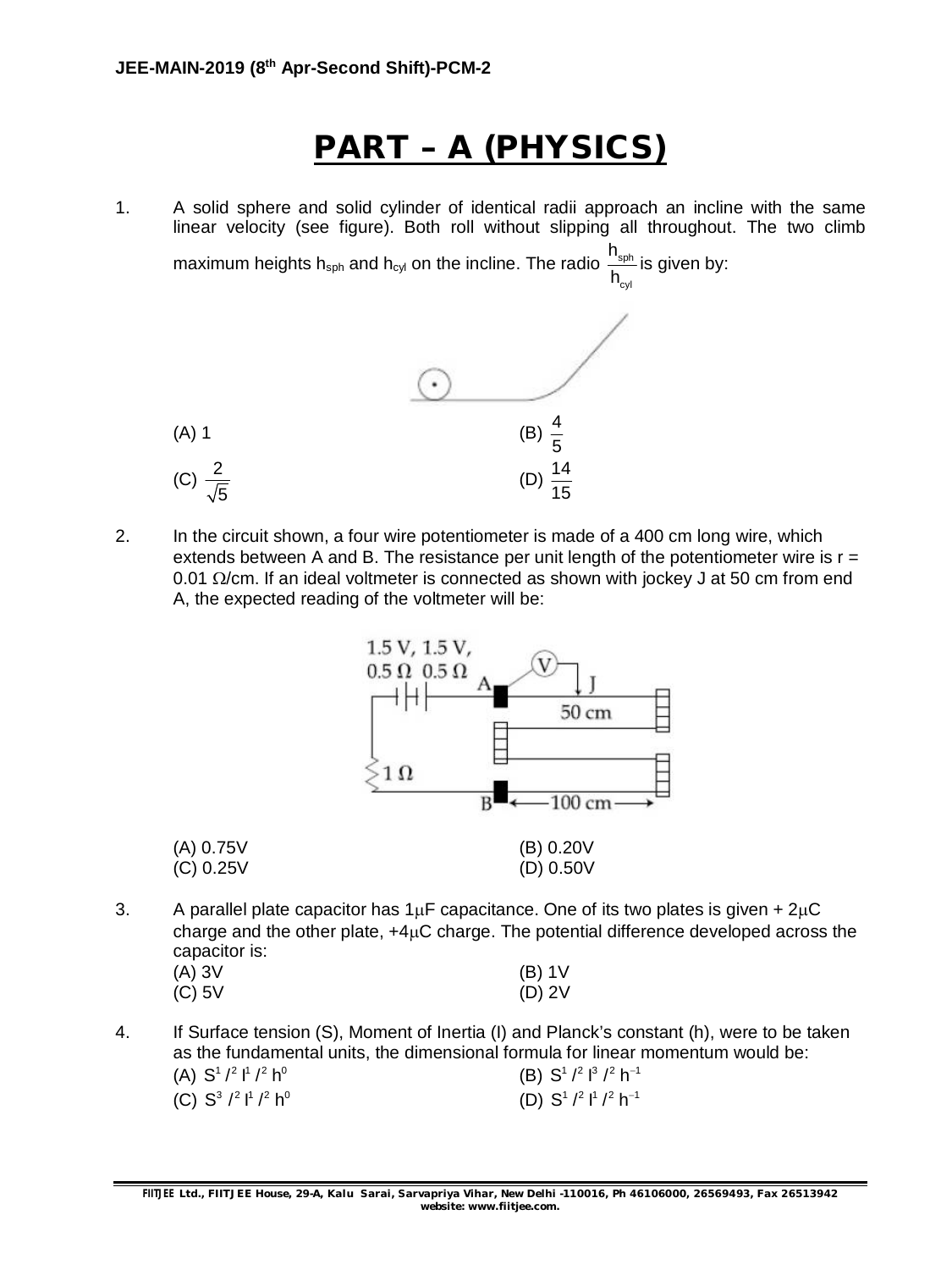5. Two magnetic dipoles X and Y are placed at a separation d, with their axes perpendicular to each other. The dipole moment of Y is twice that of X. A particle of charge q is passing through their mid-point P, at angle  $\theta = 45^{\circ}$  with the horizontal line as shown in the figure. What would be the magnitude of force on the particle at that instant? (d is much larger than the dimensions of the dipole)



6. A damped harmonic oscillator has a frequency of 5 oscillations per second. The amplitude drops to half its value for every 10 oscillations. The time it will take to drop to

| $\frac{1}{1000}$ of the original amplitude is close to: |           |
|---------------------------------------------------------|-----------|
| (A) 10s                                                 | (B) 100s  |
| $(C)$ 50s                                               | $(D)$ 20s |

7. A convex lens (of focal length 20 cm) and a concave mirror, having their principal axes along the same lines, are kept 80 cm apart from each other. The concave mirror is to the right of the convex lens. When an object is kept at a distance of 30 cm to the left o the convex lens, its image remains at the same position even if the concave mirror is removed. The maximum distance of the object for which this concave mirror, by itself would produce a virtual image would be:

| (A) 20 cm | $(B)$ 10 cm |
|-----------|-------------|
| (C) 30 cm | $(D)$ 20 cm |

- 8. A cell of internal resistance r drives current through an external resistance R. The power delivered by the cell to the external resistance will be maximum when: (A)  $R = 0.001$  r (B)  $R = 1000$  r (C)  $R = 2r$  (D)  $R = r$
- 9. In a simple pendulum experiment for determination of acceleration due to gravity (g), time taken for 20 oscillations is measured by using a watch of 1 second least count. The mean value of time taken comes out to be 30s.. The length of pendulum is measured by using a meter scale of least count 1 mm and the value obtained is 55.0 cm. The percentage error in the determination of g is close to:  $(A)$  0.7 % (B) 3.5% (C) 6.8% (D) 0.2%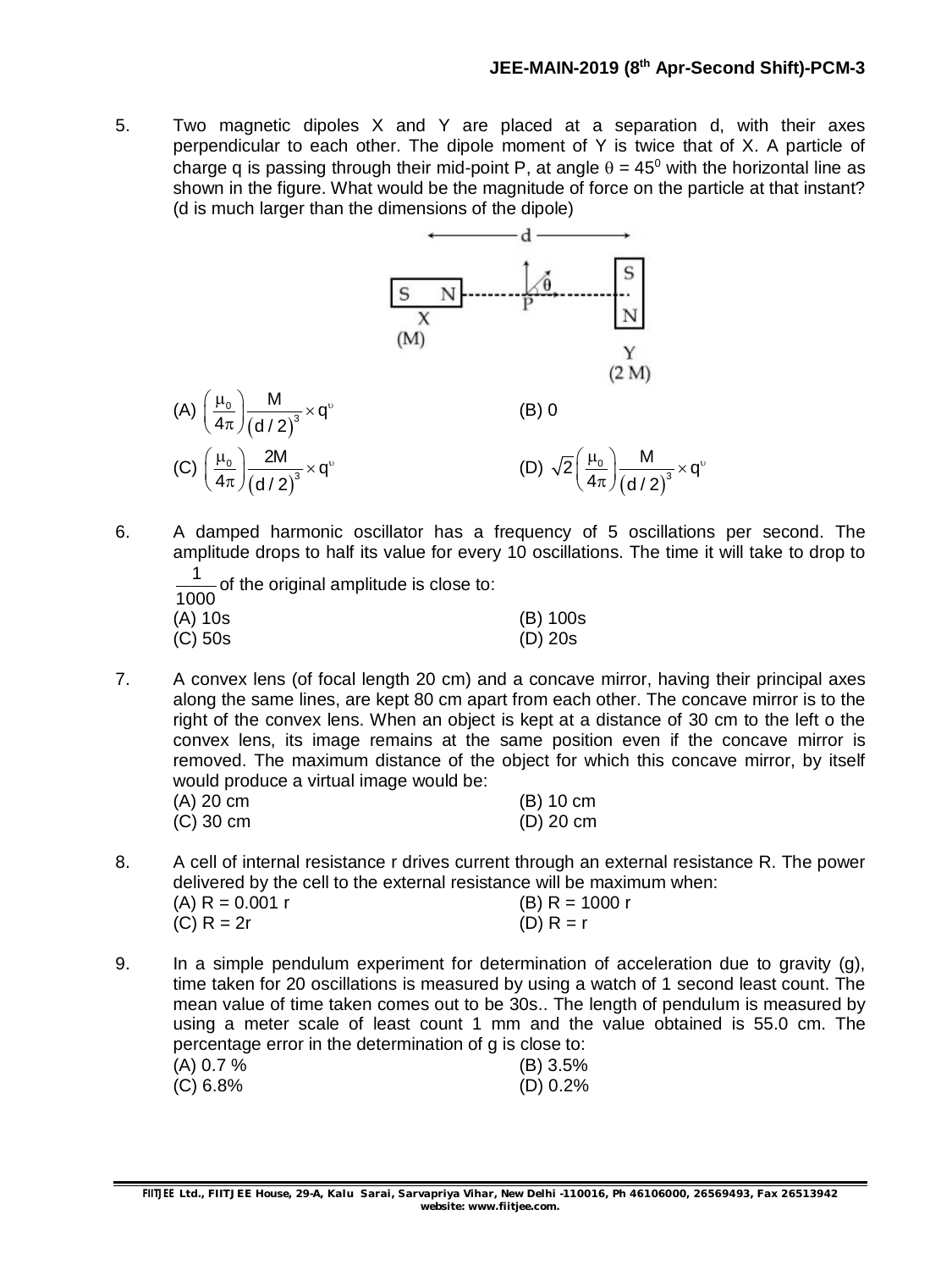10. The temperature, at which the root mean square velocity of hydrogen molecules equals their escape velocity from the earth is closest to: [Boltzmans Constant  $\rm k_{_B}$  =1.38 $\times$ 10<sup>-23</sup>J/K

Avogadro number  $N<sub>a</sub> = 6.02 \times 10^{26}$  / kg Radius of Earth:  $6.4 \times 10^6$  m Gravitation acceleration on Earth =  $10 \text{ ms}^{-2}$ ] (A) 800k (B)  $10^4$  K (C)  $3 \times 10^5$ (D) 650 K

11. A particle starts from origin O from rest and moves with a uniform acceleration along the positive  $x - a$ xis. Identify all figures that correctly represent the motion qualitatively.  $(a = acceleration, v = velocity, x = displacement, t = time)$ 



- 12. The election field in a region is given by  $\vec{\mathsf{E}} = (\mathsf{Ax} + \mathsf{B})\hat{\mathsf{i}}$ where  $E$  is in NC $^{-1}$  and x in meters. The values of constants are  $A = 20$  SI unit and  $B = 10$  SI unit. If the potential at x =1 is  $V_1$  and that at  $x = -5$  is  $V_2$  then  $V_1 - V_2$  is: (A) 320 V (B) – 48 V  $(C) - 520$  V (D) 180 V
- 13. Young's moduli of two wires A and B are in the ratio 7 : 4. Wire A is 2 m long and has radius R. Wire A is 2 m long and has radius R. Wire B is 1.5 m long and has radius 2 mm. If the two wires stretch by the same length for a given load, then the value of R is close to:

| (A) 1.3 mm | $(B)$ 1.5 mm |
|------------|--------------|
| (C) 1.7 mm | $(D)$ 1.9 mm |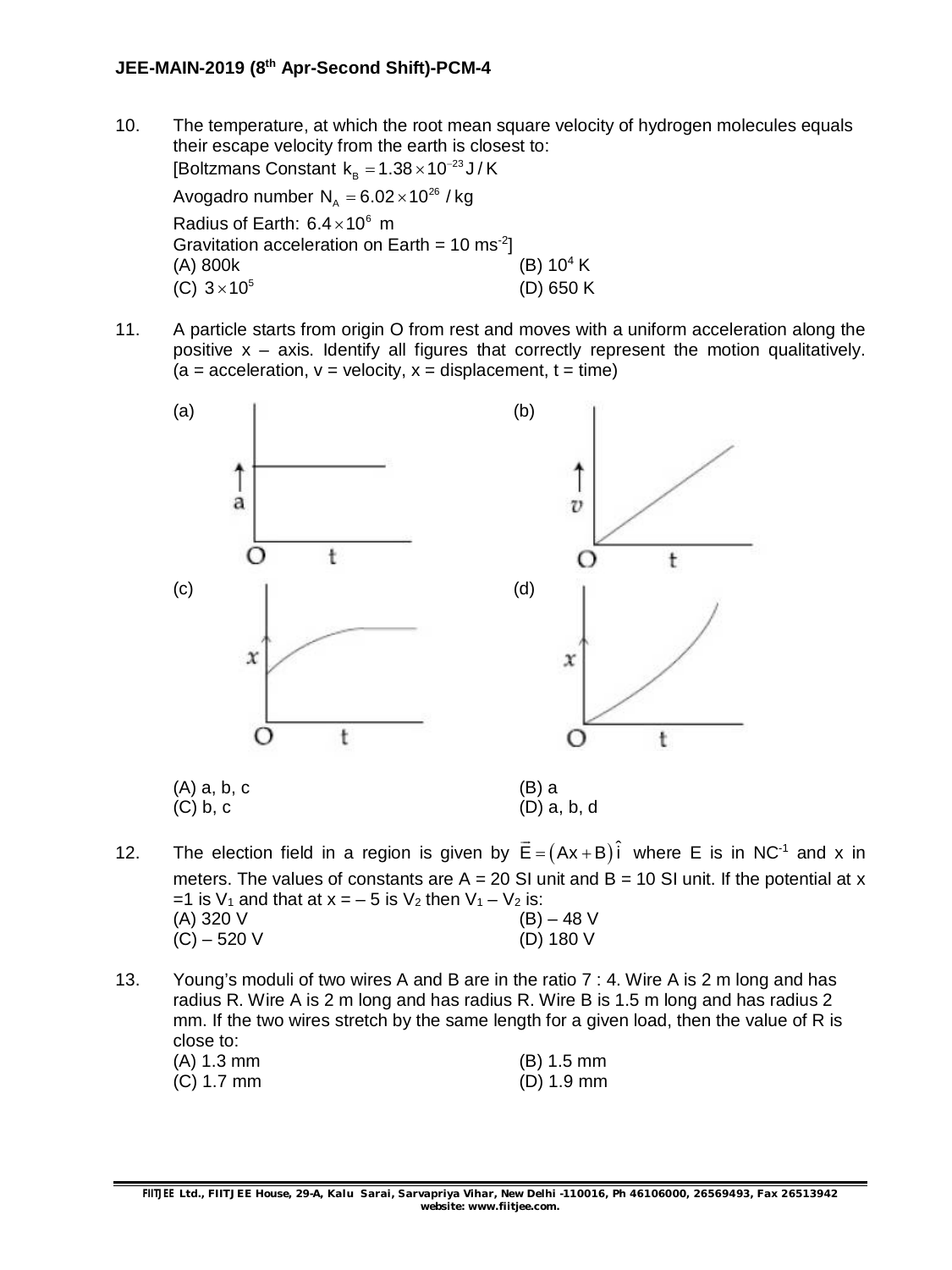14. A body of mass m<sub>1</sub> moving with an unknown velocity of  $v_i$  undergoes a collinear collision with a body of mass m<sub>2</sub> moving with a velocity  $v_2\hat{i}$  . After collision m<sub>1</sub> and m<sub>2</sub> move with velocities of  $v_3\hat{i}$  and  $v_4\hat{i}$  respectively.

If  $m_2 = 0.5 m_1$  and  $v_3 = 0.5 v_1$  then  $v_1$  is:

(A) 
$$
v_4 - \frac{v_2}{2}
$$
  
\n(B)  $v_4 - \frac{v_2}{4}$   
\n(C)  $v_4 - v_2$   
\n(D)  $v_4 + v_2$ 

15. The ratio of mass densities of nuclei of  ${}^{40}C_2$  and  ${}^{16}O$  is close to:

| (A) 0.1 | $(B)$ 5 |
|---------|---------|
| $(C)$ 2 | $(D)$ 1 |

16. A rectangles solid box of length 0.3 m is held horizontally, with one of its sides on the edge of a platform of height 5.. When released, it slips off the table in a very short time  $=$ 0.01 s, remaining essentially horizontal. The angle by which it would rotate when it hits the ground will be (in radians) close to:



17. An electric dipole is formed by two equal and opposite charges q with separation d. The charges the same mass m. It is kept in a uniform electric field E. If it slightly rotated from its equilibrium orientation, then its angular frequency  $\omega$  is:

(A) 
$$
\sqrt{\frac{qE}{2md}}
$$
  
\n(B)  $\sqrt{\frac{2qE}{md}}$   
\n(C)  $\sqrt{\frac{qE}{md}}$   
\n(D)  $2\sqrt{\frac{qE}{md}}$ 

18. The magnetic field of an electromagnetic wave is given by:

$$
\vec{B} = 1.6 \times 10^{-6} \cos (2 \times 10^{7} z + 6 \times 10^{15} t) (2 \hat{i} + \hat{j}) \frac{Wb}{2^{2}}
$$

The associated electric field will be:

(A) 
$$
\vec{E} = 4.8 \times 10^2 \cos(2 \times 10^7 z + 6 \times 10^{15} t)(-\hat{i} + 2\hat{j})\frac{V}{m}
$$
  
\n(B)  $\vec{E} = 4.8 \times 10^2 \cos(2 \times 10^7 z + 6 \times 10^{15} t)(-2\hat{j} + 2\hat{t})\frac{V}{m}$   
\n(C)  $\vec{E} = 4.8 \times 10^2 \cos(2 \times 10^7 z + 6 \times 10^{15} t)(\hat{i} + 2\hat{j})\frac{V}{m}$   
\n(D)  $\vec{E} = 4.8 \times 10^2 \cos(2 \times 10^7 z + 6 \times 10^{15} t)(2\hat{i} + \hat{j})\frac{V}{m}$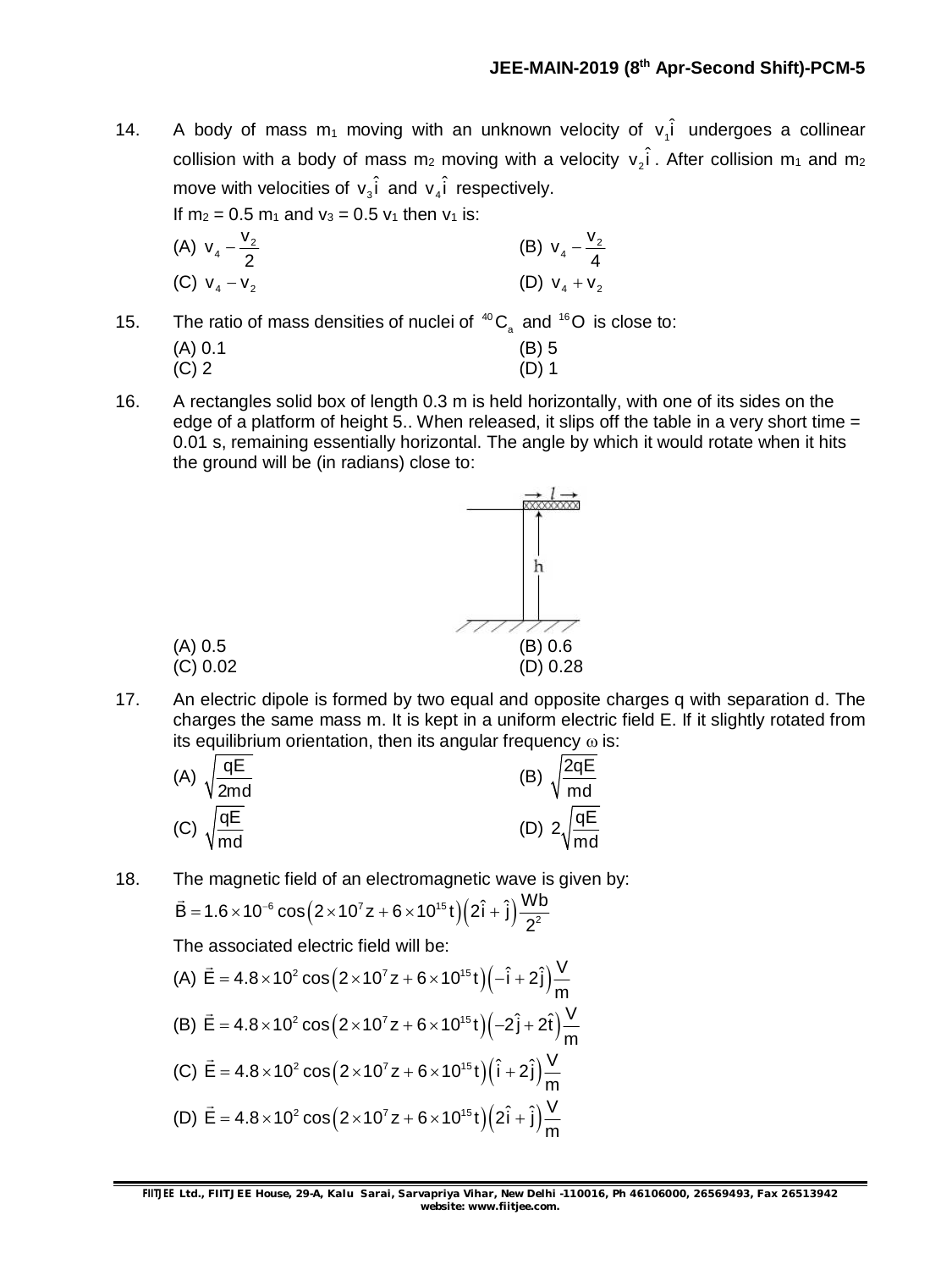19. A common emitter amplifier circuit, built using an npn transistor, is shown in the figure. Its dc current gain is 250,  $R_C = 1k\Omega$  and  $V_{CC} = 10V$ . What is the minimum base current for  $V_{CE}$  to reach saturation?



20. A positive point charge is released from rest at a distance  $r_0$  from a positive line charge with uniform density. The speed (v) of the point charge, as a function of instantaneous distance r from line charge, is proportional to



- 21. Let  $|A_1| = 3$ ,  $|A_2| = 5$ , and  $|A_1 + A_2| = 5$ . The value of  $(2A_1 + 3A_2) \cdot (3A_1 - 2A_2)$  $\rightarrow$   $\rightarrow$   $\rightarrow$   $\rightarrow$   $\rightarrow$ is: (A) –106.5 (B) –112.5 (A)  $-106.5$  (B)  $-112.5$ <br>(C)  $-118.5$  (D)  $-99.5$
- 22. In the figure shown, what is the current (in Ampere) drawn from the battery? You are given

 $R_1 = 15 \Omega, R_2 = 10 \Omega, R_3 = 20 \Omega, R_4 = 5 \Omega, R_5 = 25 \Omega, R_6 = 30 \Omega, E = 15 V$ 



**FIITJEE** *Ltd., FIITJEE House, 29-A, Kalu Sarai, Sarvapriya Vihar, New Delhi -110016, Ph 46106000, 26569493, Fax 26513942 website: [www.fiitjee.com.](http://www.fiitjee.com.)*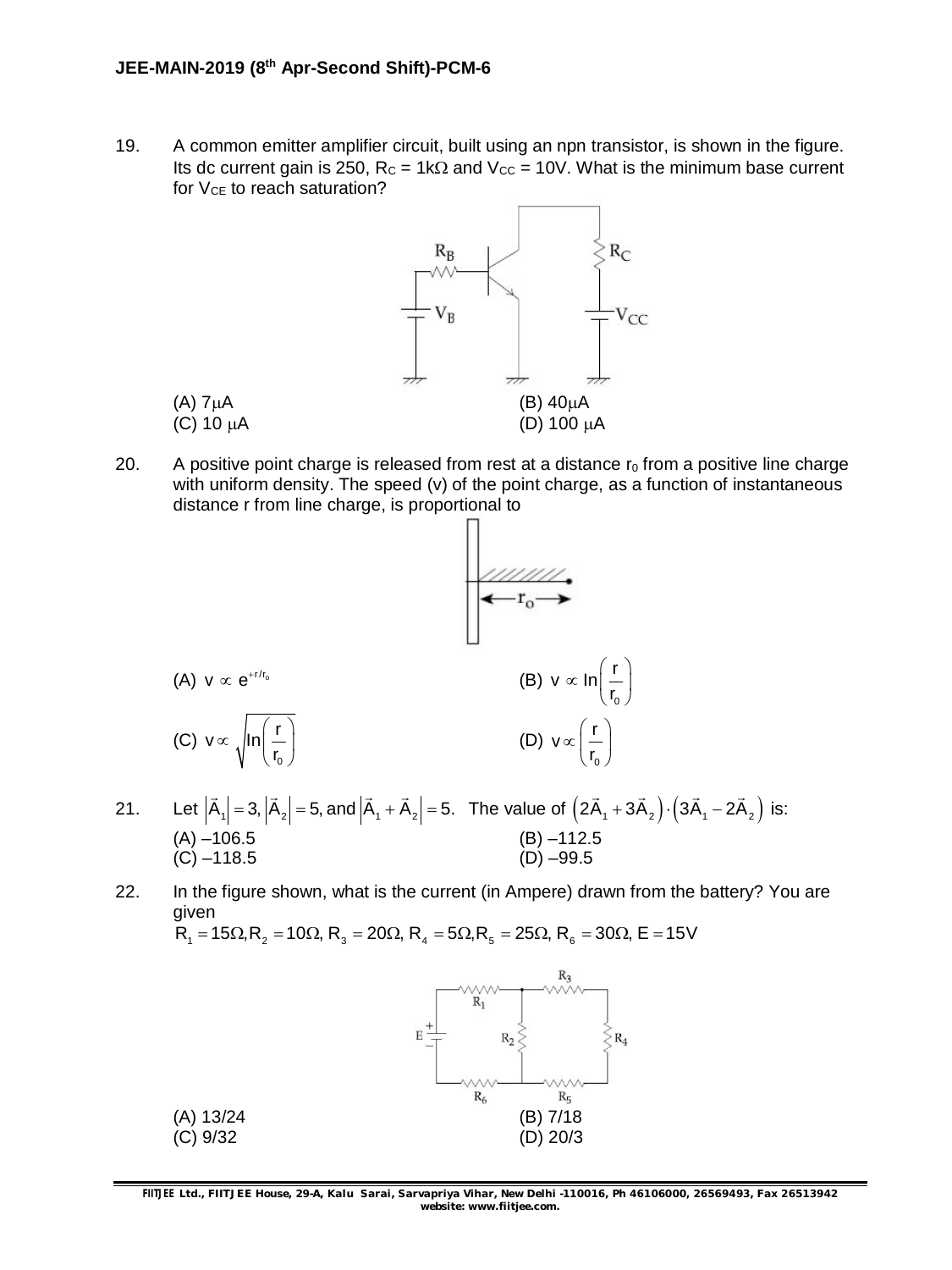- 23. In a line of sight radio communication, a distance of about 50 km is kept between the transmitting and receiving antennas. If the height of the receiving antenna is 70m, then the minimum height of the transmitting antenna should be: (Radius of the Earth  $=$  $6.4\times$  10 $^6$  m)
	- (A) 32 m (B) 40 m<br>(C) 51 m (D) 20 m  $(C)$  51 m
- 24. A rocket has to be launched from each in such a way that it never returns. If E is the minimum energy delivered by the rocket launcher, what should be the minimum energy that the launcher should have if the same rocket is to be launched from the surface of the moon? Assume that the density of the earth and the moon are equal and that the earth's volume is 64 times the volume of the moon.

| (A) $\frac{E}{32}$ | (B) $\frac{E}{16}$ |
|--------------------|--------------------|
| (C) $\frac{E}{64}$ | (D) $\frac{E}{4}$  |

- 25. A circuit connected to an ac source of emf  $e = e_0 \sin(1000t)$  with t in seconds, gives a phase difference of 4  $\frac{\pi}{4}$  between the emf e and current i. Which of the following circuits will exhibit this?
	- (A) RC circuit with R = 1 k  $\Omega$  and C = 1  $\mu$ F (B) RL circuit with R = 1 k $\Omega$  and L = 10 mH (C) RL circuit with R = 1 k $\Omega$  and L = 1 mH (D) RC circuit with R = 1 k $\Omega$  and C = 10  $\mu$ F
- 26. A nucleus A, with a finite de broglie wavelength  $\lambda_A$ , undergoes spontaneous fission into two nuclei B and C of equal mass. B flies in the same direction as that of A, while C flies in the opposite direction with a velocity equal to half of that of F. The de – Broglie wavelength  $\lambda_B$  and  $\lambda_C$  of B and C are respectively :

| (A) $\lambda_A$ , $2\lambda_A$       | (B) $2\lambda_A, \lambda_A$                         |
|--------------------------------------|-----------------------------------------------------|
| (C) $\lambda_A, \frac{\lambda_A}{2}$ | (D) $\frac{\lambda_{\rm A}}{2}$ , $\lambda_{\rm A}$ |

- 27. Calculate the limit of resolution of a telescope objective having a diameter of 200 cm, if it has to detect light of wavelength 500 nm coming from a star.
	- (A)  $457.5 \times 10^{-9}$  radian  $\times 10^{-9}$  radian  $\times 10^{-9}$  radian
	- (C)  $305 \times 10^{-9}$  $\times$ 10<sup>-9</sup> radian  $\textrm{(D)}$  152.5 $\times$ 10<sup>-9</sup> radian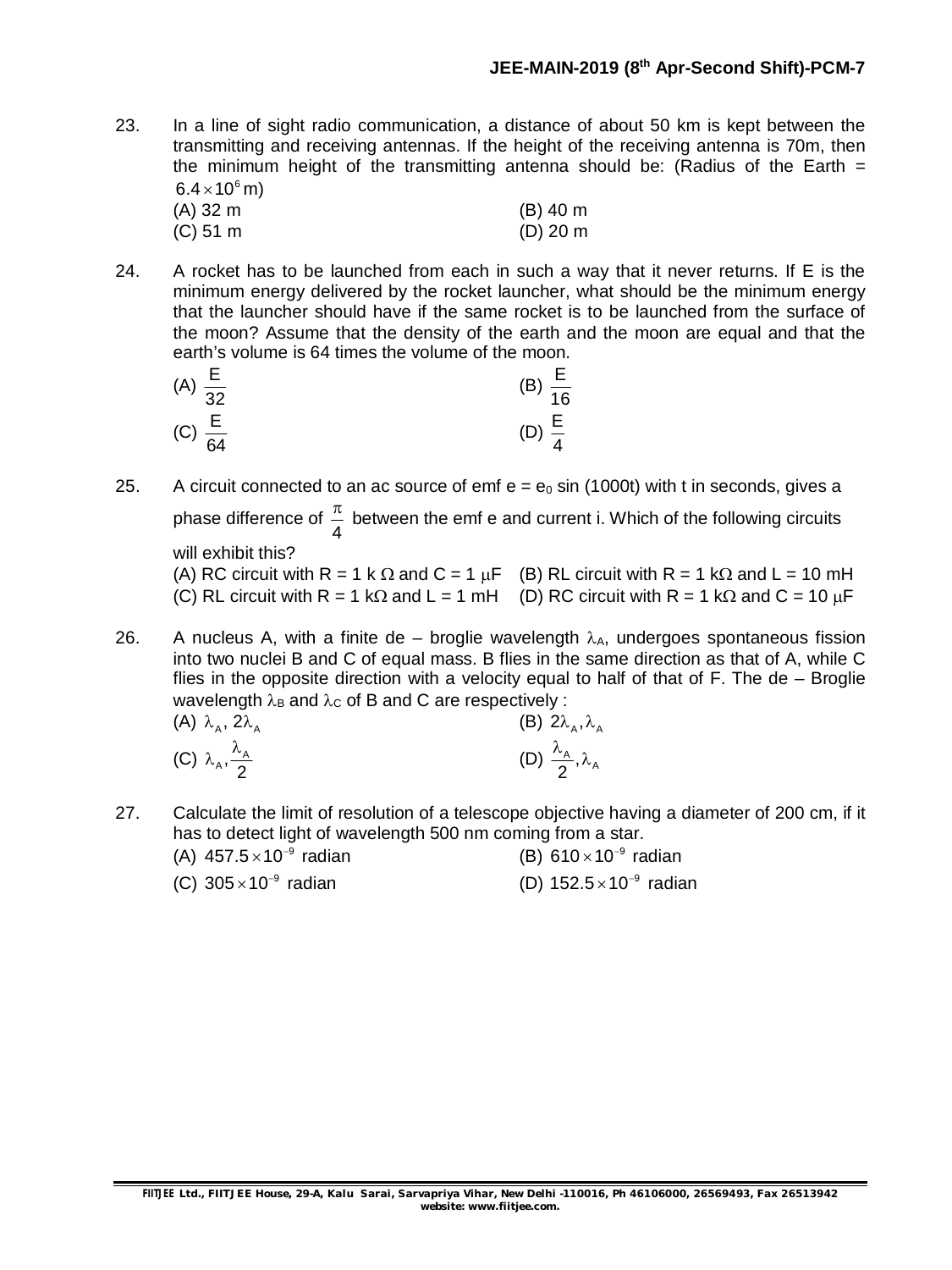28. Two very long, straight and insulated wires are kept at  $90^{\circ}$  angle from each other In xy – plane as shown in the figure.



These wires carry currently of equal magnitude I, whose directions are shown in the figure. The met magnetic field at point P will be:

| (A) $\frac{\mu_0 I}{2\pi d}(\hat{x} + \hat{y})$ | (B) $\frac{+ \mu_0 I}{\pi d}(\hat{z})$           |
|-------------------------------------------------|--------------------------------------------------|
| (C) Zero                                        | (D) $-\frac{\mu_0 I}{2\pi d}(\hat{x} + \hat{y})$ |

29. The given diagram shows four processes i.e., isochoric, isothermal and adiabatic. The correct assignment of the processes, in the same order is given by:



30. A uniform rectangular thin sheet ABCD of mass M has length a and breadth b, as shown in the figure. If the shaded portion HBGO is cut off, the coordinates of the centre of mass of the remaining portion will be:



**FIITJEE** *Ltd., FIITJEE House, 29-A, Kalu Sarai, Sarvapriya Vihar, New Delhi -110016, Ph 46106000, 26569493, Fax 26513942 website: [www.fiitjee.com.](http://www.fiitjee.com.)*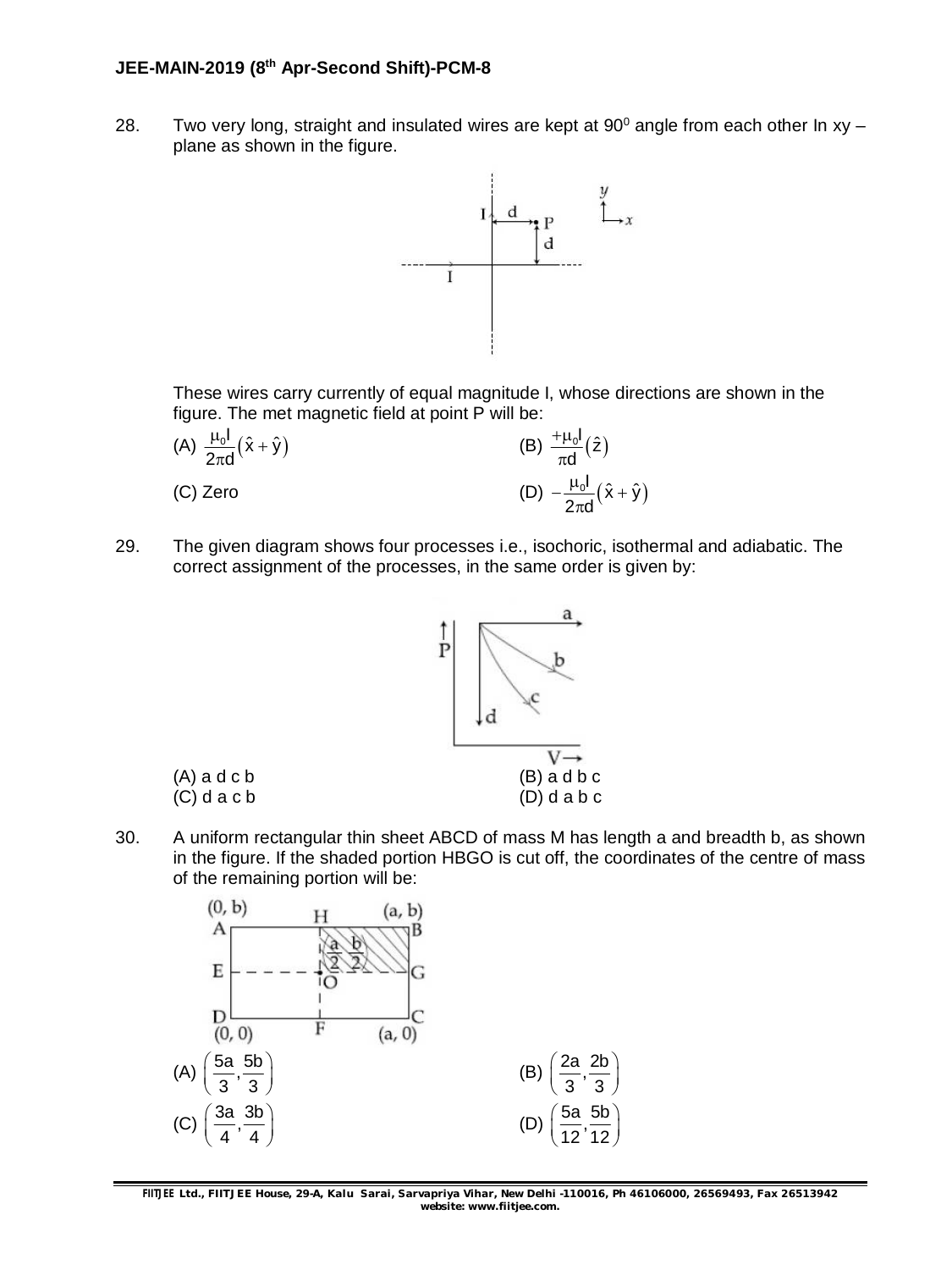# **PART –B (CHEMISTRY)**

- 31. The statement that is INCORRECT about the interstitial compound is:
	- (A) they have metallic conductivity (B) they have high melting points
	- (C) they are chemically reactive (D) they are very hard
- 32. The major product of the following reaction is:



33. The major product of the following reaction is:



34. If p is the momentum of the fastest electron ejected from a metal surface after the irradiation of light having wavelength  $\lambda$ , then for (A)5 p momentum of the photoelectron, the wavelength of the light should be:

(Assume kinetic energy of ejected photoelectron to be very high in comparison to work function)

| (A) $\frac{3}{4}\lambda$ | (B) $\frac{1}{2}\lambda$ |
|--------------------------|--------------------------|
| $(C)\frac{4}{9}\lambda$  | (D) $\frac{2}{3}\lambda$ |

**FIITJEE** *Ltd., FIITJEE House, 29-A, Kalu Sarai, Sarvapriya Vihar, New Delhi -110016, Ph 46106000, 26569493, Fax 26513942 website: [www.fiitjee.com.](http://www.fiitjee.com.)*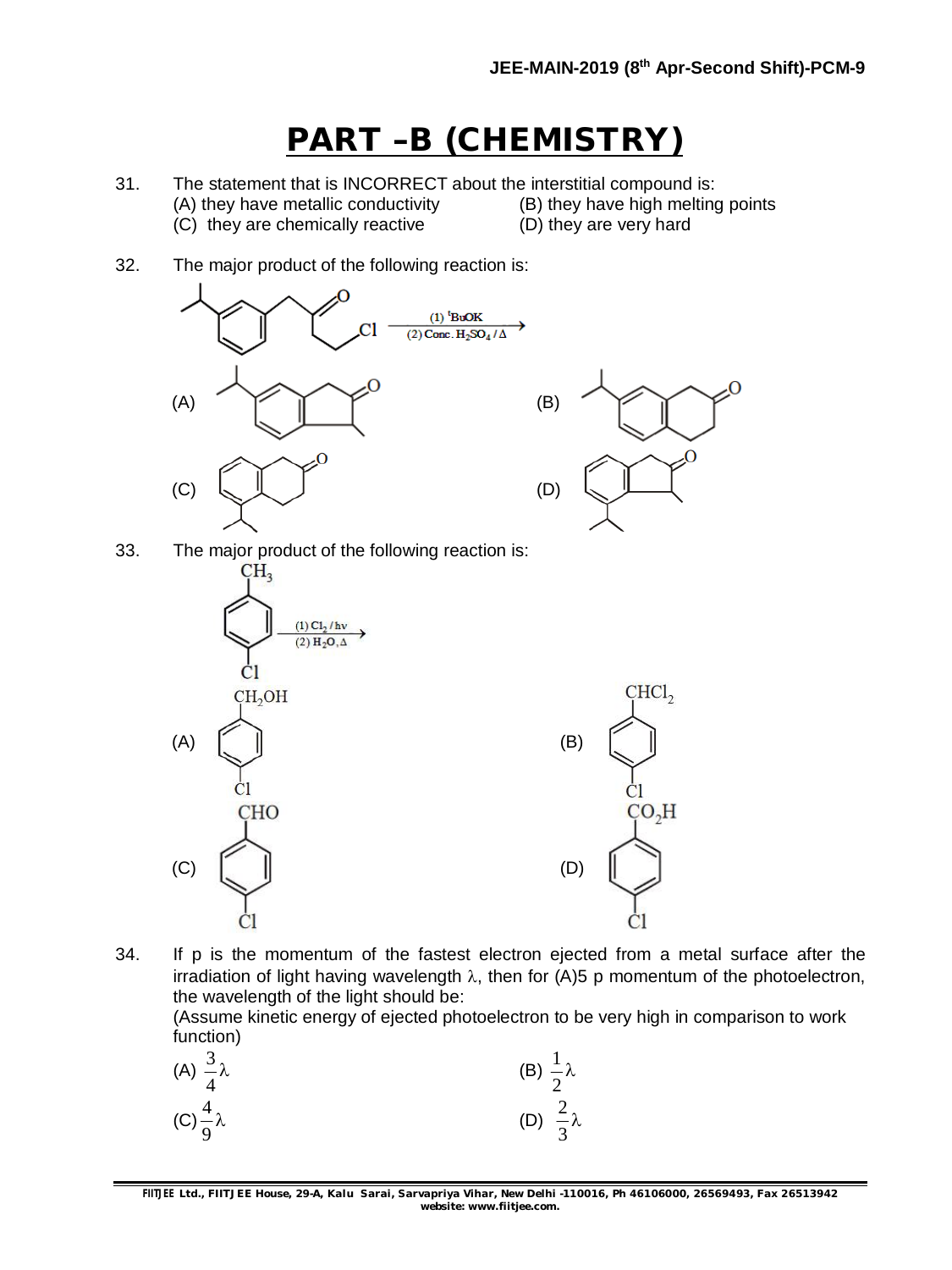- 35. The ion that has sp<sup>3</sup>d<sup>2</sup> hybridization for the central atom is: (A)  $[\mathsf{IF}_{6}]^{-}$ (B)  $[\mathsf{ICI_4}]^-$ (C)  $\lfloor \textsf{ICI}_2 \rfloor^-$ (D)  $[BrF<sub>2</sub>]$  -
- 36. The major product obtained in the following reaction is:



37. For a reaction scheme.  $A \xrightarrow{k_1} B \xrightarrow{k_2} C$  if the rate of formation of B is set to be zero then the concentration of B is given by

(A) 
$$
\left(\frac{k_1}{k_2}\right)[A]
$$
  
\n(B)  $(k_1 - k_2)[A]$   
\n(C)  $k_1k_2[A]$   
\n(D)  $(k_1 + k_2)[A]$ 

38. For the following reactions, equilibrium constants are given:  $S(s)$  + O<sub>2</sub> (g)  $\Longrightarrow$   $SO_2(g)$ ; K<sub>1</sub> = 10<sup>52</sup>  $2S(s) + 3O_2(g)$   $\Longrightarrow$   $2SO_3(g)$ ;K<sub>2</sub> = 10<sup>129</sup> The equilibrium constant for the reaction  $2SO_2(g)+O_2(g)$   $\Longrightarrow$   $2SO_3(g)$  is: (A)  $10^{77}$  (B)  $10^{25}$ (C)  $10^{181}$  (D)  $10^{154}$ 

39. Calculate the standard cell potential (in V) of the cell in which following reaction takes place:

 $\mathsf{Fe}^2 + (\mathsf{aq}) + \mathsf{Ag}^+(\mathsf{aq}) \rightarrow \mathsf{Fe}^{3+}(\mathsf{aq}) + \mathsf{Ag}(\mathsf{s})$ Given that:  $E^0_{Aq'/Aq} = xV$  $E_{Fe^{2+}/Fe}^{0} = yV$  $E_{Fe^{3+}/Fe}^{0} = zV$ (A)  $x - z$  (B)  $x + y - z$ (C)  $x - y$  (D)  $x + 2y - 3z$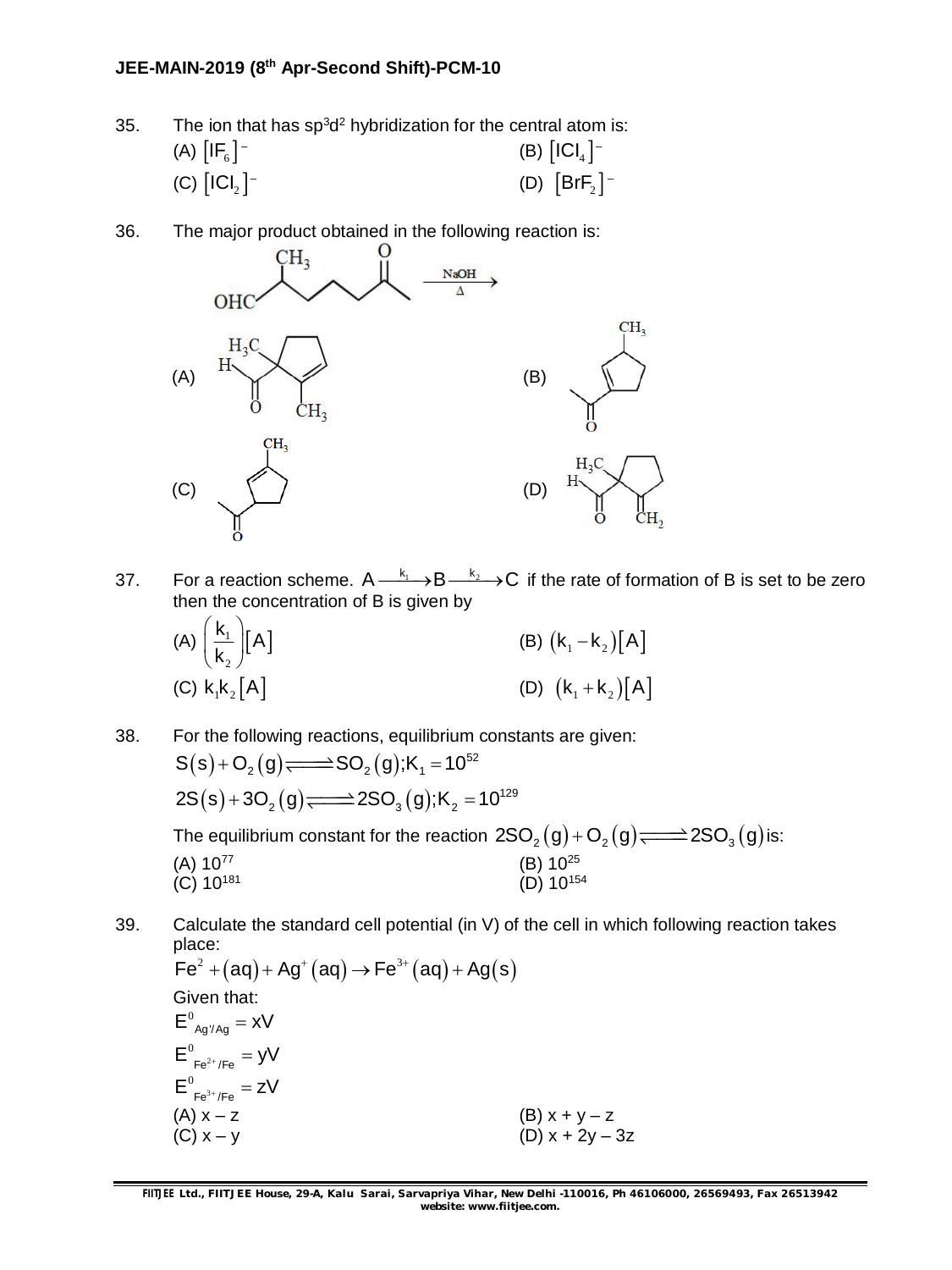| 40. | The covalent alkaline earth metal halide   |
|-----|--------------------------------------------|
|     | $(X = \text{Cl}, \text{Br}, \text{I})$ is: |

- (A)  $BeX_2$  (B)  $CaX_2$ (C) Sr $X_2$  (D) Mg $X_2$
- 41. The structure of Nylon 6 is:  $(A)$   $\begin{bmatrix} 0 & H \end{bmatrix}$   $(B)$  $-{\rm (CH}_{2)_6}-\rm N+$  $\overline{\text{CH}_2}_4$  - $(C)$   $\begin{bmatrix} 0 & H \end{bmatrix}$  (D)
- 42. The IUPAC symbols for the element with atomic number 119 would be: (A) uun (B) uue<br>(C) unh (D) une  $(D)$  une
- 43. Which of the following compounds will show the maximum 'enol' content? (A)  $CH_3COCH_3$  (B)  $CH_3COCH_2CONH_2$ (C)  $CH_3COCH_2COCH_3$  (D)  $CH_3COCH_2COOC_2H_5$
- 44. 0.27 g of a long chain fatty acid was dissolved in 100 cm<sup>3</sup> of hexane. 10 mL of this solution was added dropwise to the surface of water in a round watch glass. Hexane evaporates and a monolayer is formed. The distance from edge to centre of the watch glass is 10 cm. What is the height of the monolayer? [Density of fatty acid = 0.9 g cm<sup>-3</sup>,  $\pi = 3$ ]

| __<br>$(A) 10^{-4} m$ |  | $(B) 10^{-8}$ m |
|-----------------------|--|-----------------|
| (C) $10^{-2}$ m       |  | (D) $10^{-6}$ m |

45. The percentage composition of carbon by mole in methane is:<br>(A) 90%

| (A) 80% | $(B)$ 20% |
|---------|-----------|
| (C)75%  | $(D)$ 25% |

| 46. | The Mond process is used for the: |                        |  |  |  |  |  |
|-----|-----------------------------------|------------------------|--|--|--|--|--|
|     | (A) Extraction of Mo              | (B) Extraction of Zn   |  |  |  |  |  |
|     | (C) Purification of Zr and Ti     | (D) Purification of Ni |  |  |  |  |  |

- 47. Which one of the following alkenes when treated with HCI yields majorly an anti Markovnikov product? (A)  $H_2N - CH = CH_2$ <br>
(C)  $CH_3 O - CH = CH_2$ <br>
(D)  $Cl - CH = CH_2$ (C)  $CH_3 O - CH = CH_2$
- 48. 5 moles of an ideal gas at 100 K are allowed to undergo reversible compression till its temperature becomes 200 K. If  $C_V = 28$  JK<sup>-1</sup> mol<sup>-1</sup>, calculate  $\Delta U$  and  $\Delta pV$  for this process. (R = 8.0 J K<sup>-1</sup> mol<sup>-1</sup>) (A)  $\Delta U = 2.8$ kJ;  $\Delta (pV) = 0.8$ kJ  $\Delta U = 14$ kJ;  $\Delta (pV) = 4$ kJ
	-
- 
- (C)  $\Delta U = 14 kJ; \Delta (pV) = 18 kJ$  (D)  $\Delta U = 14 kJ; \Delta (pV) = 0.8 J$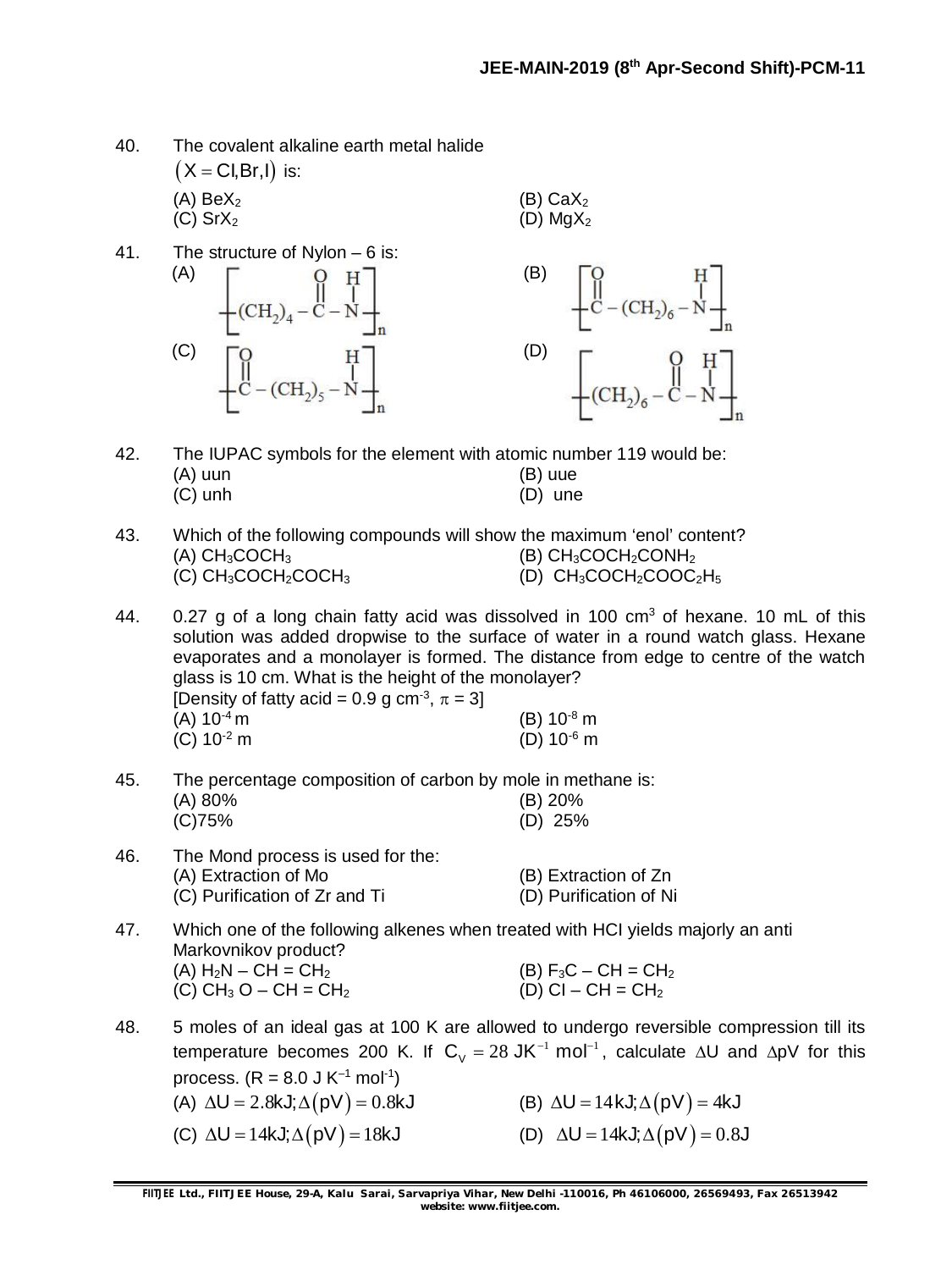- 49. The calculated spin only magnetic moments (BM) of the anionic and cationic species of  $\left \lfloor \mathsf{Fe}\left(\mathsf{H}_{\mathsf{2}} \mathsf{O} \right)_6 \right \rfloor_{\mathsf{2}}$  and  $\left \lfloor \mathsf{Fe}\left(\mathsf{CN} \right)_6 \right \rfloor$ , respectively, are: (A) 0 and 5.92 (B) 2.84 and 5.92 (C) 0 and 4.9 (D) 4.9 and 0
- 50. Fructose and glucose can be distinguished by: (A) Benedict's test (B) Fehling's test (C) Barfoed's test (D) Seliwanoff's test
- 51. The major product in the following reaction is:





- 52. Polysubstitution is a major drawback in: (A) Friedel Craft's alkylation (B) Reimer Tiemann reaction (C) Acetylation of aniline (D) Friedel Craft's acylation
- 53. The strength of 11.2 volume solution of  $H_2O_2$  is: [Given that molar mass of H = 1 g mol<sup>-1</sup> and  $O = 16$  g mol<sup>-1</sup>] (A) 3.4% (B) 1.7% (B) 1.7%  $(C)$  13.6%
- 54. For the solution of the gases w, x, y and z in water at 298 K, the Henrys law constants  $(K_H)$  are 0.5, 2 35 and 40 kbar, respectively. The correct plot for the given data is:

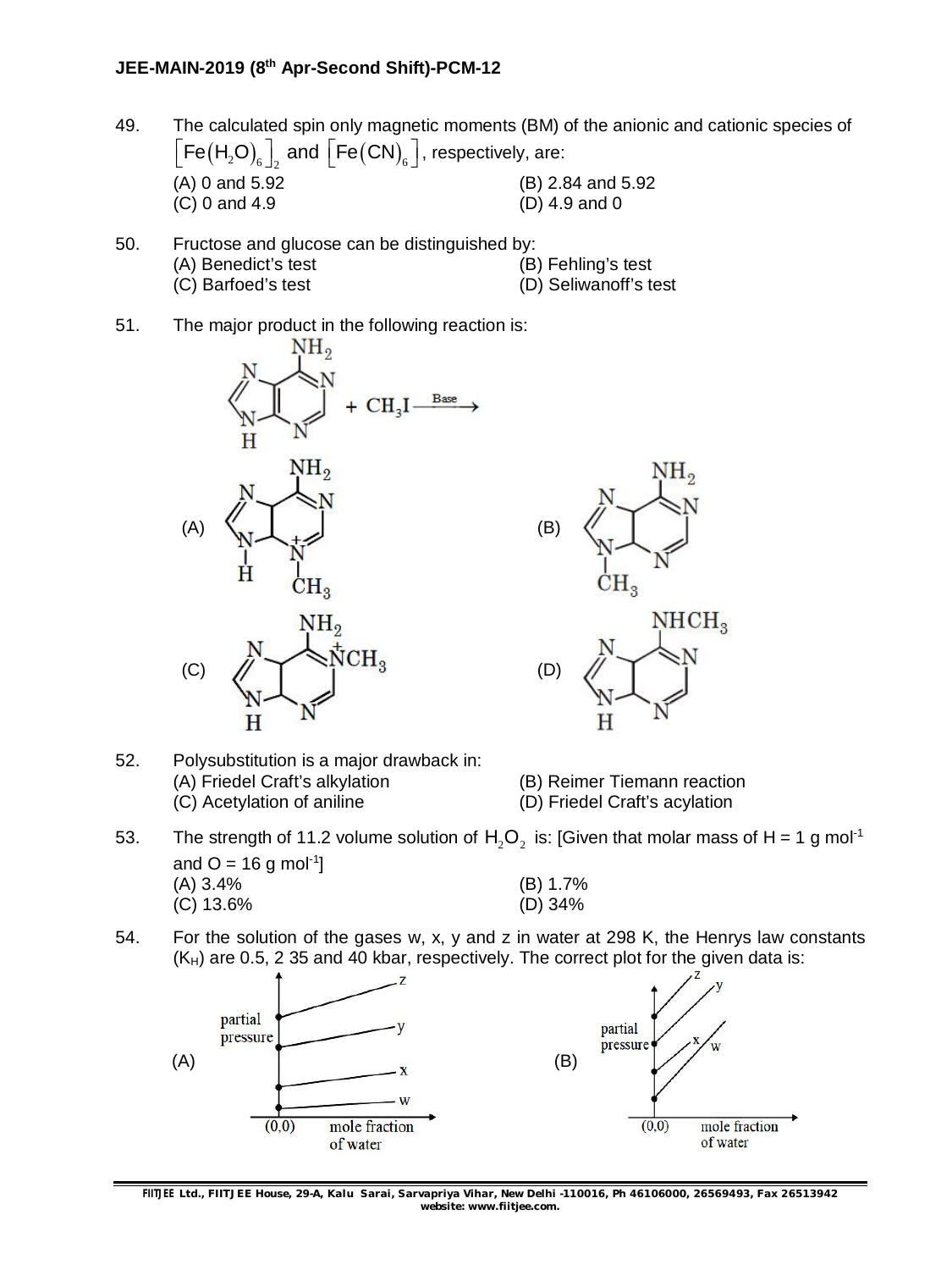

- 55. Among the following molecules / ions  $C_2^{2-}$ ,  $N_2^{2-}$ ,  $O_2^{2-}$ ,  $O_2$  which one is diamagnetic and has the shortest bond length? (A)  $O_2^{2-}$ (B)  $C_2^{2-}$ (C) O<sub>2</sub> (D)  $N_2^{2-}$
- 56. The major product obtained in the following reactions is"



- 57. The maximum prescribed concentration of copper in drinking water is: (A) 0.5 ppm (B) 3 ppm (C) 5 ppm (D) 0.05 ppm
- 58. The correct statement about  $|Cl_5$  and  $|Cl_4^-|$  is:
	- (A)  $\textsf{ICI}_5$  is trigonal bipyramidal and  $\textsf{ICI}^-_4$  is tetrahedral
	- (B) ICI<sub>5</sub> is square pyramidal and  $|Cl_4^-$  is square planar
	- (C)ICI<sub>5</sub> is square pyramidal and  $\textsf{ICI}^-_4$  is tetrahedral
	- (D) Both are isostructural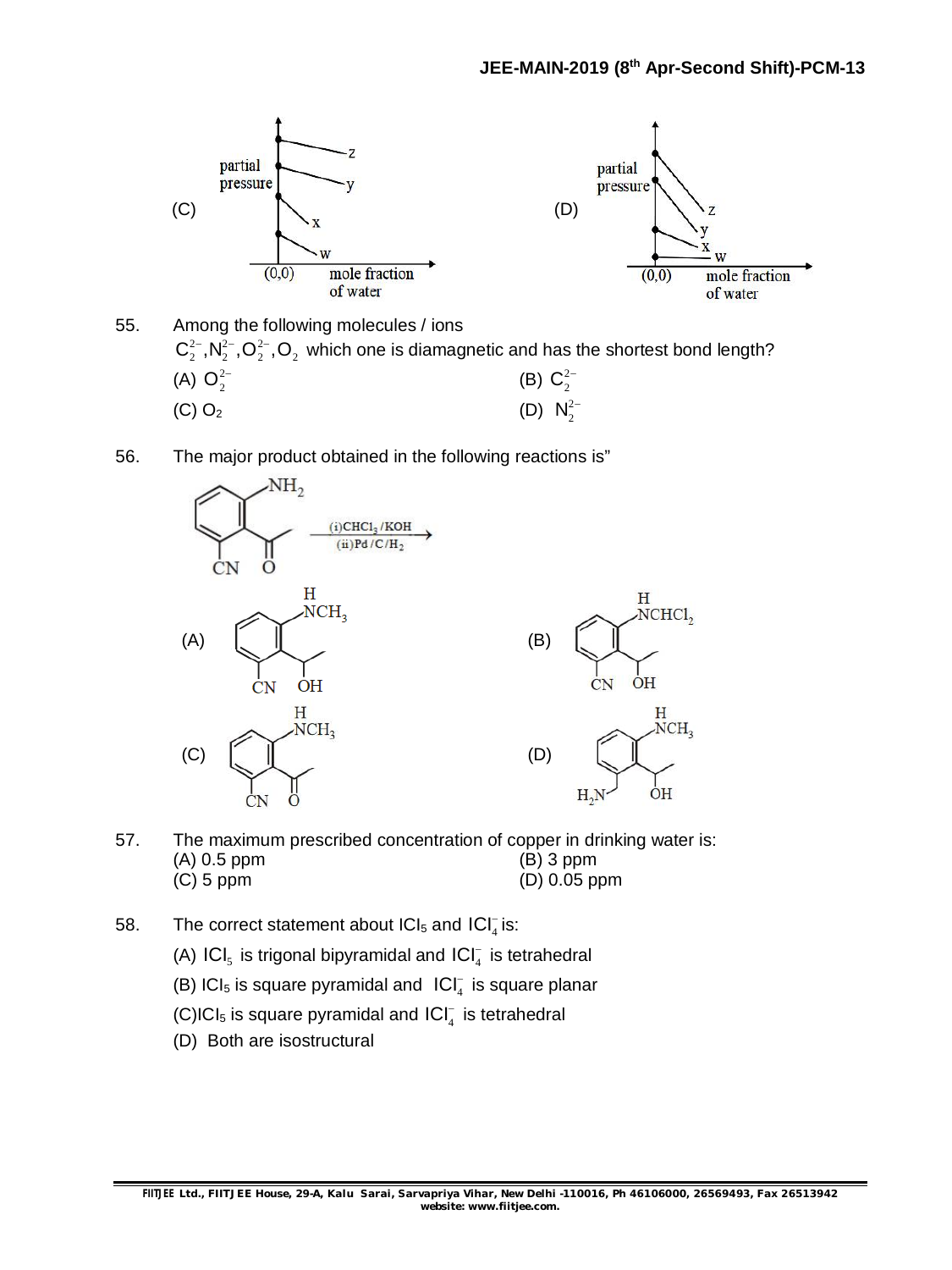- 59. The compound that inhibits the growth of tumors is: (A) trans -  $\lceil \text{Pd(Cl)}_{2}(\text{NH}_3)_{2} \rceil$  $\left[\text{Pd}(\text{CI})_{_2}(\text{NH}_3)_{_2}\right]$  (B) trans -  $\left[\text{Pt}(\text{CI})_{_2}(\text{NH}_3)_{_2}\right]$ (C) cis -  $\lceil \mathsf{Pd}(\mathsf{CI})_{_2}(\mathsf{NH}_3)_{_2}\rceil$  $\left[\text{Pd}(\text{CI})_{_2}(\text{NH}_3)_{_2}\right]$  (D) cis -  $\left[\text{Pt}(\text{CI})_{_2}(\text{NH}_3)_{_2}\right]$
- 60. Consider the bcc unit cells of the solid 1 and 2 with the position of atoms as shown below. The radius of atom B is twice that of atom A. The unit cell edge length is 50% more in solid 2 than in 1. What is the approximate packing efficiency in solid 2?

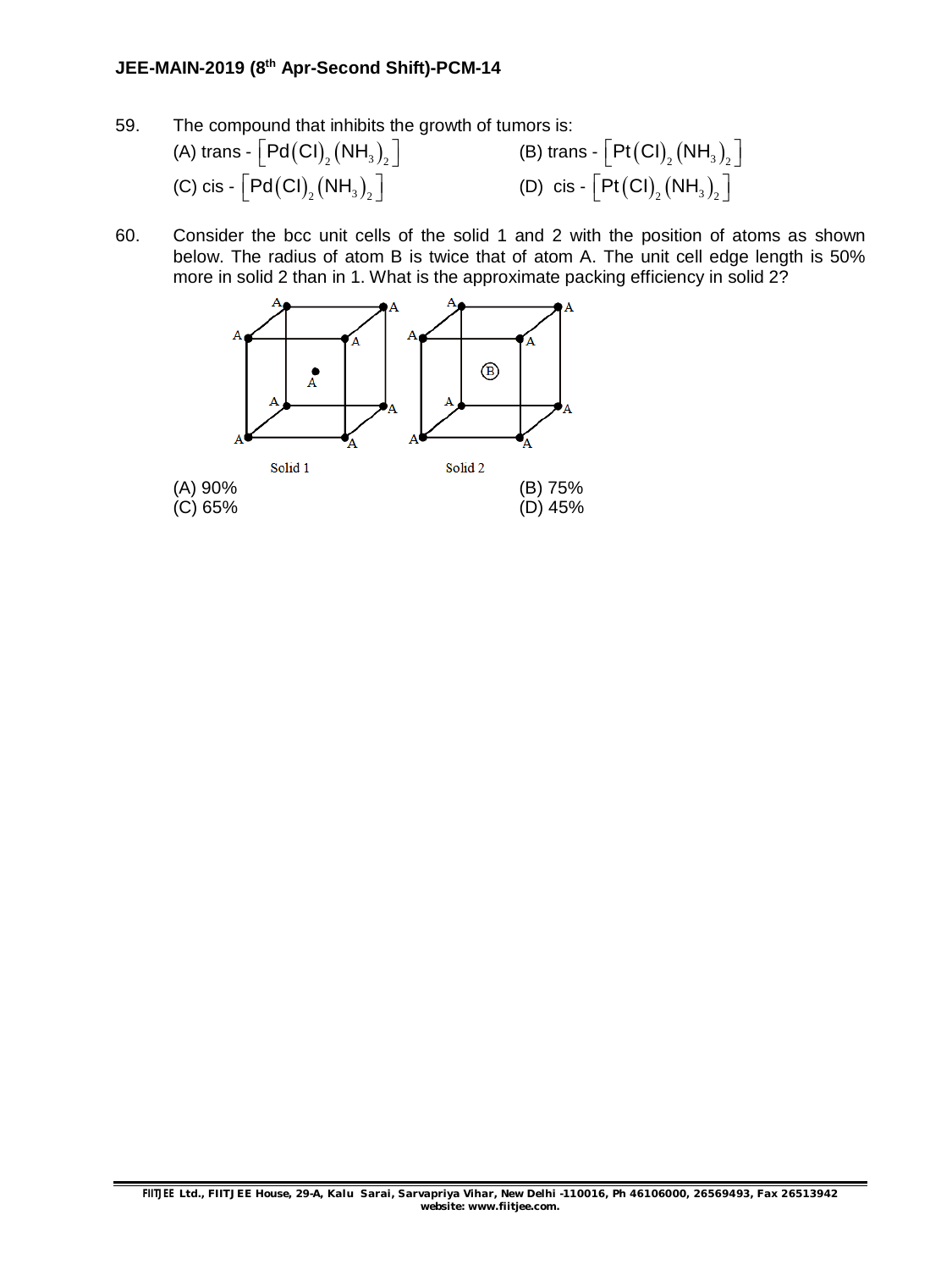## **PART–C (MATHEMATICS)**

61. Let S $(\alpha)$  =  $\big\{(x,y)\colon$  y  $^2\le x, 0\le\alpha\big\}$  and A $(\alpha)$  is area of the regions S $(\alpha).$  If for a  $\lambda$ ,  $0 < \lambda < 4$ ,  $A(\lambda)$ :  $A(4)2$ : 5 then  $\lambda$  equals:

(A) 
$$
4\left(\frac{2}{5}\right)^{\frac{1}{3}}
$$
  
\n(B)  $2\left(\frac{2}{5}\right)^{\frac{1}{3}}$   
\n(C)  $4\left(\frac{4}{25}\right)^{\frac{1}{3}}$   
\n(D)  $2\left(\frac{4}{25}\right)^{\frac{1}{3}}$ 

62. Let  $f(x) = |g(t)|$ x 0  $f(x) = \int g(t) dt$ , were g is a non zero even function. If f(x+5) =g(x) , then  $\int f(t)$ x 0  $\int f(t)dt$ equals  $(A) | g(t)$ 5  $x + 5$  $\int$  g(t)dt  $^{+}$ (B)  $2 | g(t)$ x-5 5 2 | g(t)dt -Ì  $(C) | g(t)$  $x + 5$ g(t)dt  $^{+}$ Ì (D)  $5 | g(t)$ 5 5 | g(t)dt  $\int_{0}^{1}$ 

63. Suppose that the points (h, k), (1, 2) and (-3, 4) lie on the line  $L_1$ . If a line  $L_2$  passing through the points (h, k) and (4, 3) is perpendicular to L<sub>1</sub>, then  $\frac{\mathsf{k}}{\mathsf{k}}$ h equals:

x+5

(A) 
$$
-\frac{1}{7}
$$
  
\n(B)  $\frac{1}{3}$   
\n(C) 3  
\n(D) 0

64. Let  $f(x) = a^x (a > 0)$  be written as  $f(x) = f_1(x) + f_2(x)$ , where  $f_1(x)$  is an even function and  $f_2(x)$  is an odd function. Then  $f_1(x + y) + f_1(x - y)$  equals (A)  $2f_1(x)f_2(y)$  (B)  $2f_1(x)f_1(y)$ (C)  $2f_1(x+y)f_2(x-y)$  (D)  $2f_1(x+y)f_1(x-y)$ 

65. Let  $f: [-1,3] \rightarrow R$  be defined as

5

$$
f(x) = \begin{cases} |x| + [x], & -1 \le x < 1 \\ x + |x|, & 1 \le x < 2 \\ x + |x|, & 2 \le x \le 3 \end{cases}
$$

where  $[t]$  denotes the greatest integer less than or equal to t. Then,  $f$  is discontinuous at:

|                     | (A) four or more points |  | (B) only one point    |  |
|---------------------|-------------------------|--|-----------------------|--|
| (C) only two points |                         |  | (D) only three points |  |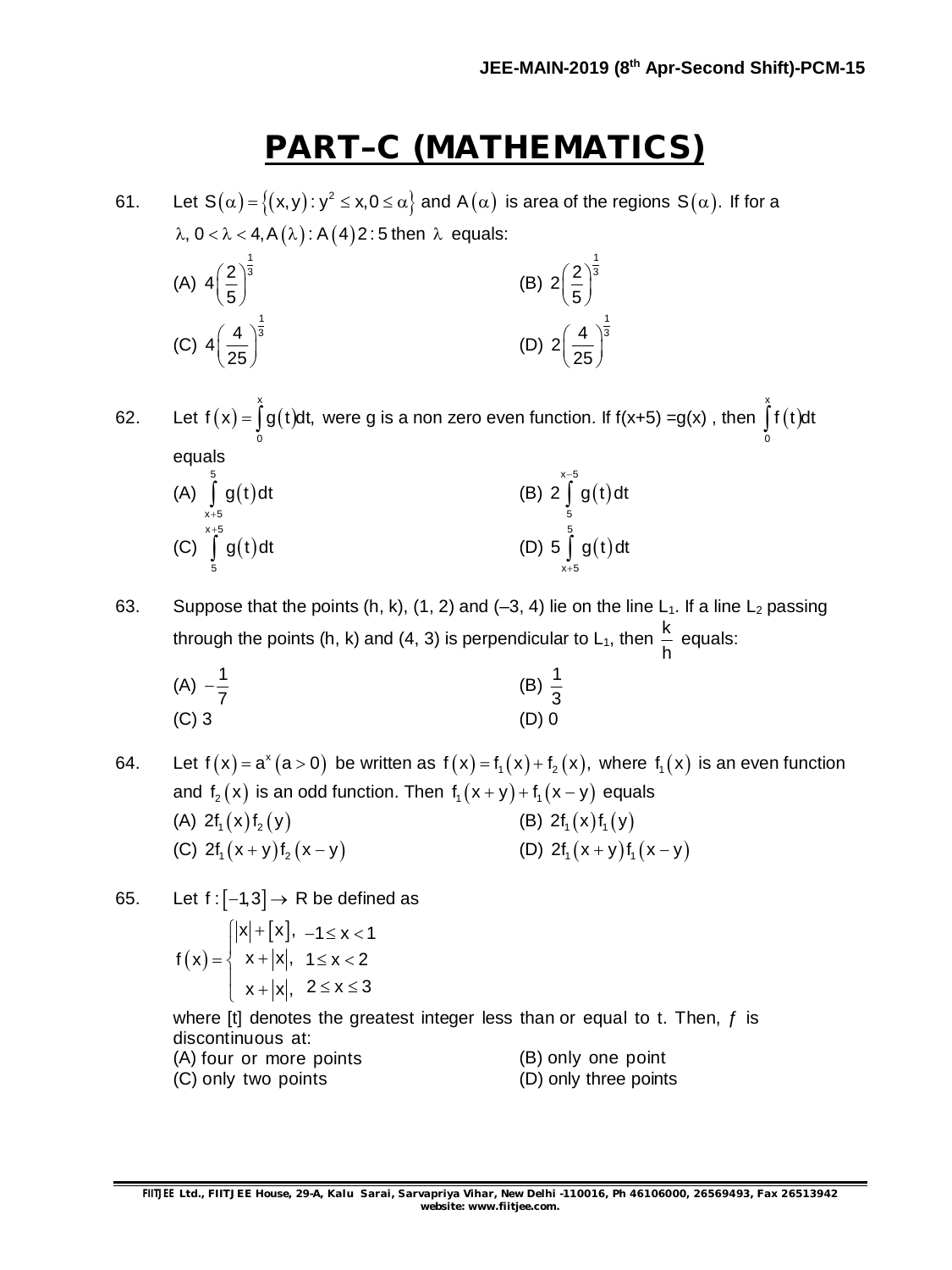| 66. | If $z = \frac{\sqrt{3}}{2} + \frac{i}{2}(i + \sqrt{-1})$ , then $(1 + iz + z^5 + iz^8)^9$ is equal to:                                                                                                                       |                                                                                  |
|-----|------------------------------------------------------------------------------------------------------------------------------------------------------------------------------------------------------------------------------|----------------------------------------------------------------------------------|
|     | (A) $-1$<br>(C) $(-1 + 2i)^9$                                                                                                                                                                                                | $(B)$ 1<br>$(D)$ 0                                                               |
| 67. | Which one of the following, statements is not a tautology:<br>(A) $(p \vee q) \rightarrow (p \vee (-q))$<br>(C) $p \rightarrow (p \vee q)$                                                                                   | (B) $(p \vee q) \rightarrow p$<br>(D) $(p \wedge q) \rightarrow (\sim p) \vee q$ |
| 68. | Given that the slope of the tangent to a curve $y = y(x)$ at any point $(x, y)$ is $\frac{2y}{x^2}$ . If the                                                                                                                 |                                                                                  |
|     | curve passes through the centre of the circle $x^2 + y^2 - 2x - 2y = 0$ , then its equation is:<br>(A) x $log_e  y  = x - 1$<br>(C) $x^2$ log <sub>e</sub> $ y  = -2(x-1)$                                                   | (B) x $log_e  y  = -2 (x - 1)$<br>(D) $x \log_e  y  = 2(x-1)$                    |
| 69. | If $f(1) = 1, f'(1) = 3$ , then the derivative of $f(f(f(x))) + (f(x)^2)$ at $x = 1$ is:                                                                                                                                     |                                                                                  |
|     | $(A)$ 33<br>$(C)$ 9                                                                                                                                                                                                          | (B) 15<br>$(D)$ 12                                                               |
| 70. | The number of four – digit numbers strictly greater than 4321 that can be formed using<br>the digits 0, 1, 2, 3, 4, 5 (repetition of digits is allowed) is:<br>$(A)$ 360<br>$(C)$ 310                                        | (B) 288<br>$(D)$ 306                                                             |
| 71. | If a point R $(4, y, z)$ lies on the line segment joining the points P $(2, -3, 4)$ and Q $(8, 0, 1)$<br>10), then the distance of R from the origin is:                                                                     |                                                                                  |
|     | (A) $\sqrt{53}$<br>(C) $2\sqrt{14}$                                                                                                                                                                                          | (B) 6<br>(D) $2\sqrt{21}$                                                        |
| 72. | If the system of linear equations<br>$x - 2y + kz = 1$<br>$2x + y + z = 2$<br>$3x - y - kz = 3$                                                                                                                              |                                                                                  |
|     | Has a solution $(x, y, z) \neq 0$ , then $(x, y)$ lies on the straight line whose equation is:<br>$(A)$ 3x - 4y - 1 = 0<br>$(C)$ 4x – 3y – 1 = 0                                                                             | $(B)$ 4x - 3y - 4 = 0<br>(D) $3x - 4y - 4 = 0$                                   |
| 73. | A student score the following marks in five tests : 45, 54, 41, 57, 43. His score is not<br>known for the sixth test. If the mean score is 48 in the six tests, then the standard<br>deviation of the marks in six tests is: |                                                                                  |
|     | 10                                                                                                                                                                                                                           | 100                                                                              |

| $\frac{100}{3}$<br>(B)    |
|---------------------------|
|                           |
| (D) $\frac{10}{\sqrt{3}}$ |
|                           |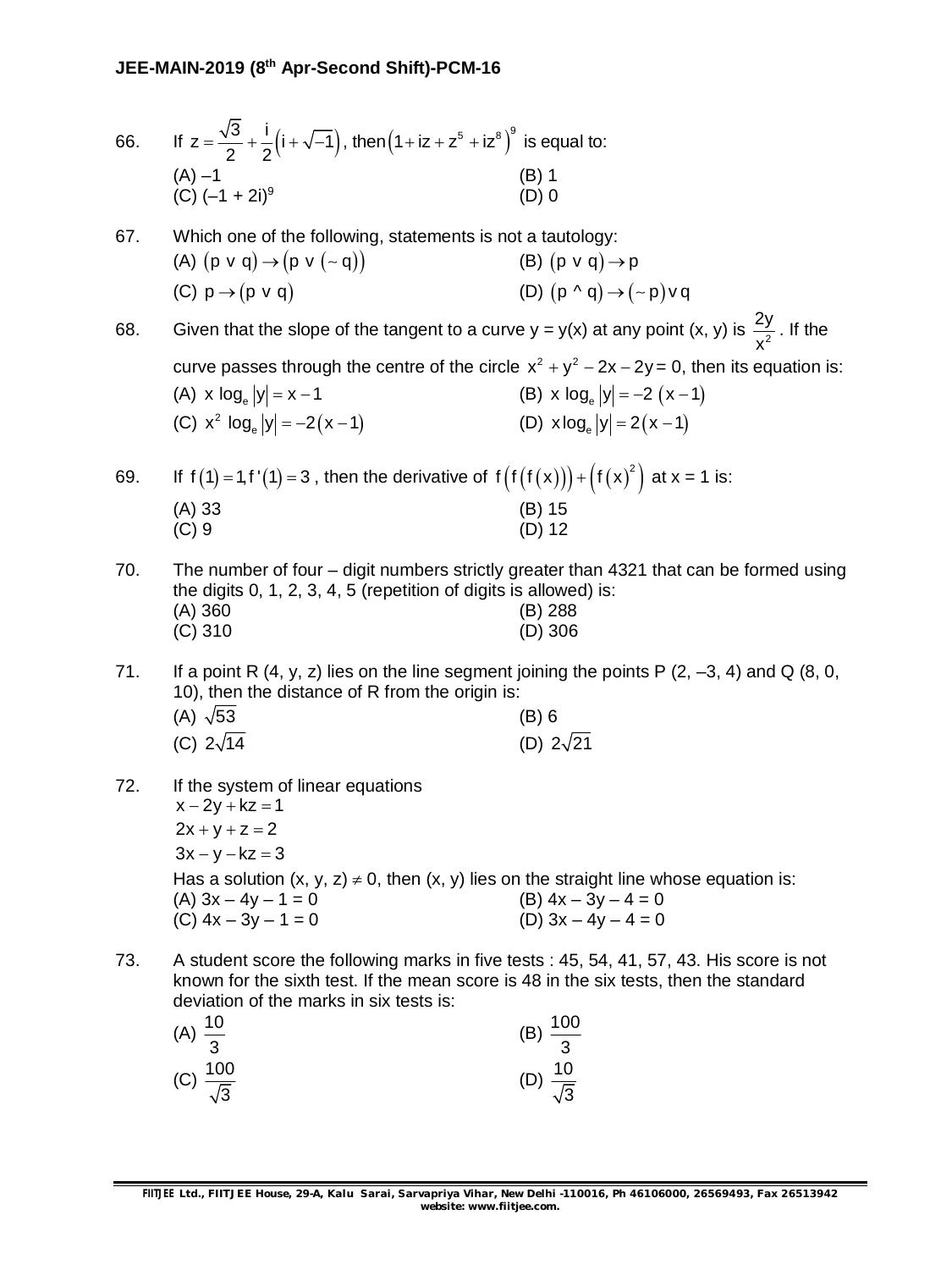- 74. The vector equation of the plane through the line of intersection of the planes  $x + y + z =$ 1 and  $2x + 3y + 4z = 5$  which is perpendicular to the plane  $x - y + z = 0$  is:
	- (A)  $\vec{r} \times (\hat{i} \hat{k}) + 2 = 0$ (B)  $\vec{r} \cdot (\hat{i} - \hat{k}) - 2 = 0$ (C)  $\vec{r} \cdot (\hat{i} - \hat{k}) + 2 = 0$ (D)  $\vec{x} \times (\hat{i} - \hat{k}) + 2 = 0$

75. If the lengths of the sides of a triangle are in A.P. and the greatest angle is double the smallest, then a ratio of lengths of the sides of this triangle: (A) 4:5:6 (B) 5:6:7<br>(C) 3:4:5 (D) 5:9:1  $(D)$  5:9:13

76. In an ellipse, with centre at the origin, if the difference of the lengths of major axis and minor axis is 10 and one of the foci is at (0,  $5\sqrt{3}$ ), then the length of its latus rectum is:  $(A) 6$  (B) 5 (C) 8 (D) 10

77. The minimum number of times one has to toss a fair coin so that the probability; of observing at least one head is at least 90% is:  $(A) 2$  (B) 3

78. If the eccentricity of the standard hyperbola passing, through the point (4, 6) is 2, then the equation of the tangent to the hyperbola at (4, 6) is: (A)  $2x - 3y + 10 = 0$  (B)  $x - 2y + 8 = 0$ (C)  $2x - y - 2 = 0$  (D)  $3x - 2y = 0$ 

79. The number of integral values of m for which the equation  $(1 + m^2)x^2 - 2(1 + 3m)x + (1 + 8m) = 0$  has no real root is: (A) infinitely many (B) 2  $(C)$  3 (D) 1

 $(C)$  4 (D) 5

80. Then sum  $\sum^{20}$  $\sum_{k=1}^{\infty}$   $2^k$  $k\frac{1}{a^k}$  $\sum_{k=1}^{\infty} k \frac{1}{2^k}$  is equal to: (A)  $2-\frac{11}{2^{19}}$ 2  $-\frac{1}{2^{19}}$  (B)  $1-\frac{11}{2^{20}}$ 2  $\overline{\phantom{a}}$ (C)  $2-\frac{21}{2^{20}}$ 2  $-\frac{21}{2^{20}}$  (D)  $2-\frac{3}{2^{17}}$ 2  $\overline{a}$ 

81. Let  $\vec{a} = 3\hat{i} + 2\hat{j} + x\hat{k}$  and  $\vec{b} = \hat{i} - \hat{j} + \hat{k}$ , for some real x. Then  $|\vec{a} \times \vec{b}| = r$  $\rightarrow$   $\rightarrow$ is possible if:

| (A) $r \ge 5\sqrt{\frac{3}{2}}$                      | (B) $3\sqrt{\frac{3}{2}} < r < 5\sqrt{\frac{3}{2}}$ |
|------------------------------------------------------|-----------------------------------------------------|
| (C) $\sqrt{\frac{3}{2}} < r \le 3\sqrt{\frac{3}{2}}$ | (D) $0 < r \le \sqrt{\frac{3}{2}}$                  |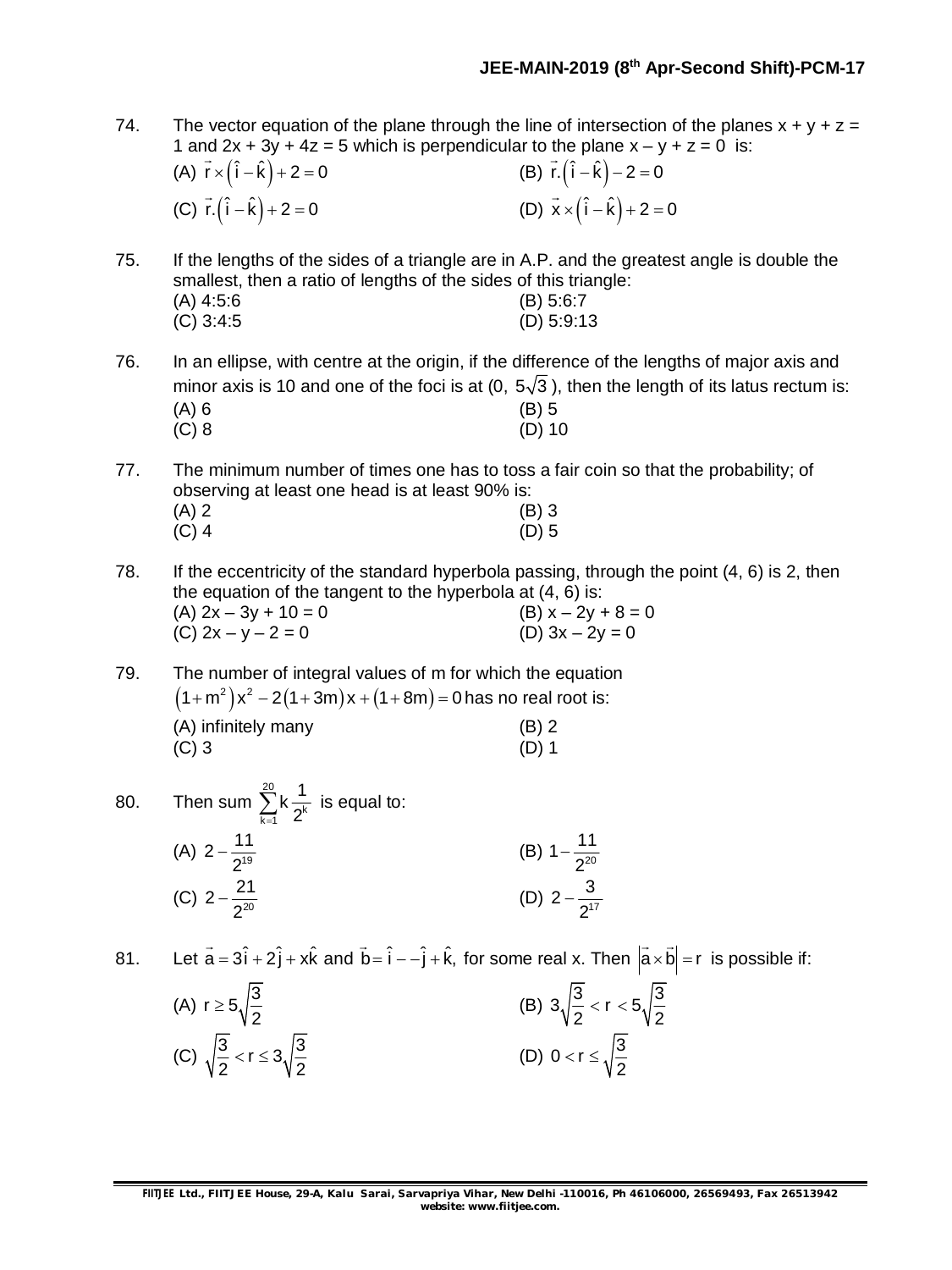82. Then tangent and the normal lines at the point  $(\sqrt{3},1)$  to the circle  $x^2 + y^2 = 4$  and the x – axis form a triangle. The area of this triangle (in square units) is:

(A) 
$$
\frac{1}{\sqrt{3}}
$$
 (B)  $\frac{4}{\sqrt{3}}$   
(C)  $\frac{1}{3}$  (D)  $\frac{2}{\sqrt{3}}$ 

83. The tangent to the parabola  $y^2 = 4x$  at the point where it intersects the circle  $x^2 + y^2 = 5$ in the first quadrant, passes through the point:

| (A) $\left(-\frac{1}{3},\frac{4}{3}\right)$ | (B) $\left(\frac{3}{4},\frac{7}{4}\right)$  |
|---------------------------------------------|---------------------------------------------|
| (C) $\left(-\frac{1}{4},\frac{1}{2}\right)$ | (D) $\left(\frac{1}{4}, \frac{3}{4}\right)$ |

84. The height of a right circular cylinder of maximum volume inscribed in a sphere of radius 3 is:<br> $(A)$ ,  $\sqrt{3}$ (B)  $\sqrt{6}$ 

(A) 
$$
\sqrt{3}
$$
  
\n(B)  $\sqrt{6}$   
\n(C)  $2\sqrt{3}$   
\n(D)  $\frac{2}{3}\sqrt{3}$ 

85. Let the numbers 2, b, c be in an A.P and A =  $2\,$  b  $\,$  c  $\,$  l. If det  $(A) \in [2,16]$ 2  $\sim$  2 1 1 1  $\mathsf{A}=\begin{bmatrix} 2 & \mathsf{b} & \mathsf{c} \end{bmatrix}$ . If det $(\mathsf{A})\!\in\!\lbrack 2,\!16\rbrack$ 4  $b^2$   $c^2$  $\begin{array}{|c|c|c|c|c|c|c|c|} \hline 1 & 1 & 1 \end{array}$  $=\begin{vmatrix} 2 & b & c \end{vmatrix}$ . If det  $(A) \in$  $\begin{bmatrix} 4 & b^2 & c^2 \end{bmatrix}$ then ce lies

3

in the interval  
\n(A) 
$$
[3,2+2^{2/4}]
$$
  
\n(B)  $(2+2^{3/4},4)$   
\n(C)  $\{2,3\}$   
\n(D)  $[4, 6]$ 

86. Let  $f: R \to R$  be a differentiable function satisfying  $f''(3) + f'(2) = 0$ . Then

$$
\lim_{x \to \infty} \left( \frac{1 + f(3 + x) - f(3)}{1 + f(2 - x) - f(2)} \right)^{\frac{1}{x}}
$$
 is equal to:  
\n(A)  $e^2$  (B) 1  
\n(C) e (D)  $e^{-1}$ 

87. If  $(1 + X^{\circ})$  $(x)(1+x^{\circ})^3$  $6\sqrt{3}$  $\frac{dx}{(1+x^6)^{2/3}} = xf(x)(1+x^6)^{\frac{1}{3}} + C$  $x^3(1+x^6)$  $= x f(x)(1+x^6)^3 + 0$  $\int \frac{dx}{x^3(1+x^6)^{2/3}} = xf(x)(1+x^6)^3 + C$  where C is a constant of integration, then the

function  $f(x)$  is equal to:

(A) 
$$
-\frac{1}{2x^2}
$$
 (B)  $-\frac{1}{2x^3}$   
(C)  $-\frac{1}{2x^3}$  (D)  $\frac{3}{x^2}$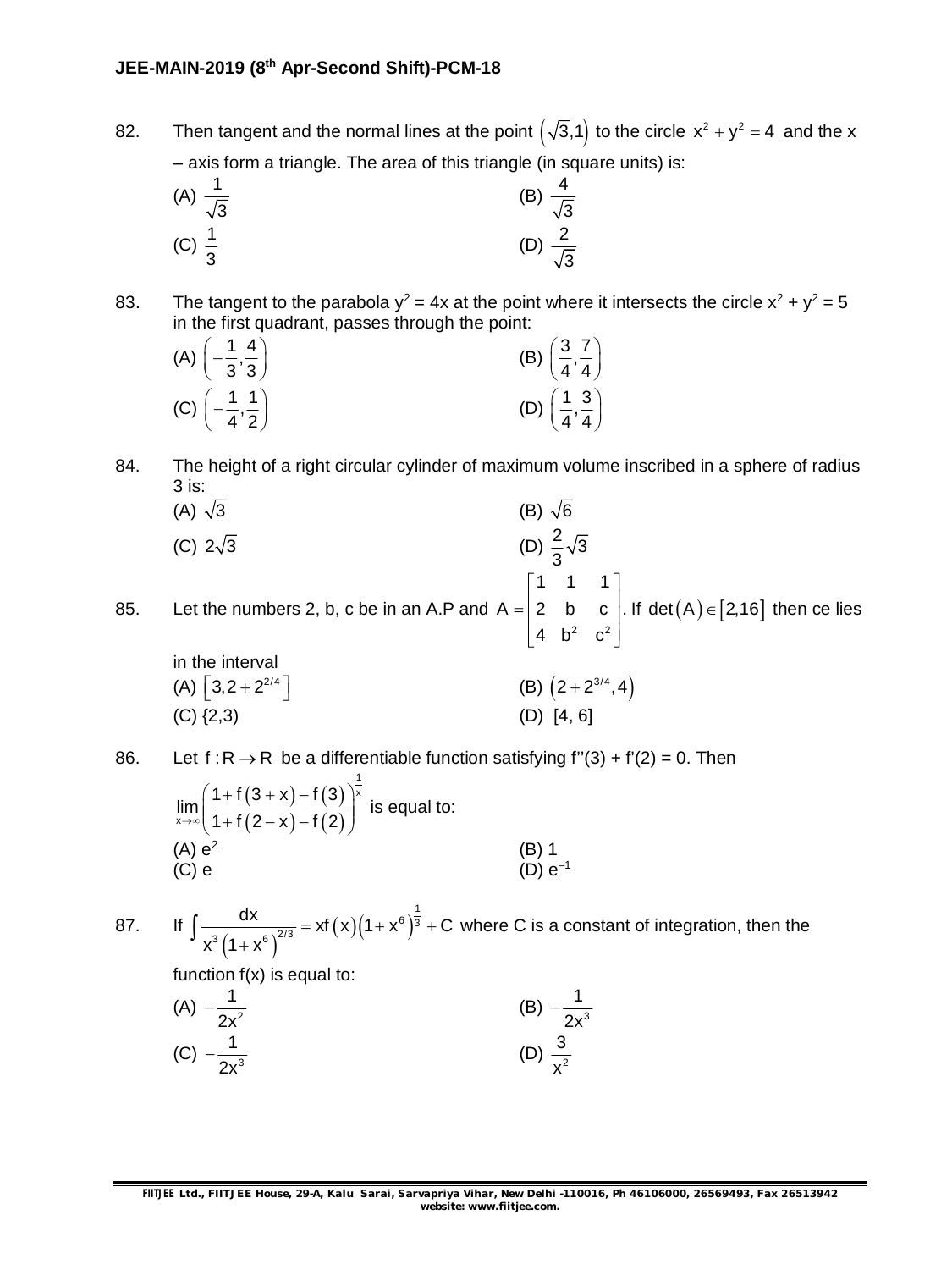88. Two vertical poles of heights, 20 m and 80m stand a apart on a horizontal plane. The height (in meters) of the point of intersection of the lines joining the top of each pole to the foot of the other, from his horizontal plane is:

- (A) 18 (B) 12<br>(C) 16 (D) 15  $(C)$  16 89. If the fourth term in the binomial expansion of  $\sqrt{\frac{1}{\mathbf{Y}^{1+\log_{10}}}}$  $\overline{1}$ <sup>6</sup>  $\frac{1}{1+\log_{10} x} + X^{12}$  $\frac{1}{\log x} + x$  $\left(\sqrt{\frac{1}{x^{1+\log_{10} x}} + x^{\frac{1}{12}}}\right)^3$  $\begin{pmatrix} 1 & 1 & 1 \\ 1 & 1 & 1 \\ 1 & 1 & 1 \end{pmatrix}$ is equal to 200, and  $x > 0$ 1, then the value of x is:  $(A) 10<sup>4</sup>$ (B) 100  $(C) 10<sup>3</sup>$ (D) 10 90. If three distinct number a, b, c are in G.P. and the equations  $ax^2 + 2bc + c = 0$  and
- $dx^{2}$  + 2ex + f = 0 have a common root, then which one of the following statements is correct?
	- (A)  $\frac{d}{dx}$ ,  $\frac{e}{dx}$ ,  $\frac{f}{dx}$ a´b´c  $(B)$  d, e, f are in A.P (C)  $\frac{d}{dx} = \frac{e}{dx} + \frac{f}{dx}$ a´b´c  $(D)$  d, e, f are in  $G.P$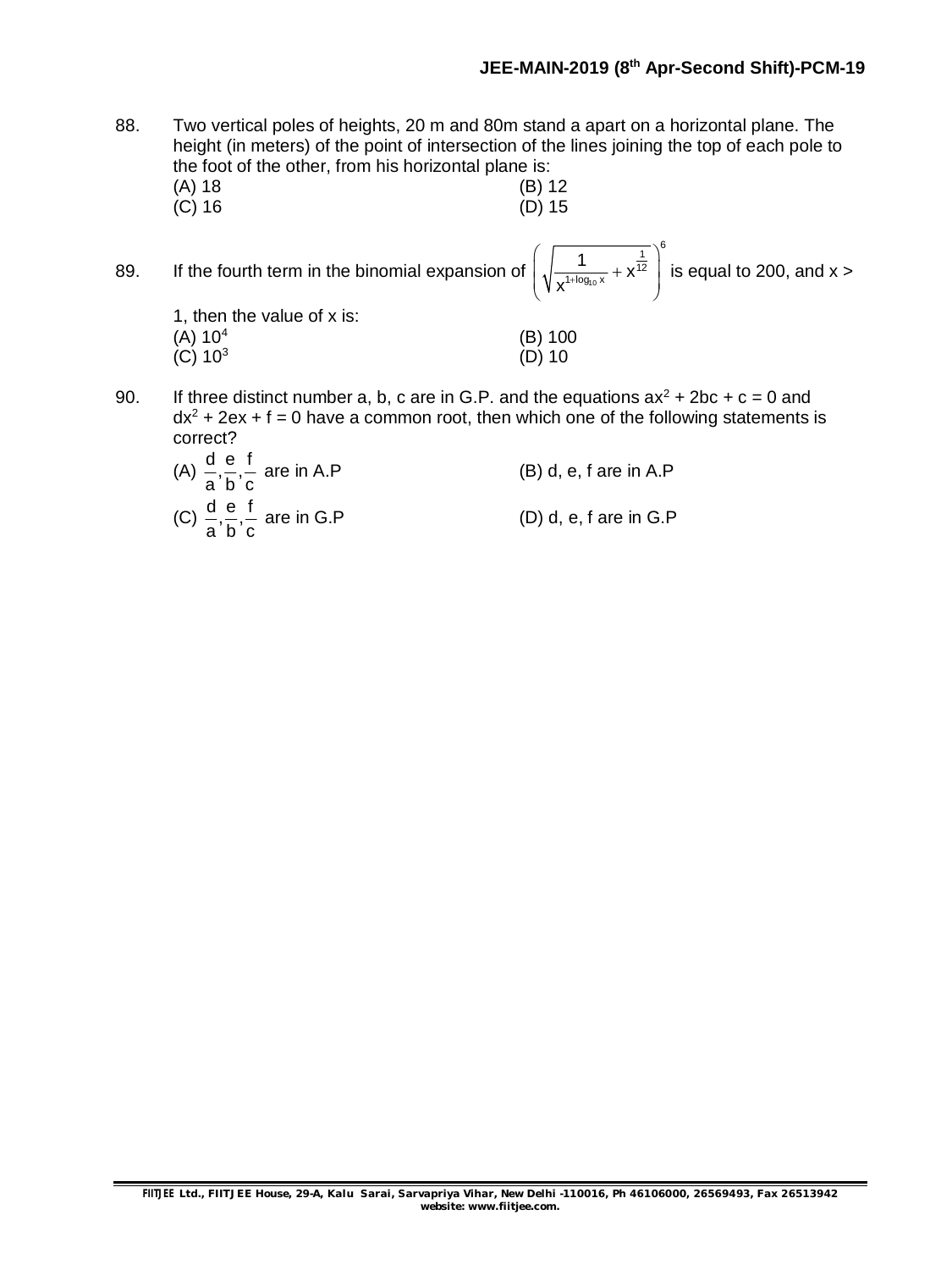# **JEE (Main) – 2019 ANSWERS**

### **PART A – PHYSICS**

| 1.<br>5.<br>9.<br>13.<br>17.<br>21.<br>25.<br>29. | D<br>в<br>С<br>C<br>в<br>С<br>D<br>D | 2.<br>6.<br>10.<br>14.<br>18.<br>22.<br>26.<br>30. | C<br>D<br>В<br>C<br>A<br>С<br>D<br>D | 3.<br>7.<br>11.<br>15.<br>19.<br>23.<br>27.<br><b>PART B - CHEMISTRY</b> | в<br>в<br>D<br>D<br>в<br>A<br>C | 4.<br>8.<br>12.<br>16.<br>20.<br>24.<br>28. | A<br>D<br>D<br>A<br>C<br>В<br>С |
|---------------------------------------------------|--------------------------------------|----------------------------------------------------|--------------------------------------|--------------------------------------------------------------------------|---------------------------------|---------------------------------------------|---------------------------------|
| 31.<br>35.                                        | в                                    | 32.<br>36.                                         | в<br>в                               | 33.<br>37.                                                               | А                               | 34.<br>38.                                  | в                               |

| 35. <b>B</b> |          | 36. <b>B</b> |   | 37. <b>A</b> |          | 38. <b>B</b> |     |
|--------------|----------|--------------|---|--------------|----------|--------------|-----|
| 39. D        |          | 40.          | A | 41.          | C        | 42.          | - B |
| 43.          | - C      | 44.          | D | 45.          | B        | 46. <b>D</b> |     |
| 47. <b>B</b> |          | 48.          | В | 49.          | C        | 50. <b>D</b> |     |
| 51.          | — В      | 52. <b>A</b> |   | 53.          | A        | 54. <b>D</b> |     |
| 55.          | <b>B</b> | 56.          | D | 57.          | <b>B</b> | 58. B        |     |
| 59.          | D        | 60.          | A |              |          |              |     |

### **PART C – MATHEMATICS**

| 61. |   | 62.                       | 63. | в | 64  | в |
|-----|---|---------------------------|-----|---|-----|---|
| 65. | А | 66.<br>Α                  | 67. |   | 68. |   |
| 69. | А | 70.                       | 71. | C | 72. | В |
| 73. | D | 74.                       | 75. | А | 76. | в |
| 77. |   | 78.                       | 79. |   | 80. |   |
| 81. | А | 82.<br>D                  | 83. | в | 84. |   |
| 85. | ח | 86.<br>в                  | 87. | в | 88. |   |
| 89. |   | All options are incorrect | 90  |   |     |   |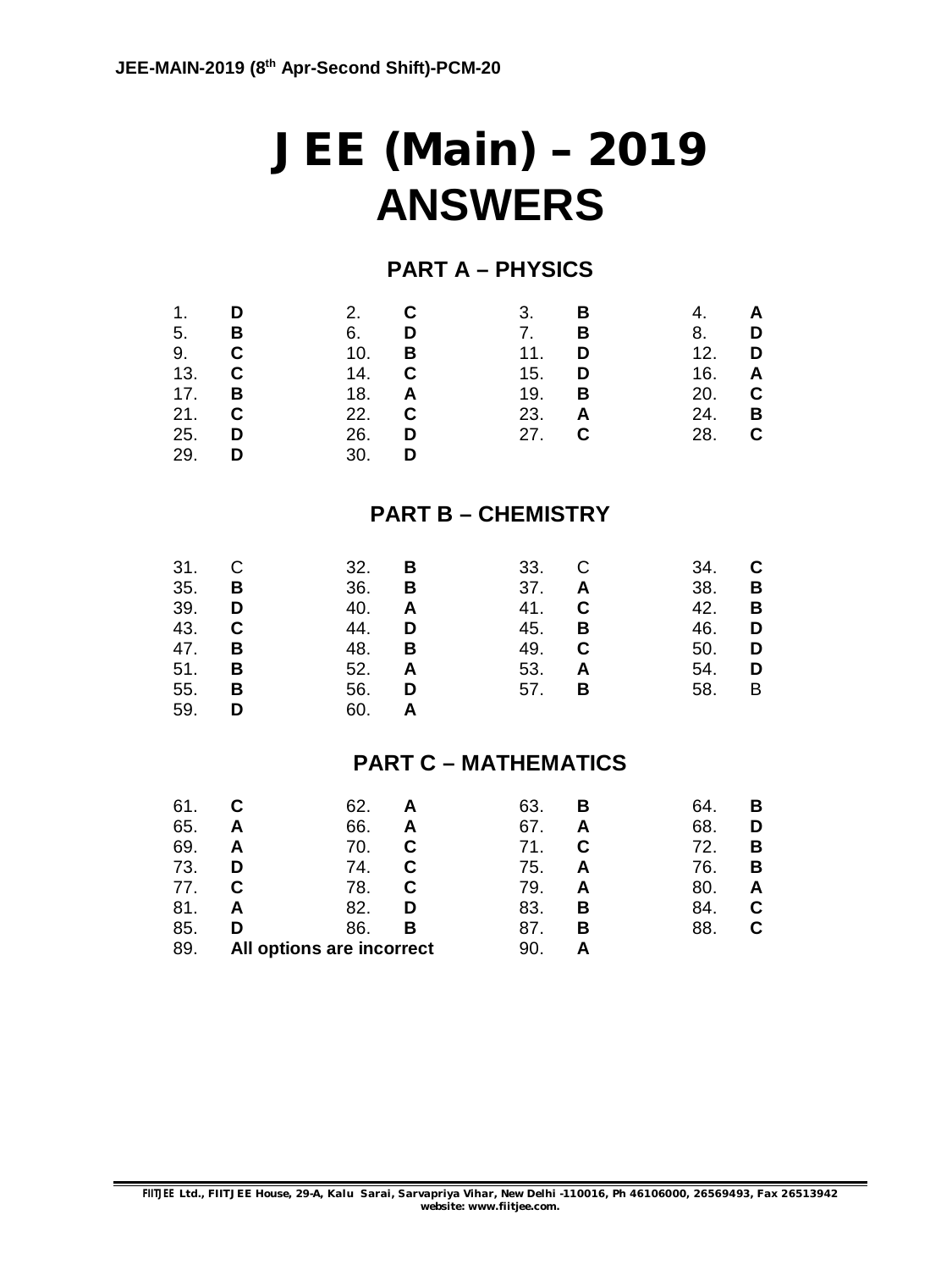## **HINTS AND SOLUTIONS PART A – PHYSICS**

1. For solid sphere

 $\frac{1}{2}$ mv<sup>2</sup> +  $\frac{1}{2}$  ·  $\frac{2}{5}$ mR<sup>2</sup> ·  $\frac{v^2}{R^2}$  = mgh<sub>sph</sub> 2 2 5 R +  $\frac{1}{2}$  ·  $\frac{1}{2}$  mR<sup>2</sup> ·  $\frac{1}{2}$  = r

For solid cylinder

$$
\frac{1}{2}mv^{2} + \frac{1}{2} \cdot \frac{1}{2}mR^{2} \cdot \frac{v^{2}}{R^{2}} = mgh_{cyl}
$$

$$
\Rightarrow \frac{h_{sph}}{h_{cyl}} = \frac{7/5}{3/2} = \frac{14}{15}
$$

2. Resistance of wire  $AB = 400 \times 0.01 = 4 \Omega$  $i = \frac{3}{2} = 0.5 A$ 6  $=\frac{6}{6}$  = 0 Now voltmeter reading = i (Resistance of 50 cm

length)  $= (0.5 \text{ A}) (0.01 \times 50) = 0.25 \text{ volt}$ 



3.  $2\mu$ C  $4\mu$ C Charges at inner plates are 1  $\mu$ C and -1  $\mu$ C. =  $3\mu$ C  $-1\mu$ C  $1\mu$ C  $3\mu$ C

4. p = k s<sup>a</sup>l<sup>b</sup>h<sup>c</sup> Where k is dimensionless constant  $\mathsf{MLT^{-1}} = (\mathsf{MT^{-2}})^a (\mathsf{ML^{-2}})^b (\mathsf{ML^{-2}T^{-1}})^c$  $a + b + c = 1$  $2b + 2c = 1$  $-2a - c = -1$  $a = \frac{1}{2}$  b =  $\frac{1}{2}$  c = 0 2 2  $=$   $\frac{1}{2}$  b =  $\frac{1}{2}$  c = 0

$$
S^{1/2}I^{1/2}h^0
$$

:. Potential difference across capacitor

$$
= \frac{q}{c} = \frac{1 \mu C}{1 \mu F} = \frac{1 \times 10^{-6} C}{1 \times 10^{-6} \text{ Farad}} = 1 \text{ V}
$$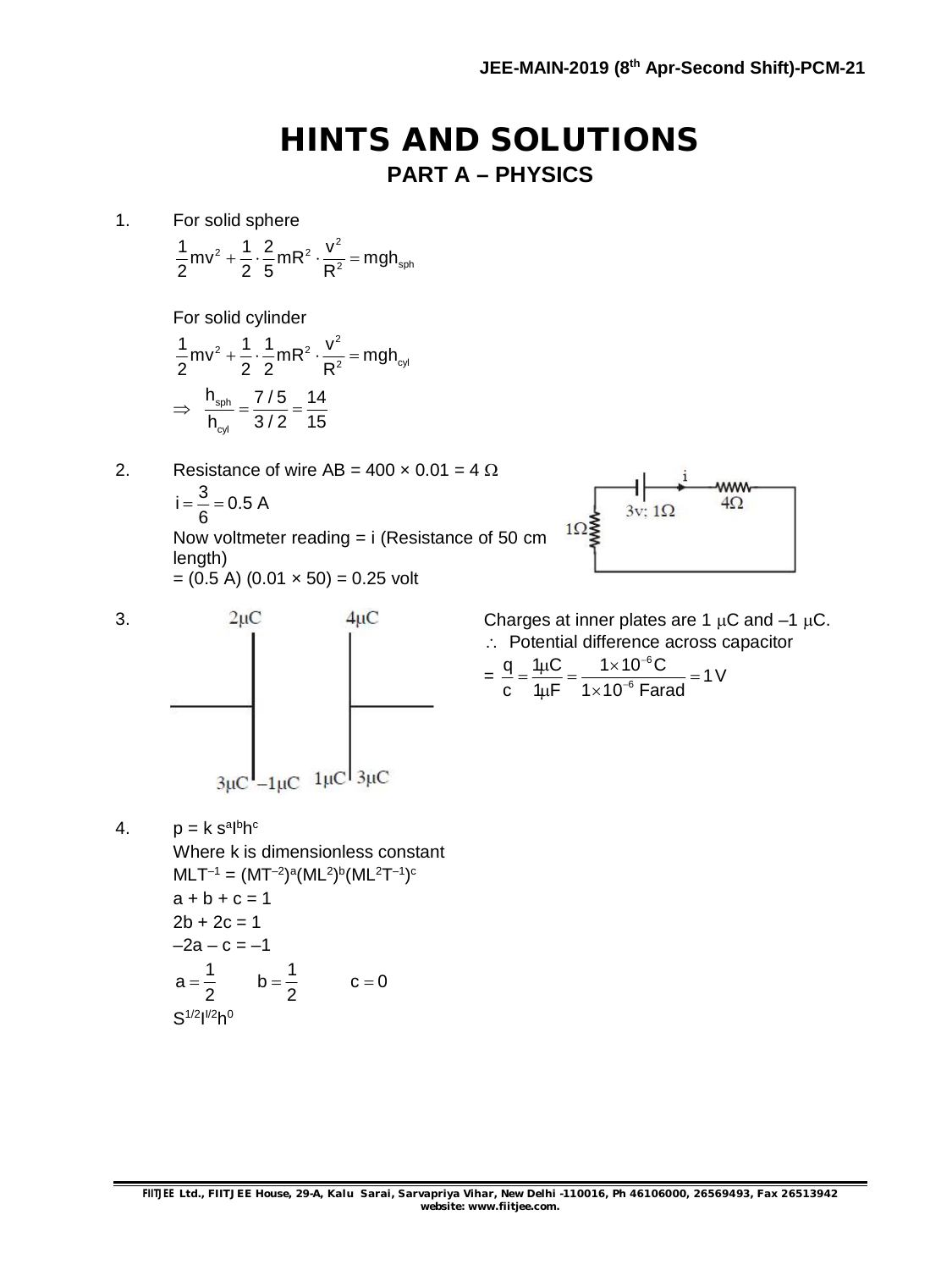5. 
$$
B_1 = 2\left(\frac{\mu_0}{4\pi}\right) \frac{M}{(d/2)^3}
$$
;  $B_2 = \left(\frac{\mu_0}{4\pi}\right) \frac{2M}{(d/2)^3}$   
\n $B_1 = B_2$   
\n $\implies$  B<sub>net</sub> is at 45° ( $\theta = 45$ °)



Velocity of charge and B<sub>net</sub> are parallel so by  $F = q(b \times B)$  $\frac{dy}{dx}$   $\rightarrow$   $\rightarrow$ force on charge particle is zero.

6. 
$$
A = A_0 e^{-\gamma t}
$$
  
\n $A = \frac{A_0}{2}$  after 10 oscillations  
\n $\therefore$  After 2 seconds  
\n $\frac{A_0}{2} = A_0 e^{-\gamma(2)}$ ;  $2 = e^{2\gamma}$   
\n $\ln 2 = 2\gamma$ ;  $\gamma = \frac{\ln 2}{2}$   
\n $\therefore A = A_0 e^{-\gamma t}$   
\n $\ln \frac{A_0}{A} = \gamma t$ ;  $\ln 1000 \frac{\ln 2}{2} t$   
\n $2(\frac{3\ln 10}{\ln 2}) = t$ ;  $\frac{6\ln 10}{\ln 2} = t$   
\n $t = 19.931 \text{ sec}$   
\n $t \approx 20 \text{ sec}$ 

- 7. Image formed by lens
	- 1 1 1 1 1 1 ; v u f v 30 20  $---=-$ ;  $-+=$  $v = +60$  cm

If image position does not change even when mirror is removed it means image formed by lens is formed at centre of curvature of spherical mirror.

Radius of curvature of mirror =  $80 - 60 = 20$ cm.

- $\Rightarrow$  Focal length of mirror f = 10 cm for virtual image, object is to be kept between focus and pole.
- $\Rightarrow$  Maximum distance of object from spherical mirror for which virtual image is formed, is 10 cm.

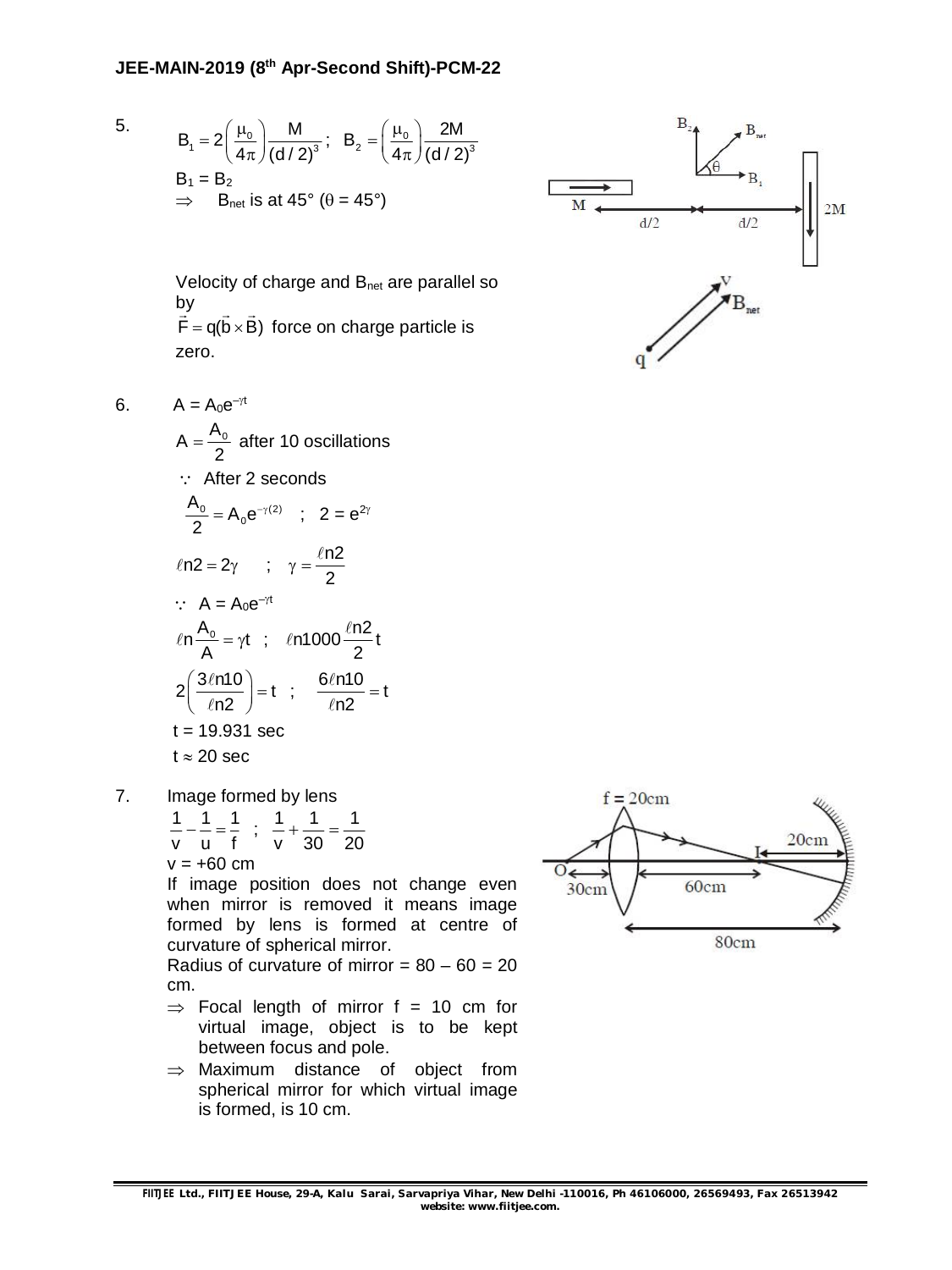8. Current i = 
$$
\frac{E}{r+R}
$$
  
\nPower generated in R  
\n $P = \frac{E^2 R}{(r+R)^2}$   
\nFor maximum power  $\frac{dP}{dR} = 0$   
\n $E^2 \left[ \frac{(r+R)^2 \times 1 - R \times 2(r+R)}{(r+R)^4} \right] = 0$   
\n $\Rightarrow r = R$   
\n9. T =  $\frac{30 \text{ sec}}{20}$   $\Delta T = \frac{1}{20} \text{ sec}$ ,  
\nL = 55 cm  $\Delta L = 1 \text{ mm} = 0.1 \text{ cm}$   
\n $g = \frac{4\pi^2 L}{T^2}$   
\npercentage error in g is  
\n $\frac{\Delta g}{g} \times 100 = (\frac{\Delta L}{L} + \frac{2\Delta T}{T})100\%$   
\n $= (\frac{0.1}{55} + \frac{2(\frac{1}{20})}{30})100\% = 6.8\%$ .  
\n10.  $V_{rms} = \sqrt{\frac{3RT}{m}}$   $V_{escape} = \sqrt{2gR_e}$   
\n $\frac{3RT}{m} = 2gR_e$   
\n $\frac{3RT}{m} = 2gR_e$   
\n $\frac{3 \times 1.38 \times 10^{-23} \times 6.02 \times 10^{26}}{2} \times 10 \times 10^3 = 10^4 \text{ k}$   
\n11. Given initial velocity  $u = 0$  and acceleration  
\nis constant  
\nAt time t  
\n $v = 0 + at$   
\n $\Rightarrow v = at$   
\nAlso  $x = 0(t) + \frac{1}{2}at^2$   
\n $\Rightarrow x = \frac{1}{2}at^2$ 

2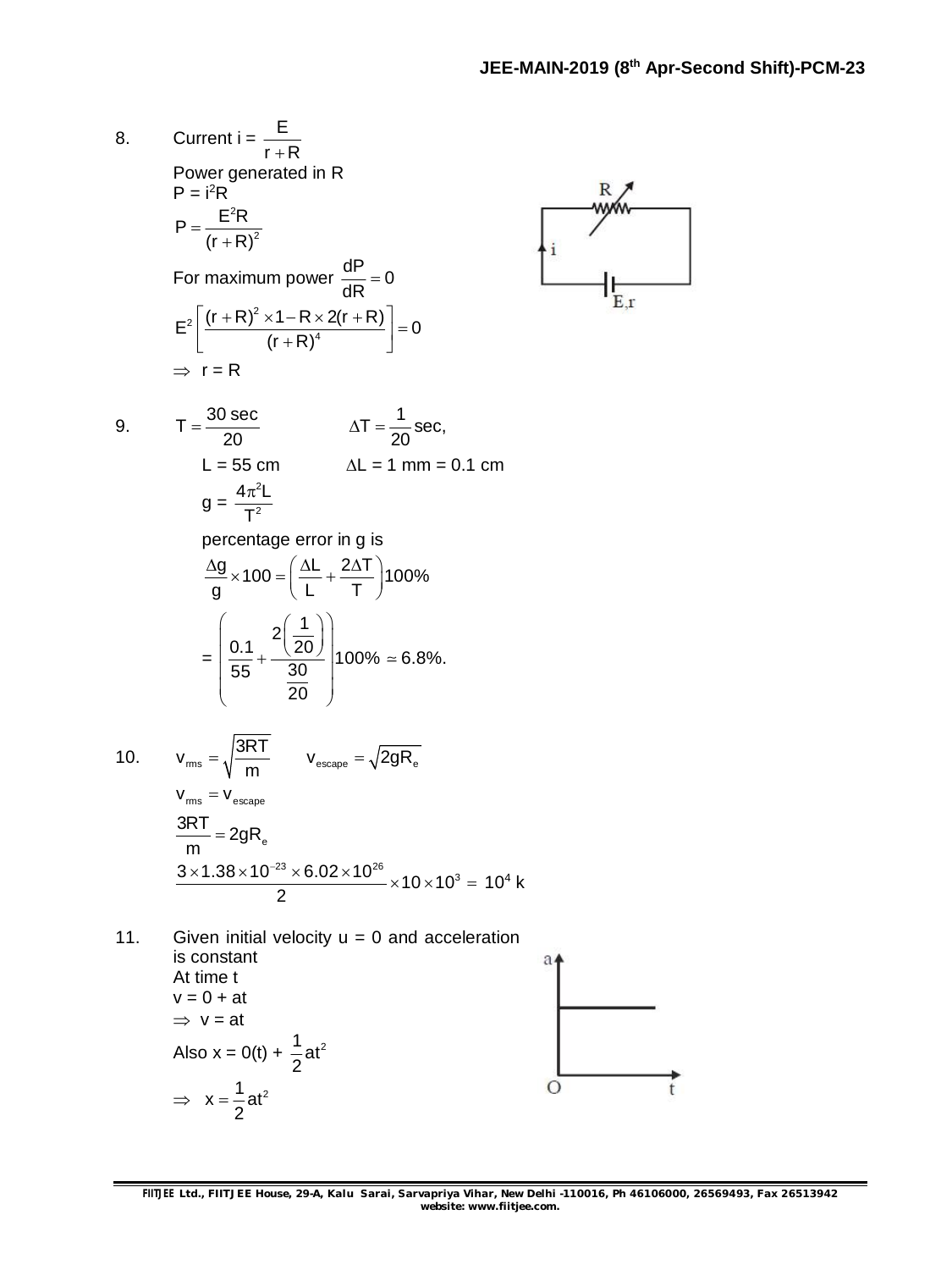



Graph (a), (b) and (d) are correct.

12. 
$$
\vec{E} = (20x + 10)\hat{i}
$$

$$
V_1 - V_2 = -\int_{-5}^{1} (20x + 10) dx
$$

$$
V_1 - V_2 = -(10x^2 + 10x)_{-5}^{1}
$$

$$
V_1 - V_2 = 10(25 - 5 - 1 - 1)
$$

$$
V_1 - V_2 = 180 \text{ V}
$$

13. Given:

$$
\frac{Y_A}{Y_B} = \frac{7}{4}
$$
 L<sub>A</sub> = 2m A<sub>A</sub> =  $\pi R^2$   
L<sub>B</sub> = 1.5 m A<sub>B</sub> =  $\pi (2mm)$ <sup>2</sup>  

$$
\frac{F}{A} = Y \left(\frac{\ell}{L}\right)
$$

given F and  $\ell$  are same  $\Rightarrow$   $\frac{AY}{A}$ L is same

$$
\frac{A_A Y_A}{L_A} = \frac{A_B Y_B}{L_B}
$$
\n
$$
\Rightarrow \frac{(\pi R^2) \left(\frac{7}{4} Y_B\right)}{2} = \frac{\pi (2 \text{ mm})^2 \cdot Y_B}{1.5}
$$
\n
$$
R = 1.74 \text{ mm}
$$

- 14. Applying linear momentum conservation  $m_1 v_1 \hat{i} + m_2 v_2 \hat{i} = m_1 v_3 \hat{i} + m_2 v_4 \hat{i}$  $m_1v_1 + 0.5 m_1v_2 = m_1(0.5 v_1) + 0.5 m_1v_4$  $0.5 m_1v_1 = 0.5 m_1(v_4 - v_2)$  $V_1 = V_4 - V_2$
- 15. Mass densities of all nuclei are same so their ratio is 1.

16. Angular impulse = change in angular momentum.  
\n
$$
\tau \Delta t = \Delta L
$$
\n
$$
mg\frac{\ell}{2} \times 0.01 = \frac{m\ell^2}{3}\omega
$$
\n
$$
\omega = \frac{3g \times 0.01}{2\ell} = \frac{3 \times 10 \times 0.01}{2 \times 0.3} = \frac{1}{2} = 0.5 \text{ rad/s}
$$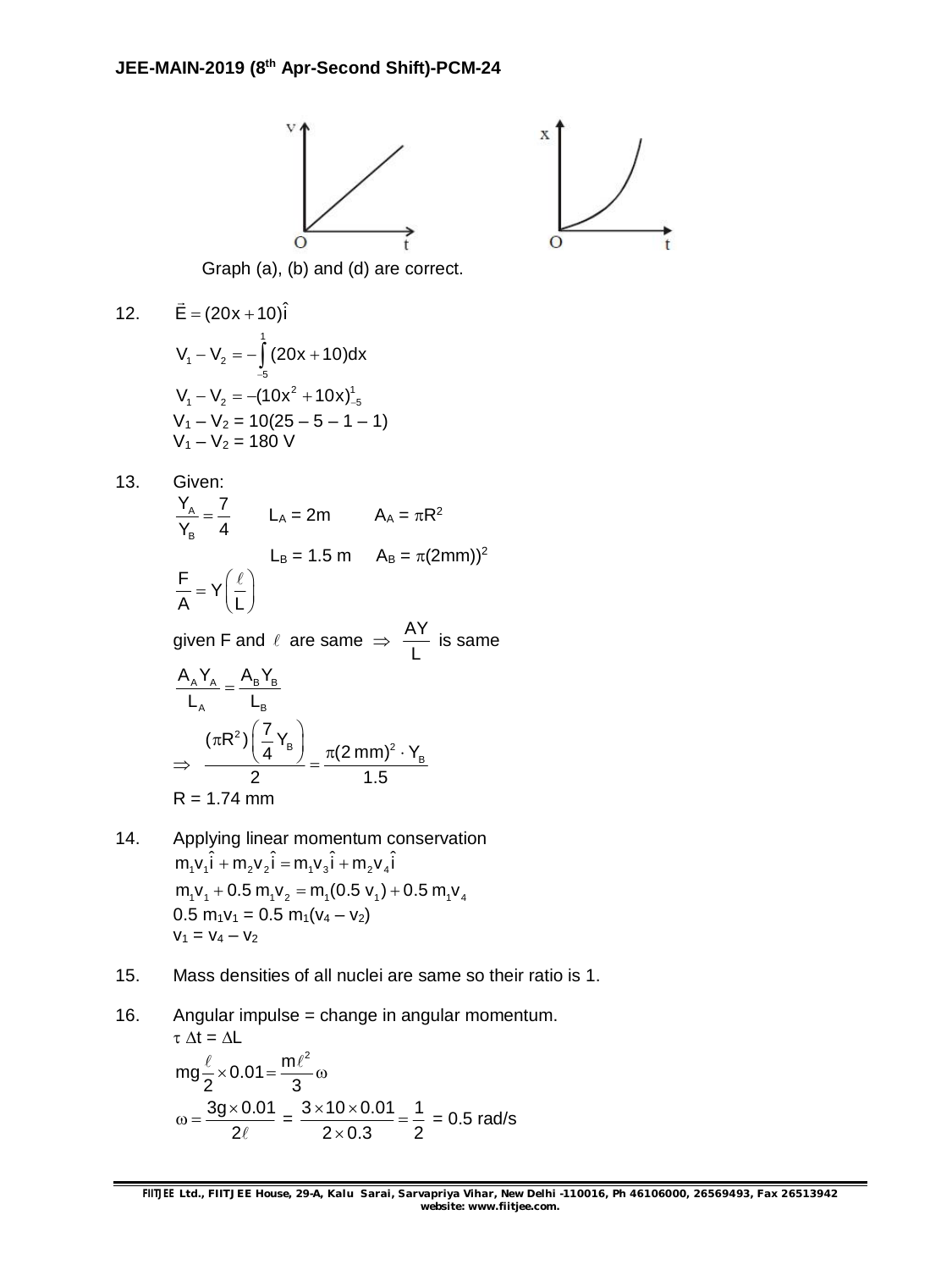Time taken by rod to hit the ground

$$
t = \sqrt{\frac{2h}{g}} = \sqrt{\frac{2 \times 5}{10}} = 1
$$
 sec.

In this time angle rotate by rod  $\theta = \omega t = 0.5 \times 1 = 0.5$  radian

17. Moment of inertia



18. If we use that direction of light propagation will be along  $E \times B$ .  $\overline{a}$ Then (A) option is correct. Magnitude of  $E = CB$ 

$$
E = 3 \times 10^8 \times 1.6 \times 10^{-6} \times \sqrt{5}
$$
  
\n
$$
E = 4.8 \times 10^{2} \sqrt{5}
$$
  
\n
$$
\vec{E}
$$
 and  $\vec{B}$  are perpendicular to each other  
\n
$$
\Rightarrow \vec{E} \cdot \vec{B} = 0
$$
  
\n
$$
\Rightarrow
$$
 Either direction of  $\vec{E}$  is  $\hat{i} - 2\hat{j}$  or  $-\hat{i} + 2\hat{j}$  from given option  
\nAlso wave propagation direction is parallel to  $\vec{E} \times \vec{B}$  which is  $-\hat{k}$   
\n
$$
\Rightarrow \vec{E}
$$
 is along  $(-\hat{i} + 2\hat{j})$ 

19. At saturation state,  $V_{CE}$  becomes zero  $\Rightarrow i_c = \frac{10V}{1000}$ 1000  $=$ Ω = 10 mA Now current gain factor  $\beta = \frac{C}{c}$ B i i  $\beta = \frac{1}{2}$  $\Rightarrow$   $i_{\text{B}} = \frac{10 \text{ mA}}{250}$  $=\frac{18 \text{ m/s}}{258}$  = 40 µA

$$
\begin{array}{ccc}\n\downarrow_{B} & & \downarrow_{C} & \downarrow_{C} \\
\downarrow_{B} & & \downarrow_{B} & \downarrow_{C} & \downarrow_{C} \\
\hline\n\downarrow_{V_{B}} & & \downarrow_{E} & \downarrow_{C} \\
\hline\n\downarrow_{V_{B}} & & \downarrow_{E} & \downarrow_{C} \\
\hline\n\downarrow_{V_{B}} & & \downarrow_{E} & \downarrow_{C} & \downarrow_{C} \\
\hline\n\downarrow_{V_{B}} & & \downarrow_{E} & \downarrow_{C} & \downarrow_{C} & \downarrow_{C} \\
\hline\n\downarrow_{V_{B}} & & \downarrow_{E} & \downarrow_{C} & \downarrow_{C} & \downarrow_{C} \\
\hline\n\downarrow_{V_{B}} & & \downarrow_{E} & \downarrow_{C} & \downarrow_{C} & \downarrow_{C} & \downarrow_{C} \\
\hline\n\downarrow_{V_{B}} & & \downarrow_{V_{B}} & \downarrow_{V_{B}} & \downarrow_{V_{B}} & \downarrow_{C} & \downarrow_{C} & \downarrow_{C} & \downarrow_{C} \\
\hline\n\downarrow_{V_{B}} & & \downarrow_{V_{B}} & \downarrow_{V_{B}} & \downarrow_{V_{B}} & \downarrow_{V_{B}} & \downarrow_{V_{B}} & \downarrow_{V_{B}} & \downarrow_{V_{B}} & \downarrow_{V_{B}} & \downarrow_{V_{B}} & \downarrow_{V_{B}} & \downarrow_{V_{B}} & \downarrow_{V_{B}} & \downarrow_{V_{B}} & \downarrow_{V_{B}} & \downarrow_{V_{B}} & \downarrow_{V_{B}} & \downarrow_{V_{B}} & \downarrow_{V_{B}} & \downarrow_{V_{B}} & \downarrow_{V_{B}} & \downarrow_{V_{B}} & \downarrow_{V_{B}} & \downarrow_{V_{B}} & \downarrow_{V_{B}} & \downarrow_{V_{B}} & \downarrow_{V_{B}} & \downarrow_{V_{B}} & \downarrow_{V_{B}} & \downarrow_{V_{B}} & \downarrow_{V_{B}} & \downarrow_{V_{B}} & \downarrow_{V_{B}} & \downarrow_{V_{B}} & \downarrow_{V_{B}} & \downarrow_{V_{B}} & \downarrow_{V_{B}} & \downarrow_{V_{B}} & \downarrow_{V_{B}} & \downarrow_{V_{B}} & \downarrow_{V_{B}} & \downarrow_{V_{B}} & \downarrow_{V_{B}} & \downarrow_{V_{B}} & \downarrow_{V_{B
$$

20. 
$$
\frac{1}{2} mV^2 = -q(V_f - V_i)
$$

$$
E = \frac{\lambda}{2\pi\epsilon_0 r}
$$

250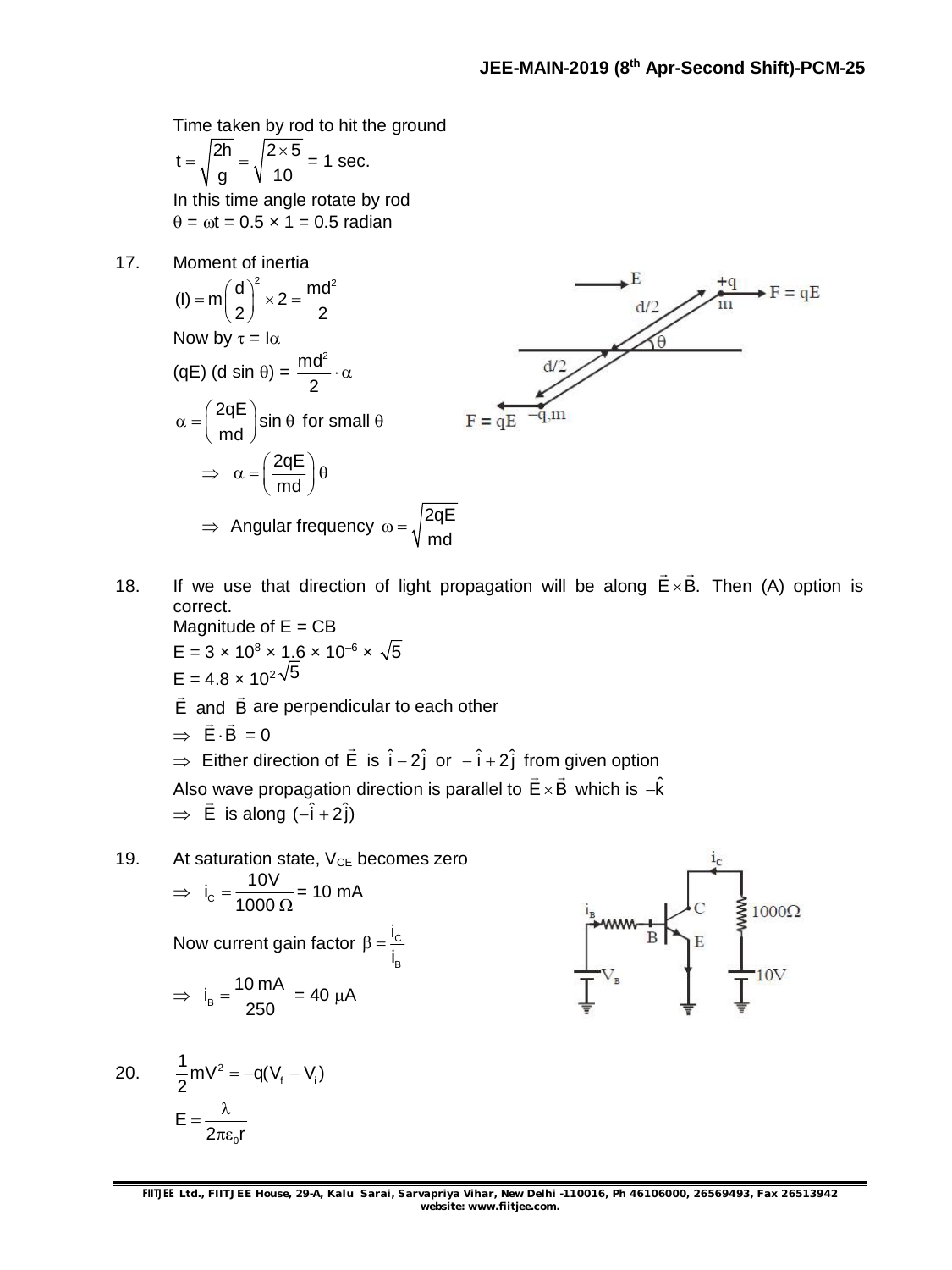$$
\Delta V = \frac{\lambda}{2\pi\epsilon_0} \ln\left(\frac{r_0}{r}\right)
$$

$$
\frac{1}{2}mv^2 = \frac{-q\lambda}{2\pi\epsilon_0} \ln\left(\frac{r_0}{r}\right)
$$

$$
v \propto \sqrt{\ln\left(\frac{r}{r_0}\right)}
$$

21. 
$$
|\vec{A}_1| = 3, |\vec{A}_2| = 5, \text{ and } |\vec{A}_1 + \vec{A}_2| = 5.
$$
  
\n $|\vec{A}_1 + \vec{A}_2| = |\vec{A}_1|^2 + |\vec{A}_2|^2 + 2|\vec{A}_1||\vec{A}_2|\cos\theta$   
\n $\cos\theta = -\frac{3}{10}$   
\n $(2\vec{A}_1 + 3\vec{A}_2) \cdot (3\vec{A}_1 - 2\vec{A}_2)$   
\n $= 6|\vec{A}_1|^2 + 9\vec{A}_1 \cdot \vec{A}_2 - 4\vec{A}_1 \cdot \vec{A}_2 - 6|\vec{A}_2|^2$   
\n $= -118.5$ 







$$
R_{eq} = 15 + \frac{25}{3} + 30 = \frac{45 + 25 + 90}{3} = \frac{160}{3}
$$

$$
I = \frac{E}{R_{eq}} = \frac{15 \times 3}{160} = \frac{9}{32}
$$
amp.

23. Range = 
$$
\sqrt{2Rh_{T}} + \sqrt{2Rh_{R}}
$$
  
\n $50 \times 10^{3} = \sqrt{2 \times 6400 \times 10^{3} \times h_{T}} + \sqrt{2 \times 6400 \times 10^{3} \times 70}$   
\nBy solving h<sub>T</sub> = 32 m.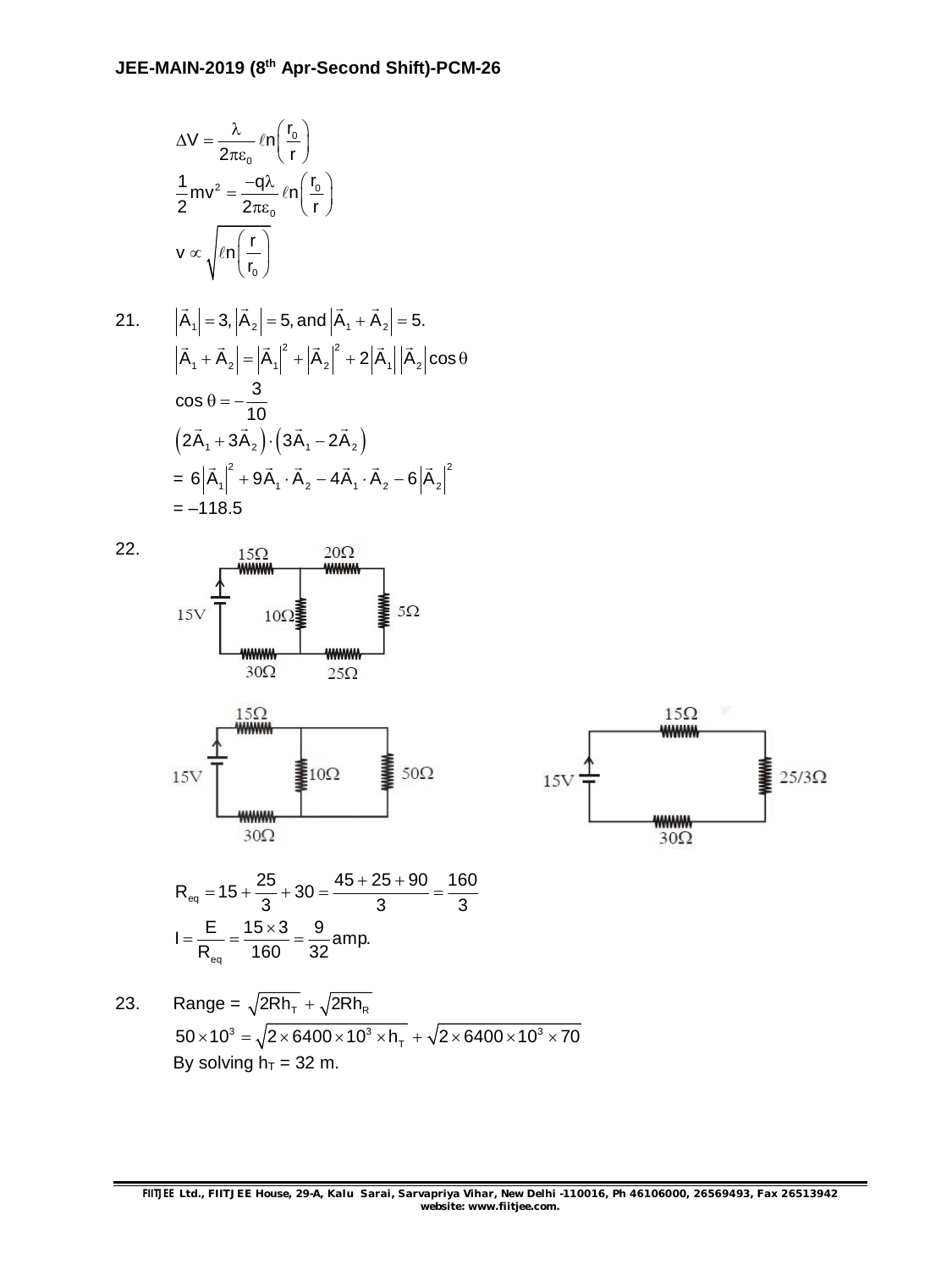24. Minimum energy required  $(E) = -$  (Potential energy of object at surface of earth)

$$
= -\left(-\frac{GMm}{R}\right) = \frac{GMm}{R}
$$
  
\nNow M<sub>earth</sub> = 64 M<sub>moon</sub>  
\n
$$
\rho \cdot \frac{4}{3} \pi R_e^3 = 64 \cdot \frac{4}{3} \pi R_m^3 \implies R_e = 4R_m
$$
  
\nNow  $\frac{E_{moon}}{E_{earth}} = \frac{M_{moon}}{M_{earth}} \cdot \frac{R_{earth}}{R_{moon}} = \frac{1}{64} \times \frac{4}{1}$   
\n $\implies E_{moon} = \frac{E}{16}$ 

25. Given phase difference = 
$$
\frac{\pi}{4}
$$
 and  $\omega$  = 100 rad/s

 $\Rightarrow$  Reactance (X) = Resistance (R) Now by checking option.

Option (A)

$$
R = 1000 \ \Omega \text{ and } X_c = \frac{1}{10^{-6} \times 100} = 10^4 \ \Omega
$$

Option (B) R =  $10^3 \Omega$  and X<sub>L</sub> =  $10 \times 10^{-3} \times 100 = 1 \Omega$ 

Option (C) R = 10<sup>3</sup> and X<sup>L</sup> = 10–3 100 = 10–1

Option (D)

$$
R = 10^3 \,\Omega \text{ and } X_c = \frac{1}{10 \times 10^{-6} \times 100} = 10^3 \,\Omega
$$

26.

$$
2m \underset{A}{\bigcirc} \xrightarrow{\hspace*{1.5cm}} V_0 \qquad \underset{v/2}{\underbrace{\hspace*{1.5cm}} \xrightarrow{C}} \underset{m}{\overset{B}{\bigcirc}} \xrightarrow{B} v
$$

Let mass of B and C is m each. By momentum conservation

$$
2mv_0 = mv - \frac{mv}{2}
$$
  
\n
$$
v = 4v_0
$$
  
\n
$$
P_A = 2mv_0 p_B = 4mv_0 p_c = 2mv_0
$$
  
\n
$$
De-Broglie wavelength \lambda = \frac{h}{p}
$$
  
\n
$$
\lambda_A = \frac{h}{2mv_0}; \lambda_B = \frac{h}{4mv_0}; \lambda_C = \frac{h}{2mv_0}
$$

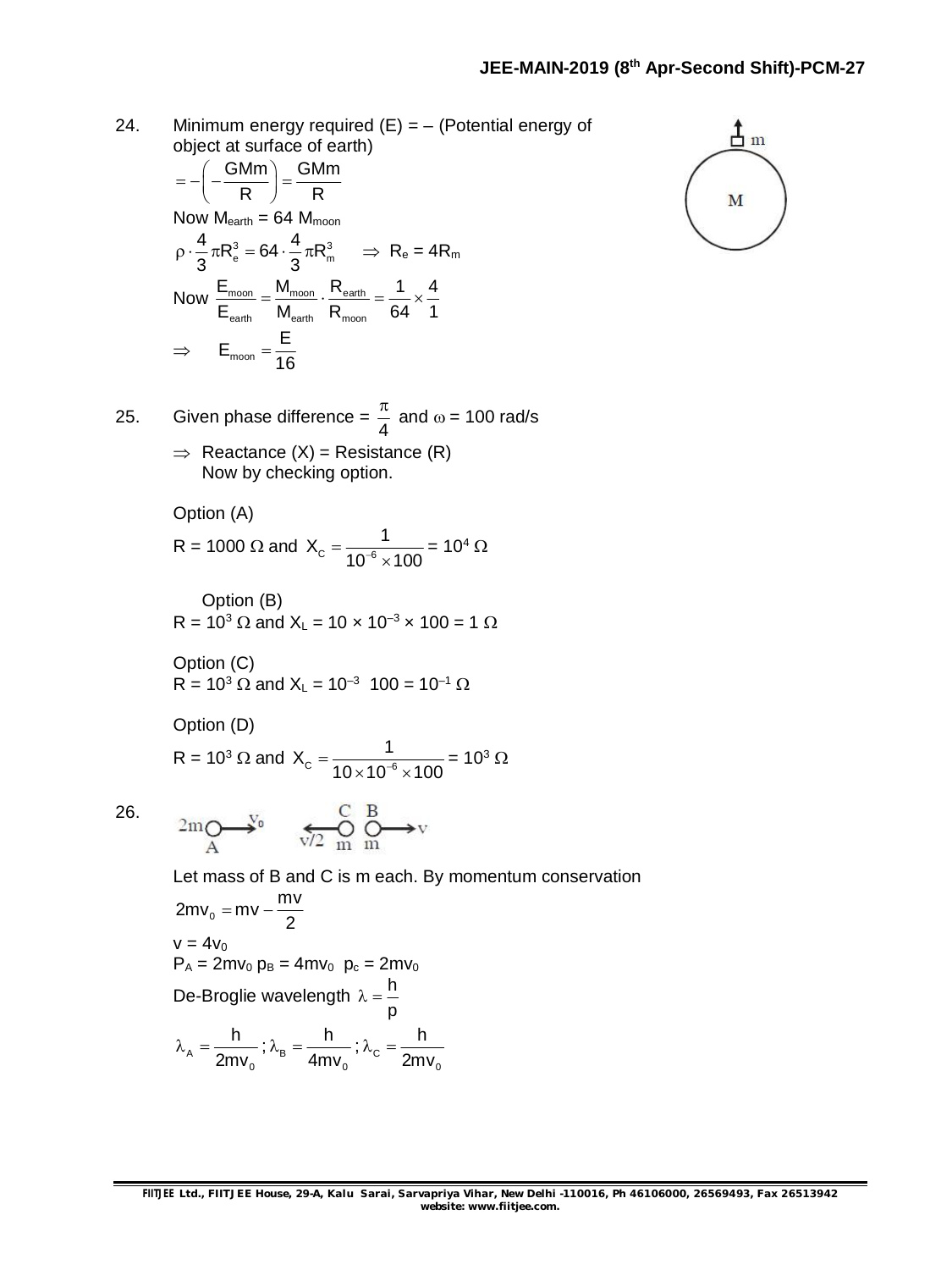27. Limit of resolution of telescope =  $\frac{1.22}{\epsilon}$ D  $\lambda$ 

$$
\theta = \frac{1.22 \times 500 \times 10^{-9}}{200 \times 10^{-2}} = 305 \times 10^{-9}
$$
 radian

- 28. Magnetic field at point P  $\overline{\phantom{a}}$  $\vec{B}_{\text{net}} = \frac{\mu_0 i}{2-d} (-\hat{k}) + \frac{\mu_0 i}{2-d} (\hat{k})$  $=\frac{\mu_0 i}{2}(-\hat{k}) + \frac{\mu_0 i}{2}$ = 0  $2\pi d$  2 $\pi d$  $\pi$ d  $'$  2 $\pi$ d T
- 29. isochoric  $\rightarrow$  Process d Isobaric  $\rightarrow$  Process a Adiabatic slope will be more than isothermal so Isothermal  $\rightarrow$  Process b Adiabatic  $\rightarrow$  Process c Order  $\rightarrow$  d a b c

30.  
\n
$$
x = \frac{M\frac{a}{2} - \frac{M}{4} \times \frac{3a}{4}}{M - \frac{M}{4}}
$$
\n
$$
= \frac{\frac{a}{2} - \frac{3a}{16} \times \frac{3a}{4}}{\frac{3}{4}} = \frac{\frac{5a}{16}}{\frac{3}{4}} = \frac{5a}{12}
$$
\n
$$
y = \frac{M\frac{b}{2} - \frac{M}{4} \times \frac{3b}{4}}{M - \frac{M}{4}} = \frac{5b}{12}
$$

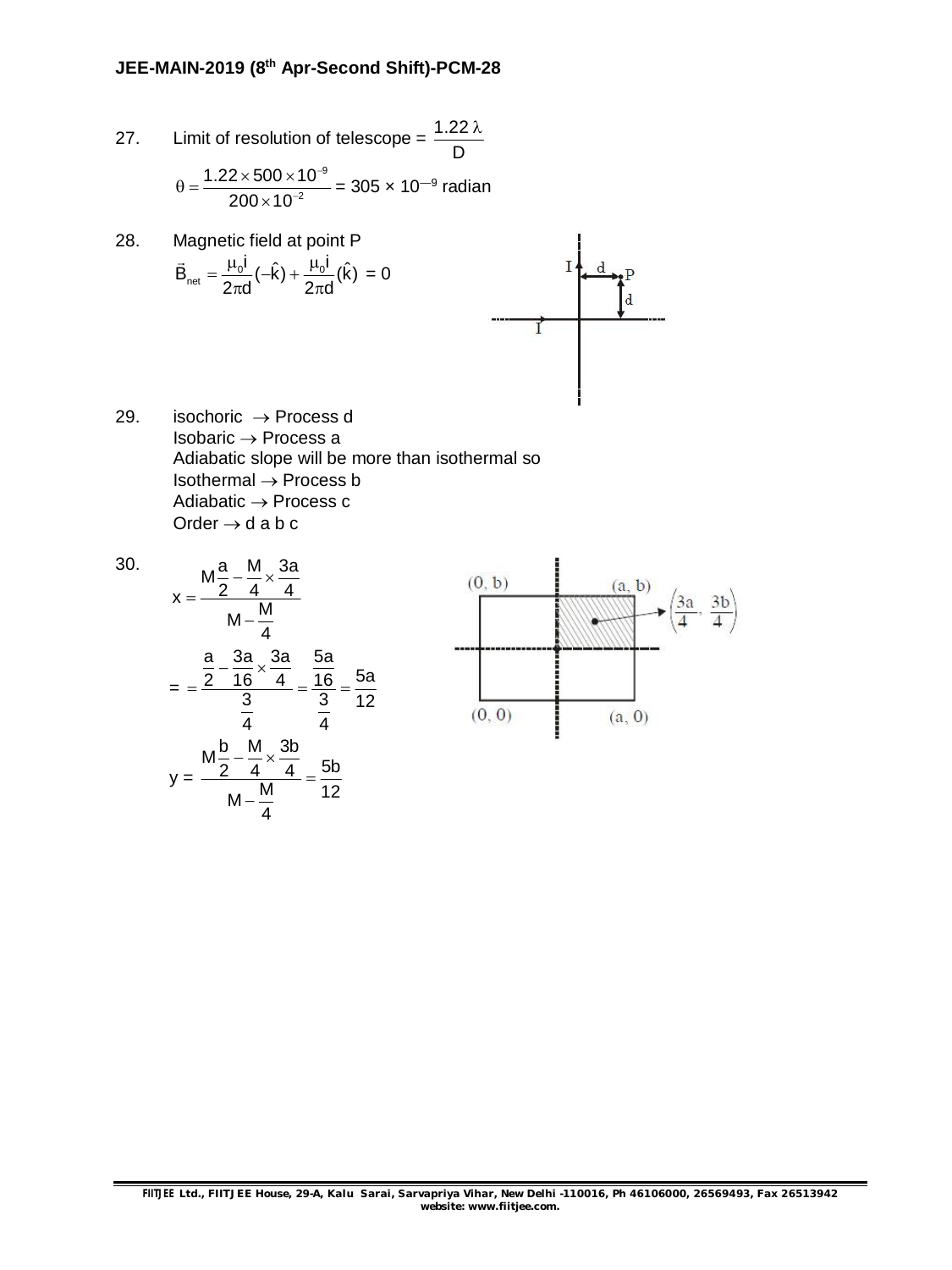### **PART B – CHEMISTRY**

31. In case of interstial compounds there is presence of small atoms (or impurity) in the lattice of metal. So interstial compounds are hard, high melting point and chemically inert.



33. Reaction involves free radical chlorination followed by hydrolysis.



34. 
$$
K.E = \frac{1}{2}mu^{2} = \frac{1}{2} \frac{m^{2}u^{2}}{m} = \frac{1}{2} \frac{P^{2}}{m}
$$

$$
\frac{hc}{\lambda_{1}} = Wo + (K.E)_{1} = Wo + \frac{1}{2} \frac{P^{2}}{m}
$$

$$
\frac{hc}{\lambda_{2}} = Wo + (K.E)_{2} = Wo + \frac{1}{2} \frac{(1.5P)^{2}}{m}
$$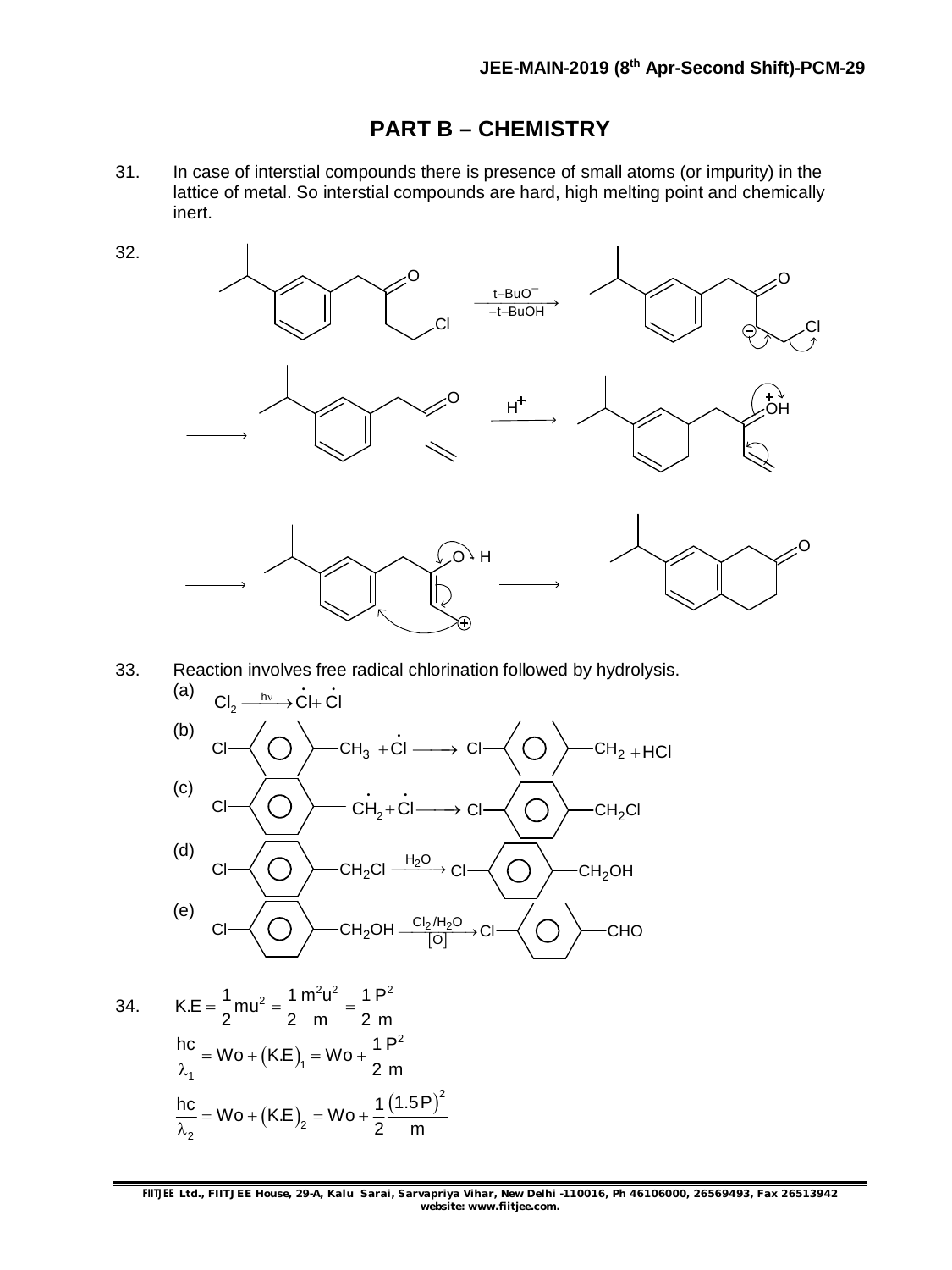On solving 2  $\sim$  1 4 9  $\lambda_2 = -\lambda_1$ 

Since the K.E is very high is comparison to work function, then we can assume that  $K.E + Wo = K.E$ 

35.  $[|Cl_4]^-\rightarrow sp^3d^2$ [IF $_6$ ] $^ \rightarrow$   $\mathrm{sp}^{3}$ d $^2$ [ICl $_2$ ] $^ \rightarrow$   $\rm sp^3$ d [BrF $_2$ ] $^ \rightarrow$   $\mathrm{sp}^{3}$ d

36.



37. Applying steady state of approximation  $[B] = K_1[A] - K_2[B]$  $O = K_1[A] - K_2[B]$  $\mathsf{L}[A] = [B]$ 2  $\frac{d}{d}$ [B] = K<sub>1</sub>[A] – K<sub>2</sub>[B] dt  $\frac{K_1}{K}[A] = [B]$ K  $=$   $K_1$   $\mid$   $A$   $\mid$   $\mid$  $=$ 

38. 
$$
2SQ_2(g) + O_2(g) \longrightarrow 2SQ_3(g)
$$
  
\n
$$
K_{eq} = \frac{[SO_3]^2}{[O_2][SO_2]^2}
$$
\n
$$
= \frac{K_2}{K_1} = \frac{10^{129}}{10^{104}} = 10^{25}
$$

39.

Oxidation

\n
$$
F a^{2^{+}}(a \cap) + \Delta n^{+}(a \cap) \longrightarrow F a^{3^{+}}(a \cap) + \Delta n(c) F_{Cell}^{0} = a
$$
\nReduction

\nGiven:

\n
$$
E^{0}_{Ag'/Ag} = X \qquad --- (1)
$$
\n
$$
E^{0}_{Ag'/Ag} = Y \qquad --- (2)
$$

 $E^0_{Fe^{2+}/Fe} = y \quad -- ---(2)$  $E^0_{Fe^{3+}/Fe} = Z \quad -- ---(3)$ Using equation: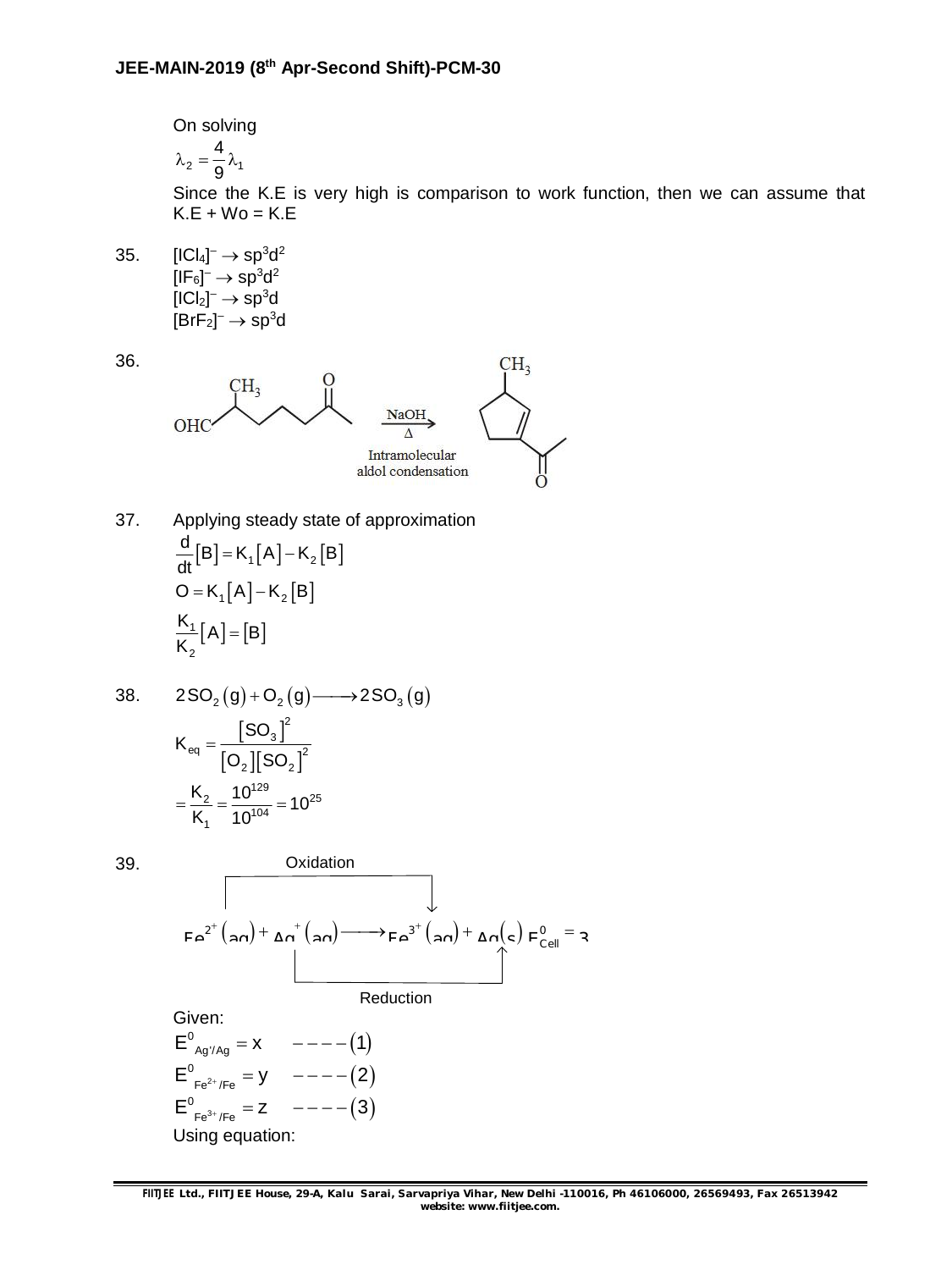$$
\Delta G^0 = -nFE^0
$$
\n
$$
\Delta G^0 = -Fx
$$
\n
$$
\Delta G^0 = -2Fy
$$
\n
$$
\Delta G^0 = -3Fz
$$
\n
$$
Fe^{2+} + 2e^- \longrightarrow Fe - 2Fy
$$
\n
$$
Fe^{3+} + 3e^- \longrightarrow Fe - 3Fz
$$
\n
$$
Fe^{2+} \longrightarrow Fe^{3+} + e^-(-2Fy + 3Fz)
$$
\n
$$
\Delta G^+ + e^- \longrightarrow Ag - Fx
$$
\n
$$
\Delta G^-_{\text{Total}} = -2Fy + 3Fz - Fx = -FE^0_{\text{Cell}}
$$
\n
$$
E^0_{\text{Cell}} = x + 2y - 3z
$$

40. The % covalent character can be predicted by using Fajan's rule

% of covalent character  $\alpha$  --------1



41. The direct monomer of Nylon-6 is caprolactum which polymerises to give Nylon-6 as follows:



- 42 The IUPAC name of element having atomic number 119 is "Ununennium". So its symbol is uue.
- 43.  $H_3C$   $\tilde{C}H_2$   $\tilde{C}H_3$ C C O O

Due to presence of active methylene group and stabilization of enol by intramoelcular H bond forming 6 membered ring structure.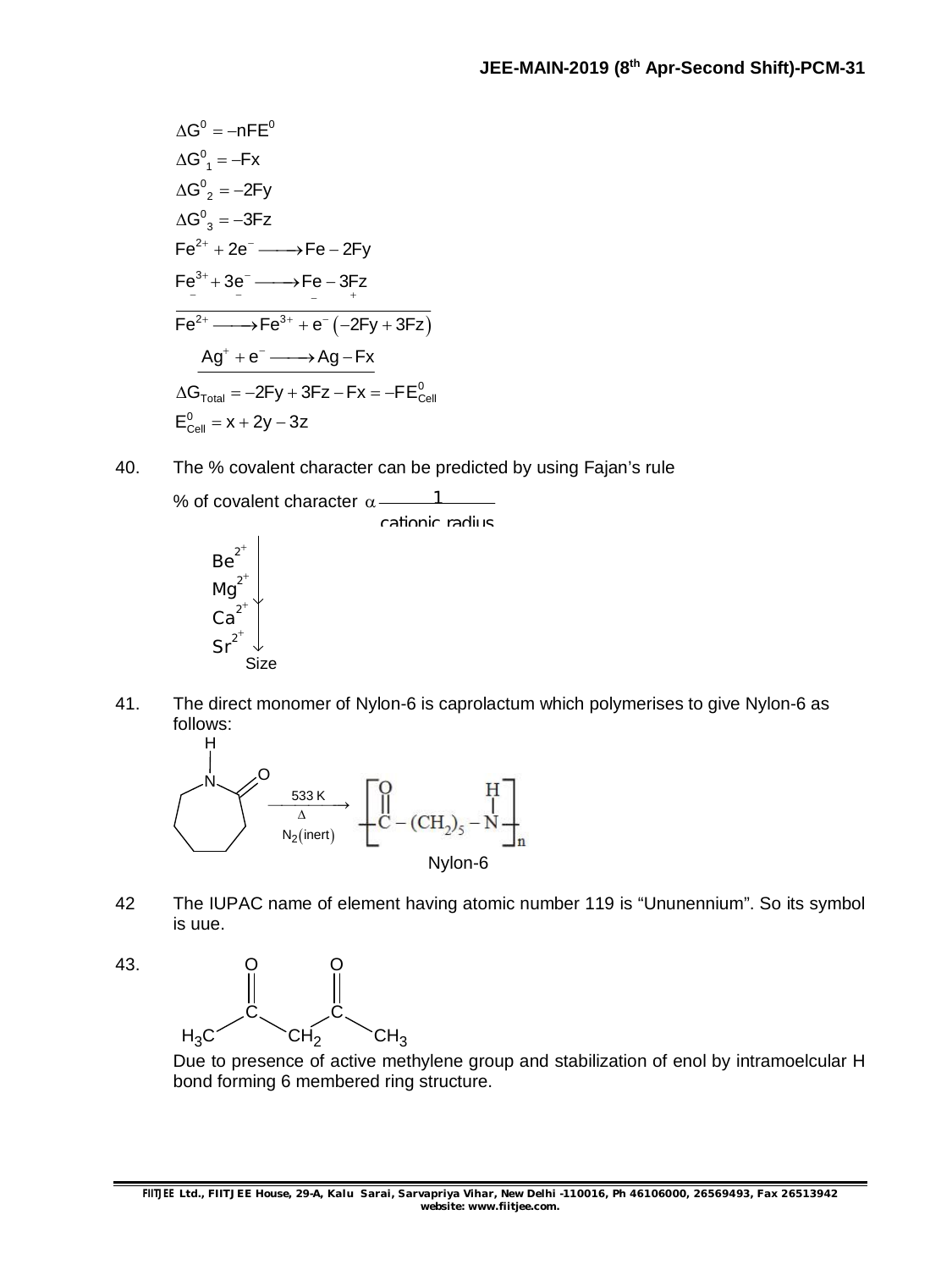- 44. Mass of fatty acid =  $0.027$  g Radius of plate = 10 cm Density of fatty acid =  $0.9$  g/cm<sup>3</sup> Volume of fatty acid =  $\frac{0.027}{0.02}$  = 0.03 cm<sup>3</sup> 0.9  $=$ Area of plate =  $\pi r^2 = 3 \times 10^2 = 300 \text{ cm}^2$ Height of fatty acid =  $\frac{\text{Volume}}{1.000} = \frac{0.03}{0.000} = 10^{-4} \text{cm} = 10^{-6} \text{m}$ Area 300  $=\frac{0.03}{200}$  = 10<sup>-4</sup> cm = 10<sup>-6</sup>
- 45. In CH<sup>4</sup> Mole of carbon  $n_c = 1$ Mole of hydrogen =  $n_H = 4$

% of n<sub>c</sub> = 
$$
\frac{n_c}{n_c} + \frac{n_H}{n_H} \times 100 = 1 \times 100 = 20\%
$$

46. The mond's process is used for refining of nickel as per following reaction.

$$
\underset{\text{Impure}}{\text{Ni}} + \text{CO}\big(g\big) \underset{\text{330-350K}}{\xrightarrow{\Delta}} \text{Ni}(\text{CO})_{4}\,(\ell) \underset{\text{450-470K}}{\xrightarrow{\Delta}} \text{Ni(s)} + \text{4CO}\big(g\big)
$$

47. In this case antimarkonikov product will be formed as major product because carbocation formed at a double bonded carbon having lesser number of H atom will be unstable due to presence of an electron withdrawing group  $(CF_3)$  attached to it.

$$
F_3C - CH = CH_2 \xrightarrow{8+8-} CF_3 - CH - CH_3 + CF_3 - CH_2 - CH_2
$$
\n
$$
CF_3 - CH_2 - CH_2 \xrightarrow{c} CH_2 \xrightarrow{Cl} CF_3 - CH_2 - CH_2
$$
\n
$$
CH_3 + CF_3 - CH_2 - CH_2
$$
\n
$$
CH_2 \xrightarrow{cl} CF_3 - CH_2 - CH_2
$$
\n
$$
CH_2 \xrightarrow{Cl} CH_2 \xrightarrow{Cl} CH_2 - CH_2
$$
\n
$$
CH_2 \xrightarrow{Cl} CH_2 \xrightarrow{Cl} CH_2 - CH_2
$$
\n
$$
CH_2 \xrightarrow{Cl} CH_2 \xrightarrow{Cl} CH_2 - CH_2
$$
\n
$$
CH_2 \xrightarrow{Cl} CH_2 \xrightarrow{Cl} CH_2 - CH_2
$$
\n
$$
CH_2 \xrightarrow{Cl} CH_2 \xrightarrow{Cl} CH_2 - CH_2
$$
\n
$$
CH_2 \xrightarrow{Cl} CH_2 \xrightarrow{Cl} CH_2 - CH_2
$$
\n
$$
CH_2 \xrightarrow{Cl} CH_2 \xrightarrow{Cl} CH_2 - CH_2
$$
\n
$$
CH_2 \xrightarrow{Cl} CH_2 - CH_2
$$
\n
$$
CH_2 \xrightarrow{Cl} CH_2 - CH_2
$$
\n
$$
CH_2 \xrightarrow{Cl} CH_2 - CH_2
$$
\n
$$
CH_2 \xrightarrow{Cl} CH_2 - CH_2
$$
\n
$$
CH_2 \xrightarrow{Cl} CH_2 - CH_2
$$
\n
$$
CH_2 \xrightarrow{Cl} CH_2 - CH_2
$$
\n
$$
CH_2 \xrightarrow{Cl} CH_2 - CH_2
$$
\n
$$
CH_2 \xrightarrow{Cl} CH_2 - CH_2
$$
\n
$$
CH_2 \xrightarrow{Cl} CH_2 - CH_2
$$
\n
$$
CH_2 \xrightarrow{Cl} CH_2 - CH_2
$$
\n
$$
CH_2 \xrightarrow{Cl} CH_2 - CH_2
$$
\n
$$
CH_2 \xrightarrow{Cl} CH_2 - CH_2
$$
\n
$$
CH_2 \xrightarrow{Cl} CH_2 - CH_2
$$
\n
$$
CH_2 \xrightarrow{Cl} CH_2 - CH_2
$$
\n<math display="</math>

- 48.  $\Delta U = nC_v m \times \Delta T$  $= 5 \times 28 \times 100 = 14$  kJ ∆PV = nR∆T  $= 5 \times 8 \times 100 = 4$  kJ
- 49. [Fe(CN)<sub>6</sub>]<sup>4–</sup>  $[{\sf Fe}({\sf H}_2{\sf O})_6]^{2+}$  $\mathsf{Fe}^{2+} \longrightarrow 3\mathsf{d}^6$   $\qquad \qquad \mathsf{Fe}^{2+} \longrightarrow 3\mathsf{d}^6$  $\mathsf{t}_{2\mathsf{g}}^{\mathsf{6}}$ eg $^{\mathsf{0}}$  $t_{2g}^4$ eg $^2$  n n 2 n n 2 24 4.9BM  $\mu = 0$
- 50. Barfoed's test  $\rightarrow$  Detecting presence of monosaccharides Fehling's test  $\rightarrow$  For aldehdyes Benedict's test  $\rightarrow$  For reducing sugars Seliwanoff's test  $\rightarrow$  Differentiate between aldose and ketose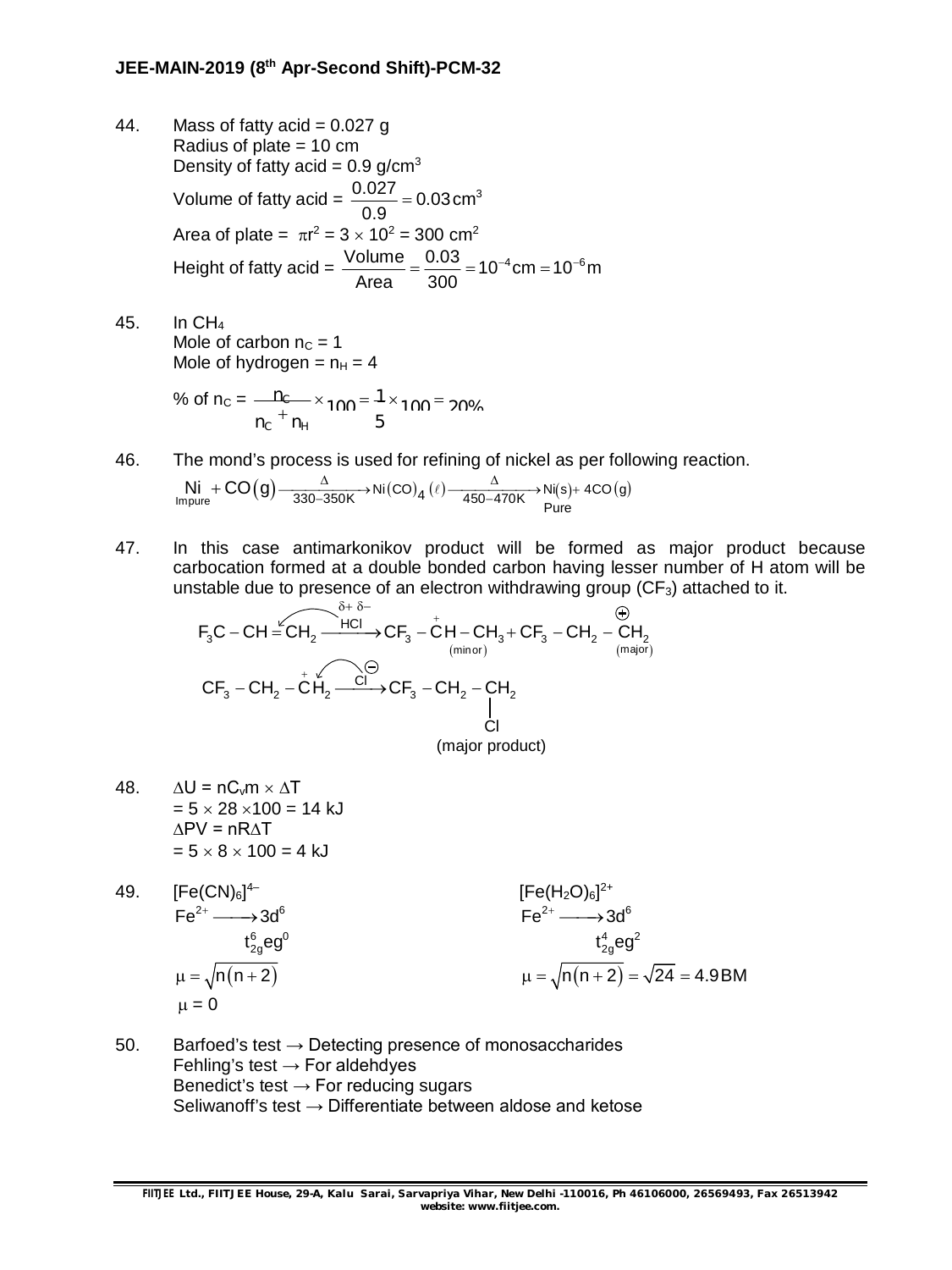

The nitrogen atom marked with \* contain high electron density. It is attached to one Hatom which can be removed by base  $OH^-$  and the  $CH_3$  group gets attached there.

- 52. Polysubstitution is a major drawback of Friedal craft's alkylation. It is so because activating behaviour of benzene ring increases with increase in number of alkyl group on benzene ring.
- 53.  $68 \frac{\text{g/L}}{2}$  2.4of O<sub>2</sub>(STP)  $2H_2O_2 \longrightarrow 2H_2O + O_2 \uparrow$ 11.2 L of  $O_2$  is given by 34 g of  $H_2O_2$  present in 1 L of  $H_2O_2$  solution. So % strength of H<sub>2</sub>O<sub>2</sub> =  $\frac{34}{1000}$  × 100 = 3.4g / 100 mL = 3.4% 1000  $=\frac{64}{1000} \times 100 = 3.4g / 100mL = 3$
- 54. From Henry's law  $P_{gas} = K_H.X_{gas}$  $P_{gas} = K_H (1 - X_{H_2O})$  $P_{gas} = K_H - K_H X_{H_2O}$

51.

Comparing this equation with straight line equation  $y = mx + c$ 

55. 
$$
C_2^{2-} - \sigma_{1}e^{2}\sigma_1^2 e^{2}\sigma_2 e^{2}\sigma_1^2 e^{2} \left[\pi_{2}n_x^2 - \pi_{2}p_x^2\right] \sigma_{2}p_x^2
$$
  
\n
$$
R \cap \frac{10^{-}4}{2} = 2 \left(\text{diamannetric}\right)
$$
  
\n
$$
N_2^{2-} - \sigma_{1}e^{2}\sigma_1^2 e^{2}\sigma_2^2 e^{2}\sigma_1^2 e^{2} \left[\pi_{2}n_x^2 - \pi_{2}p_x^2\right] \sigma_{2}p_x^2 \left[\pi_{2}n_x^1 - \pi_2^2 p_y^1\right]
$$
  
\n
$$
B \cap \frac{10^{-}6}{2} = 2 \left(\text{paramagnetic}\right)
$$
  
\n
$$
D_2^{2-} - \sigma_{1}e^{2}\sigma_1^2 e^{2}\sigma_2^2 e^{2}\sigma_2^2 e^{2}\sigma_2 p_x^2 \left[\pi_{2}n_x^2 - \pi_{2}p_y^2\right] \left[\pi_{2}n_x^2 - \pi_2^2 p_y^2\right]
$$
  
\n
$$
B \cap \frac{10^{-}8}{2} = 1 \left(\text{diamagnetic}\right)
$$
  
\n
$$
D_2^{2-} - \sigma_{1}e^{2}\sigma_1^2 e^{2}\sigma_2^2 e^{2}\sigma_2^2 e^{2}\sigma_2 p_y^2 \left[\pi_{2}n_x^2 - \pi_{2}p_y^2\right] \left[\pi_{2}n_x^1 - \pi_2^2 p_y^1\right]
$$
  
\n
$$
B \cap \frac{10^{-}6}{2} = 2 \left(\text{paramagnetic}\right)
$$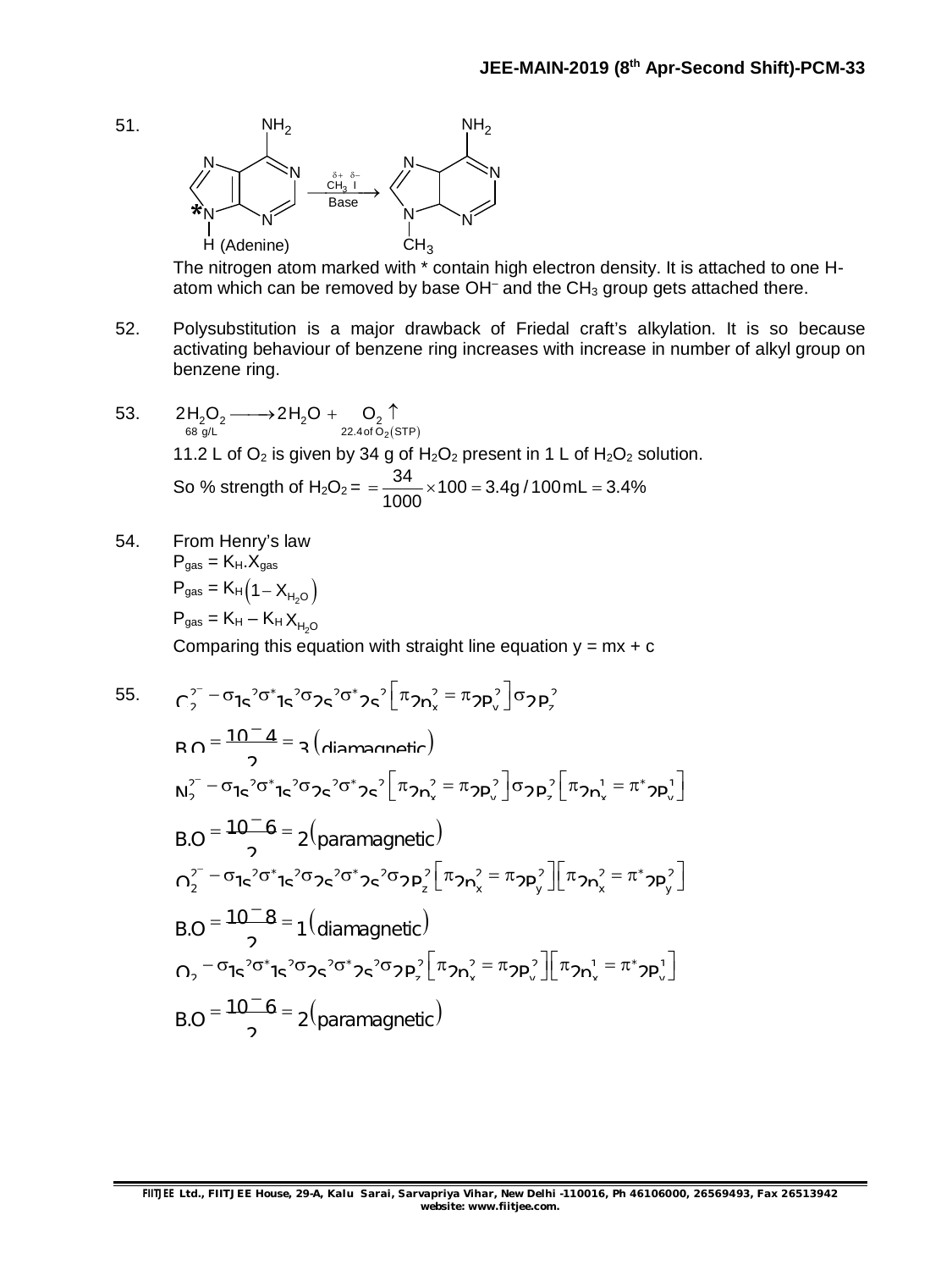56. The reaction involves carbylamine reaction of  $1^\circ$  amine with CHCl<sub>3</sub>/KOH followed by reduction with Pd/C/H<sub>2</sub>.



57. Maximum prescribed concentration of copper in drinking water is 3 ppm. Above this concentration water becomes toxic.



- 59. cis– $[PtCl<sub>2</sub>(NH<sub>3</sub>)<sub>2</sub>]$  is used in chemotherapy to inhibits the growth of tumors
- 60. % packing efficiency 3 3 Vol. occupied by atom<br> $\times 100 = \frac{\frac{4}{3}\pi r^3}{3} \times 100$ Vol. of unit cell a  $\pi$  $=\frac{3}{x}$   $\frac{3}{x}$   $\frac{3}{x}$   $\frac{3}{x}$   $\frac{3}{x}$   $\frac{3}{x}$   $\frac{3}{x}$   $\frac{3}{x}$   $\frac{1}{x}$   $\frac{1}{x}$   $\frac{1}{x}$   $\frac{1}{x}$   $\frac{1}{x}$   $\frac{1}{x}$   $\frac{1}{x}$   $\frac{1}{x}$   $\frac{1}{x}$   $\frac{1}{x}$   $\frac{1}{x}$   $\frac{1}{x}$   $\frac{1}{x}$   $\frac{1}{x}$  Let radius of corner atom is r and radius of central atom is 2r So,  $\sqrt{3}a = 2(2r) + 2r = 6r$  $a = \frac{6r}{\sqrt{2}} = 2\sqrt{3}r$ 3  $=\frac{5}{\sqrt{2}}$  = 2 Now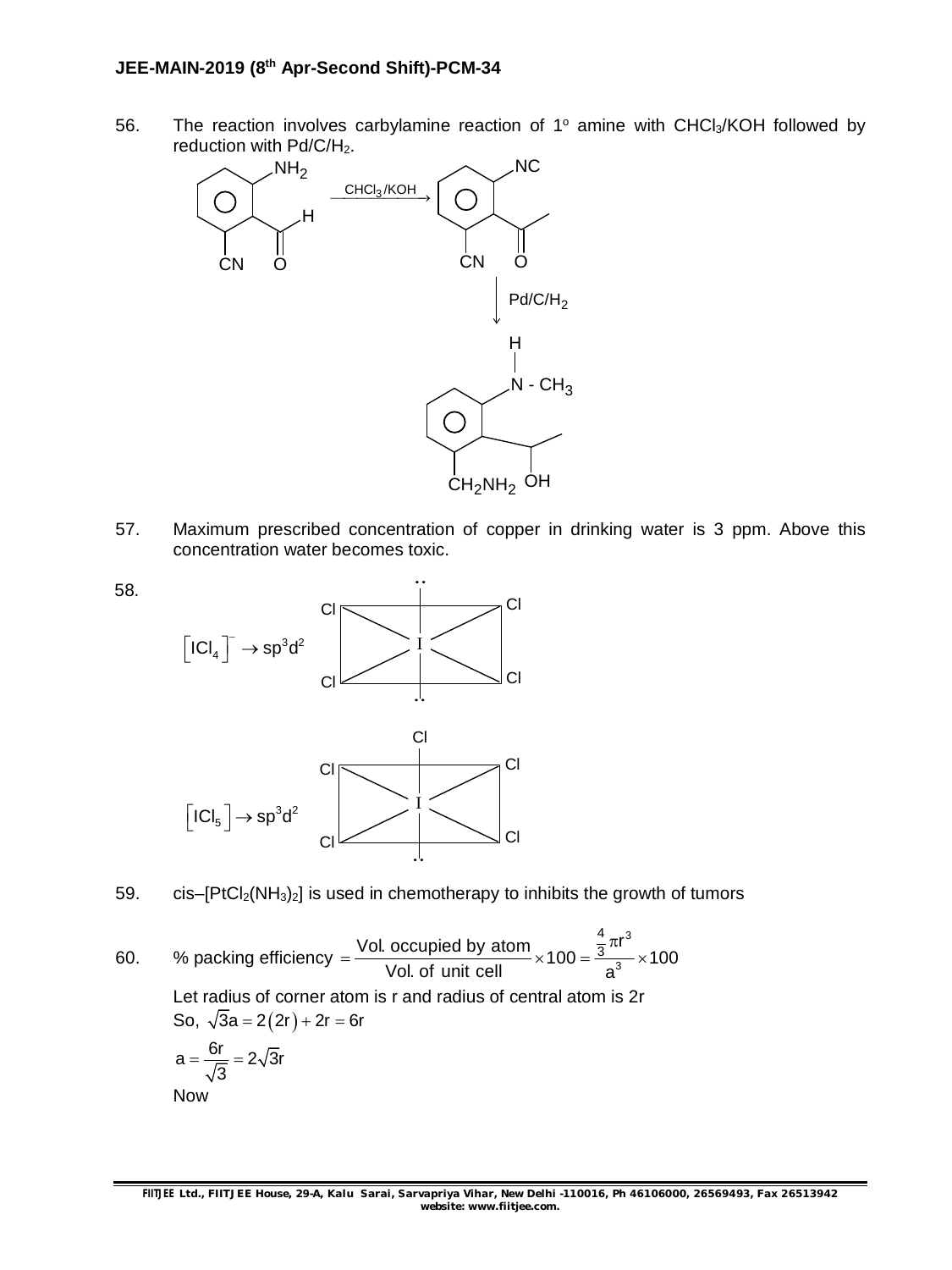% P.E = 
$$
\frac{\frac{4}{3}\pi r^3 + \frac{4}{3}\pi (2r)^3}{(2\sqrt{3}r)^3} \times 100
$$

$$
= \frac{\frac{4}{3}\pi (r^3 + 8r^3)}{8 \times 3\sqrt{3}r^3} \times 100
$$

$$
= \frac{4\pi \times 9r^3}{3 \times 8 \times 3\sqrt{3}r^3} \times 100 = 90.6\% ≈ 90\%
$$

### **PART C – MATHEMATICS**

61. 
$$
S(\lambda) = 2 \int_{0}^{\lambda} \sqrt{x} dx = \frac{4}{3} \lambda^{3/2}
$$

$$
\frac{S(\lambda)}{S(4)} = \frac{2}{5} \Rightarrow \frac{\lambda^{3/2}}{4^{3/2}} = \frac{2}{5}
$$

$$
\Rightarrow \lambda = 4 \left(\frac{4}{25}\right)^{1/3}
$$



62. Since 
$$
g(x)
$$
 is even with  $f(0) = 0$   
\n $f(x)$  is odd function  
\n $g(x) = f(x+5)$   
\n $g(-x) = f(-x+5)$   
\n $g(x) = -f(x-5)$   
\nReplace x by x + 5  
\n $\Rightarrow f(x) = -g(x+5)$   
\n
$$
\int_{0}^{x+5} f(t) dt = -\int_{0}^{x} g(t+5) dt
$$
\n
$$
= -\int_{5}^{x+5} g(t) dt
$$
\n
$$
= \int_{0}^{5} g(t) dt
$$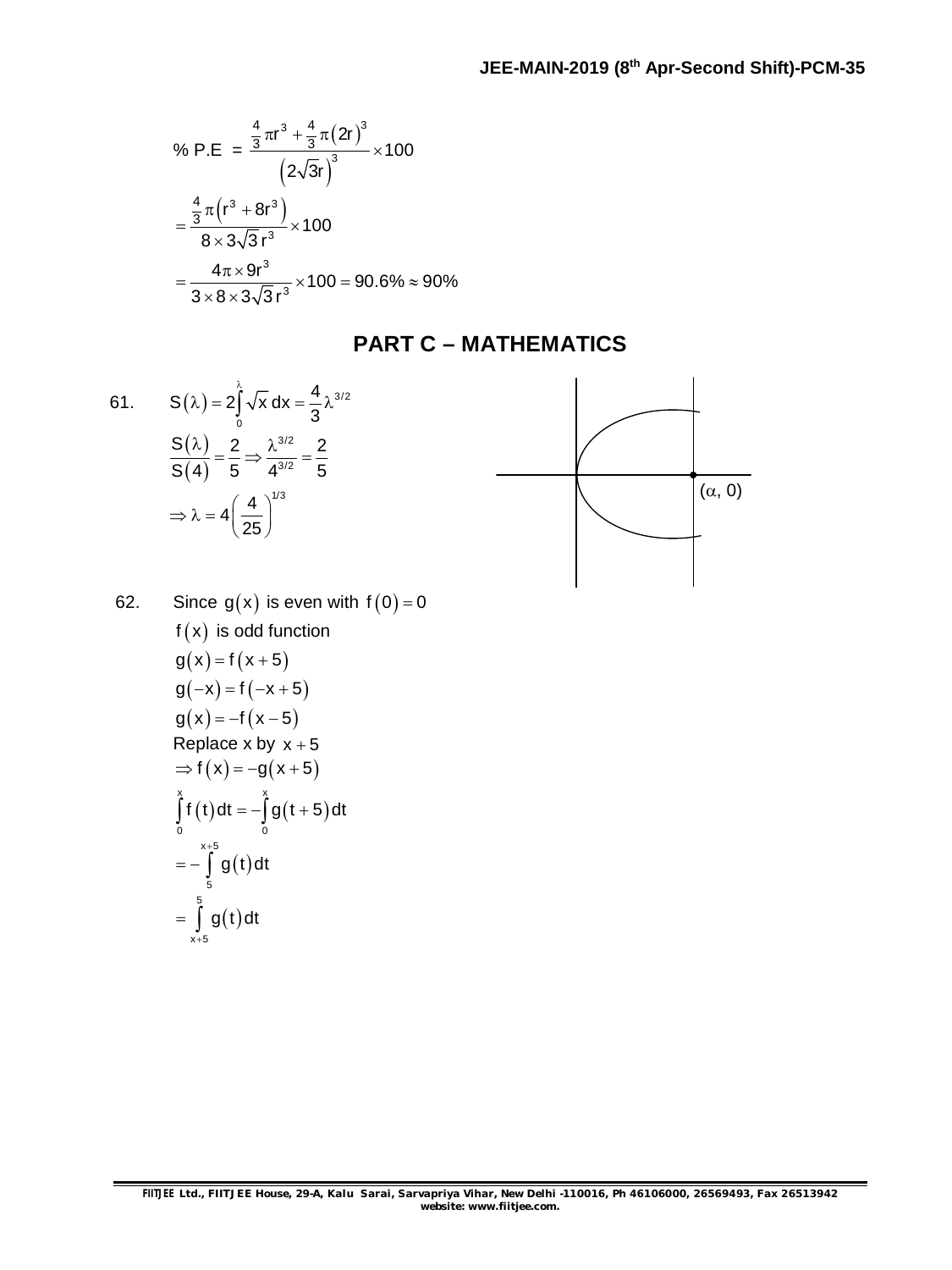63. Equation of  $L_1$  is  $x + 2y = 5$  and equation of  $L_2$  is  $2x - y = 5$ Their point of intersection is (3, 1) k 1 h 3  $\Rightarrow -\frac{1}{1}$ 



64. 
$$
f_1(x) = \frac{a^x + a^{-x}}{2}
$$
 and  $f_2(x) = \frac{a^x - a^{-x}}{2}$   
\n $f_1(x+y) + f_1(x-y)$   
\n $= \frac{1}{2}(a^{x+y} + a^{-x-y} + a^{x-y} + a^{-x+y})$   
\n $= \frac{1}{2}(a^x(a^y + a^{-y}) + a^{-x}(a^y + a^{-y}))$   
\n $= 2 \cdot \left(\frac{a^x + a^{-x}}{2}\right) \left(\frac{a^y + a^{-y}}{2}\right)$   
\n $= 2f_1(x)f_1(y)$   
\n65.  $f(x) = \begin{cases} -x - 1 & x \in [-1,0) \\ x & x \in [0,1) \\ 2x & x \in [1,2) \\ x+2 & x \in [2,3) \end{cases}$ 

 $f(x)$  is discontinuous at  $x = 0,1$ 

66. 
$$
z = \frac{\sqrt{3} + i}{2} = e^{\frac{i\pi}{6}}
$$

$$
(1 + iz + z^5 + iz^8)^9
$$

$$
= (1 + e^{i\pi/2}e^{i\pi/6} + e^{i5\pi/6} + e^{i\pi/2}e^{i8\pi/6})^9
$$

$$
= \left(1 + e^{i2\pi/6} + e^{i5\pi/6} + e^{i\frac{11\pi}{6}}\right)^9
$$

$$
= \left(\frac{1}{2} + i\frac{\sqrt{3}}{2}\right)^9 = \left(e^{i\pi/3}\right)^9 = e^{i3\pi} = -1
$$

67.

(A) 
$$
(p \lor q) \rightarrow (p \lor (\sim q))
$$
  
\n $= \sim (p \lor q) \lor (p \lor \sim q)$   
\n $= (\sim p \land \sim q) \lor (p \lor \sim q)$   
\n $\neq T$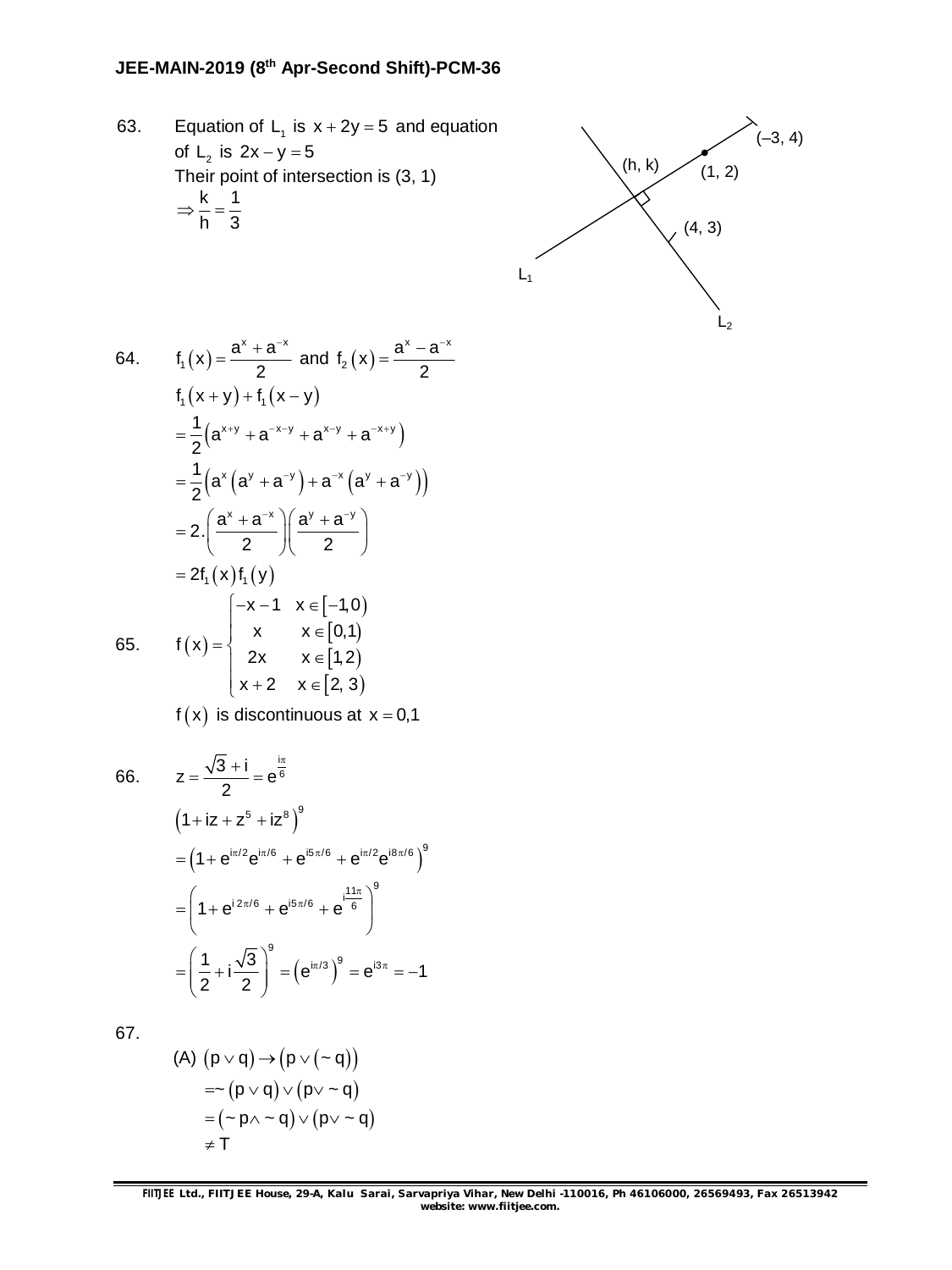(B) 
$$
(p \land q) \rightarrow p
$$
  
\n $= \sim (p \land q) \lor p = (\sim p \lor \sim q) \lor p$   
\n $= (\sim p \lor p) \lor \sim q$   
\n $= T$   
\n(C)  $\sim p \lor (p \lor q)$   
\n $= (\sim p \lor p) \lor q = T$   
\n(D)  $\sim (p \lor q) \lor (\sim p \lor q)$   
\n $= (\sim p \lor \sim q) \lor (\sim p \lor q)$   
\n $= \sim p \lor T = T$ 

68. 
$$
\frac{dy}{dx} = \frac{2y}{x^2}
$$
  
\n
$$
\Rightarrow \ln y = -\frac{2}{x} + \ln C
$$
  
\nPasses through (1, 1)  
\n
$$
0 = -2 + \ln C
$$
  
\n
$$
\Rightarrow \ln y = \frac{-2}{x} + 2
$$
  
\n
$$
x\ln|y| = 2(x - 1)
$$

69. 
$$
f = f(f(f(x))) + (f(x))^{2}
$$
  
\n
$$
\frac{dy}{dx} = f'(f(f(x)))f'(f(x))f'(x) + 2f(x)f'(x)
$$
\nPut x = 1  
\n
$$
\frac{dy}{dx} = 27 + 6 = 33
$$

70. Starting with  $5 = 6^3 = 216$ Starting with  $44 = 6^2 = 36$ Starting with  $45 = 6^2 = 36$ Starting with  $43 = 18$  (Not using 0, 1, 2) Starting with  $432 = 4$ Total =  $310$ 

71. Equation of PQ is 
$$
\frac{x-2}{6} = \frac{y+3}{3} = \frac{z-4}{6}
$$
  
\nR (4, y, z) lies on this  
\n $\Rightarrow \frac{1}{3} = \frac{y+3}{3} = \frac{z-4}{6}$   
\n $\Rightarrow R(4, -2, 6)$   
\nQR =  $\sqrt{16 + 4 + 36} = 2\sqrt{14}$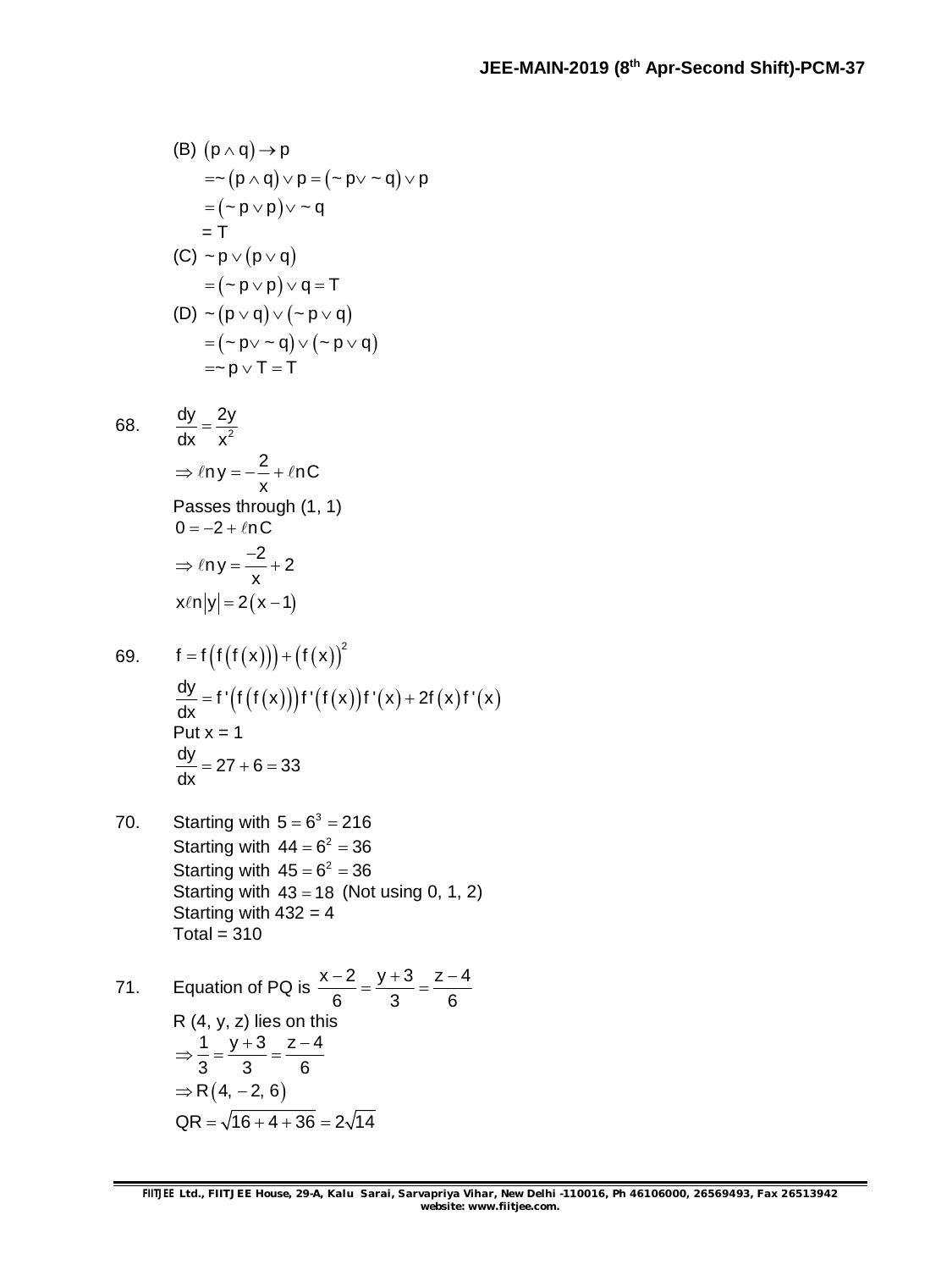72. For infinitly many solution 1  $-2$  k 2 1  $1|-0$ 3 -1 -k -–1 –k  $k = \frac{-1}{2}$ 2  $\Rightarrow k = \frac{-}{\sqrt{2}}$ Also consider  $x - 2y + k = 1$  and  $2x + y + z = 2$  $\Rightarrow$  2x - 4y - z - 2  $2x + y + z = 2$  $\Rightarrow$  4x - 3y = 4

73. 
$$
AM = \frac{41 + 45 + 54 + 57 + 43 + x}{6} = 48
$$

$$
\Rightarrow x = 48
$$

$$
\sigma^2 + 48^2 = \frac{1}{6} \left( 41^2 + 45^2 + 54^2 + 57^2 + 43^2 + 48^2 \right)
$$

$$
\sigma^2 = \frac{14024}{6} - 2304
$$

$$
= \frac{100}{3}
$$

74.  $P_1: x+y+z=1$ 

 $P_2$ :2x + 3y + 4z = 5 Required plane is  $P_1 + \lambda P_2 = 0$  $\Rightarrow$   $(1+2\lambda)x + (1+3\lambda)y + (1+4\lambda)z = 1+5\lambda$  …..(i) which is perpendicular to  $x - y + z = 0$  $\Rightarrow 1 + 2\lambda - (1 + 3\lambda) + 1 + 4\lambda = 0$ 1 3  $\Rightarrow \lambda = \frac{-}{\epsilon}$  $(i) \Rightarrow x - z + 2 = 0$  $\vec{r} \cdot (\hat{i} - \hat{k}) + 2 = 0$ 

75. Given  $2b = a + c$ Let  $A = \theta$ ,  $B = \pi - 3\theta$ ,  $C = 2\theta$  $2\sin B = \sin A + \sin C$  $2 \sin 3\theta = \sin \theta + \sin 2\theta$  $2(3-4\sin^2\theta) = (1+2\cos\theta)$  $\Rightarrow$  8cos<sup>2</sup>  $\theta$  – 2cos  $\theta$  – 3 = 0  $\cos \theta = \frac{3}{4}$ 4  $\Rightarrow$  cos  $\theta =$ sin A : sin B : sin C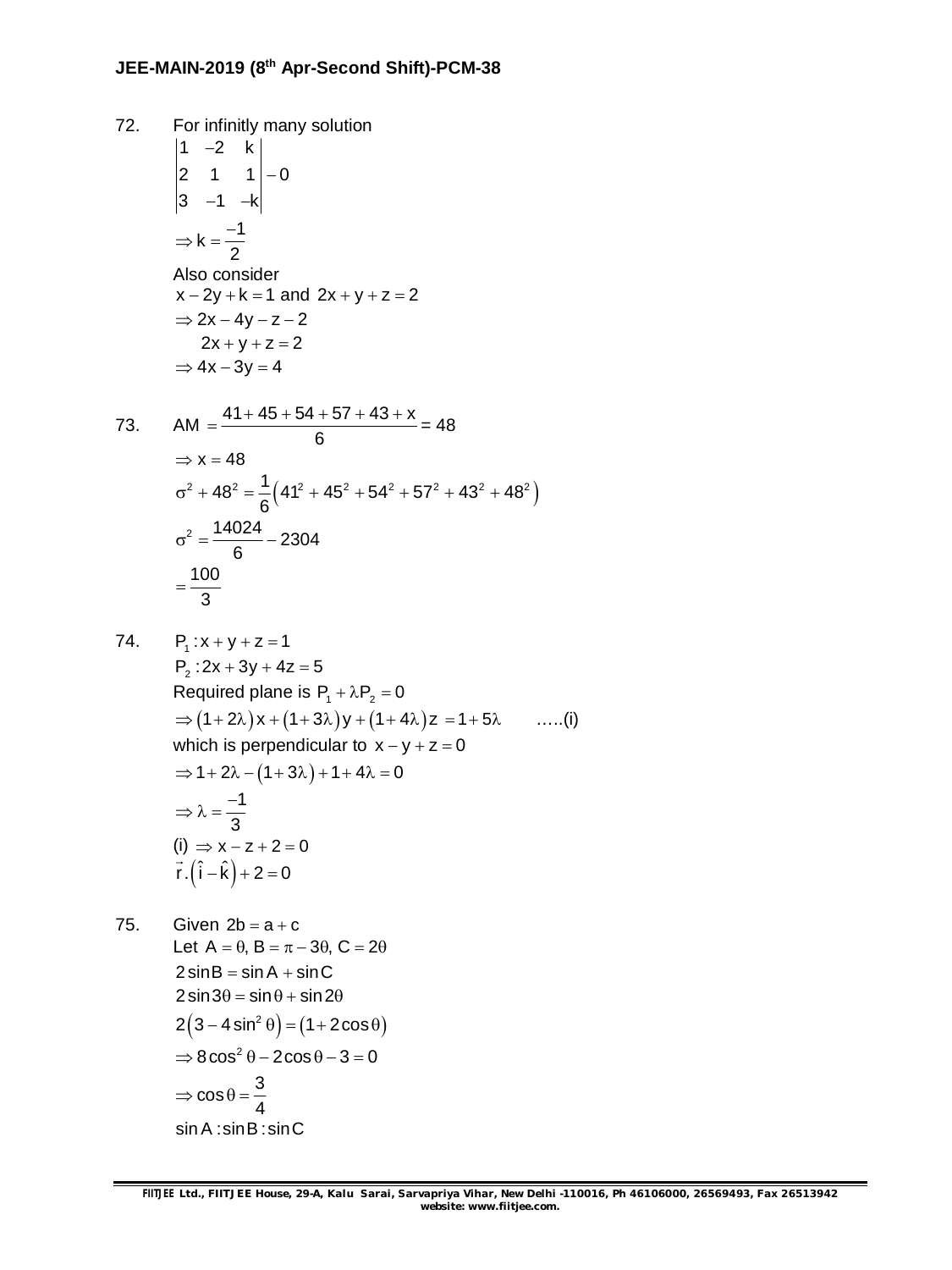⇒ 1: 4-3 sin<sup>2</sup> θ: 2 cos θ  
\n⇒ 1: 
$$
\frac{5}{4}
$$
 :  $\frac{6}{4}$   
\n⇒ 4: 5: 6  
\n76. be = 5 $\sqrt{3}$   
\nb<sup>2</sup>e<sup>2</sup> = 75  
\n(b-a)(b+a) = 75 ⇒ b+a = 15  
\n⇒ b = 10, a = 5  
\nLR =  $\frac{2a^2}{b}$  = 5  
\n  
\n77.  $1-\frac{1}{2^n} > \frac{9}{10}$   
\n⇒  $\frac{1}{10} > \frac{1}{2^n}$   
\n⇒ 2<sup>n</sup> > 10  
\n⇒ n = 4  
\n  
\n78. Let equation of hyperbola be  $\frac{x^2}{a^2} - \frac{y^2}{b^2} = 1$   
\npasses through (4, 6)  
\n⇒  $\frac{16}{a^2} - \frac{36}{b^2} = 1$  (i)  
\nAlso e<sup>2</sup> = 1+  $\frac{b^2}{a^2}$  ⇒ b<sup>2</sup> = 3a<sup>2</sup> (ii)  
\nFrom (i) and (ii)  
\na<sup>2</sup> = 4, b<sup>2</sup> = 12  
\nEquation  $\frac{x^2}{4} - \frac{y^2}{12} = 1$   
\nTangent at (4, 6) is x -  $\frac{y}{2}$  = 1  
\n  
\nOr  
\n2x - y = 2  
\nD = 4(1+3m)<sup>2</sup> - 4(1+m<sup>2</sup>)(1+8m)  
\n= 4(1+9m<sup>2</sup> + 6m - 1-8m - m<sup>2</sup> - 8m<sup>3</sup>)  
\n= -8m(2m - 1)<sup>2</sup> < 0  
\n∴ Infinitely many values of m.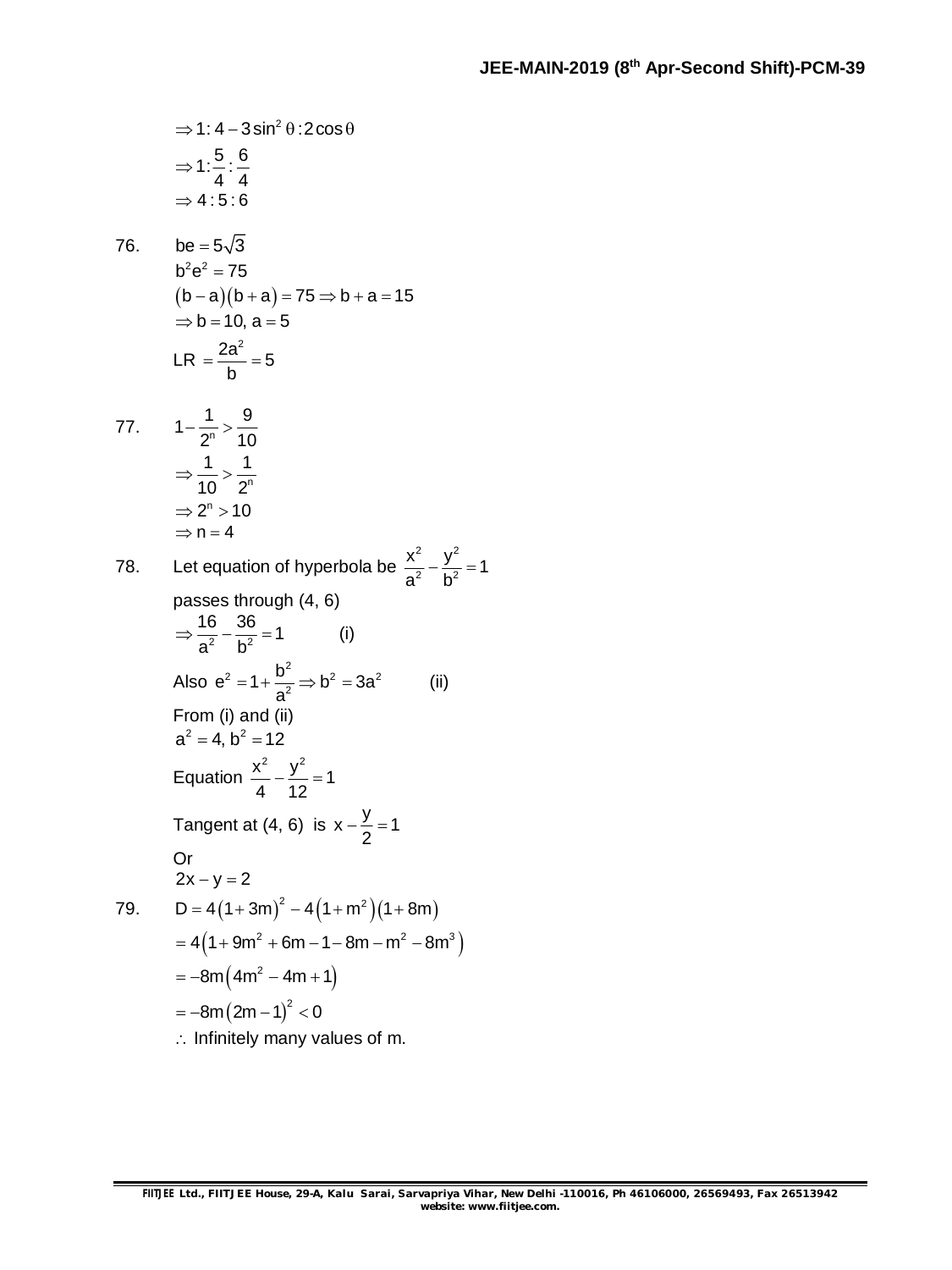80. 
$$
S = \sum_{k=1}^{\infty} \frac{k}{2^{k}}
$$
  
\n
$$
S = \frac{1}{2} + \frac{2}{2^{2}} + \frac{3}{2^{3}} + \dots + \frac{20}{2^{20}}
$$
  
\n
$$
S = \frac{1}{2} = \frac{1}{2^{2}} + \frac{2}{2^{3}} + \dots + \frac{20}{2^{21}}
$$
  
\n
$$
\frac{1}{2}S = \frac{1}{2} + \frac{1}{2^{2}} + \frac{1}{2^{3}} + \dots + \frac{1}{2^{20}} - \frac{20}{2^{21}}
$$
  
\n
$$
= \frac{\frac{1}{2}(1 - \frac{1}{2^{20}})}{\frac{1}{2}} - \frac{20}{2^{21}}
$$
  
\n
$$
= 1 - \frac{21}{2^{21}}
$$
  
\n
$$
S = 2 - \frac{11}{2^{19}}
$$
  
\n81. 
$$
\vec{a} \times \vec{b} = \begin{vmatrix} \hat{i} & \hat{j} & \hat{k} \\ 3 & 2 & x \\ 1 & -1 & 1 \end{vmatrix}
$$
  
\n
$$
= (2 + x)\hat{i} - (3 - x)\hat{j} - 5\hat{k}
$$
  
\n
$$
|\vec{a} \times \vec{b}| = \sqrt{2(x^{2} - x + 19)}
$$
  
\n
$$
= \sqrt{2} \sqrt{(x - 1/2)^{2} + 19^{-1/4}} \ge \frac{5\sqrt{3}}{\sqrt{2}}
$$
  
\n82. Slope of OP =  $\frac{1}{\sqrt{3}}$   
\nEquation of PQ is  
\n
$$
y - 1 = -\sqrt{3}(x - \sqrt{3})
$$
  
\n
$$
\Rightarrow y + \sqrt{3}x = 4
$$
  
\n
$$
\Rightarrow Q(\frac{4}{x}, 0)
$$

$$
y-1=-\sqrt{3}(x-\n\Rightarrow y+\sqrt{3}x=4
$$
\n
$$
\Rightarrow Q\left(\frac{4}{\sqrt{3}},0\right)
$$
\nArea =  $\frac{2}{\sqrt{3}}$ 

3  $=$ 

$$
\overbrace{\hspace{25mm}}^{}
$$

 $\overline{Q}$ 

**FIITJEE** *Ltd., FIITJEE House, 29-A, Kalu Sarai, Sarvapriya Vihar, New Delhi -110016, Ph 46106000, 26569493, Fax 26513942 website: [www.fiitjee.com.](http://www.fiitjee.com.)*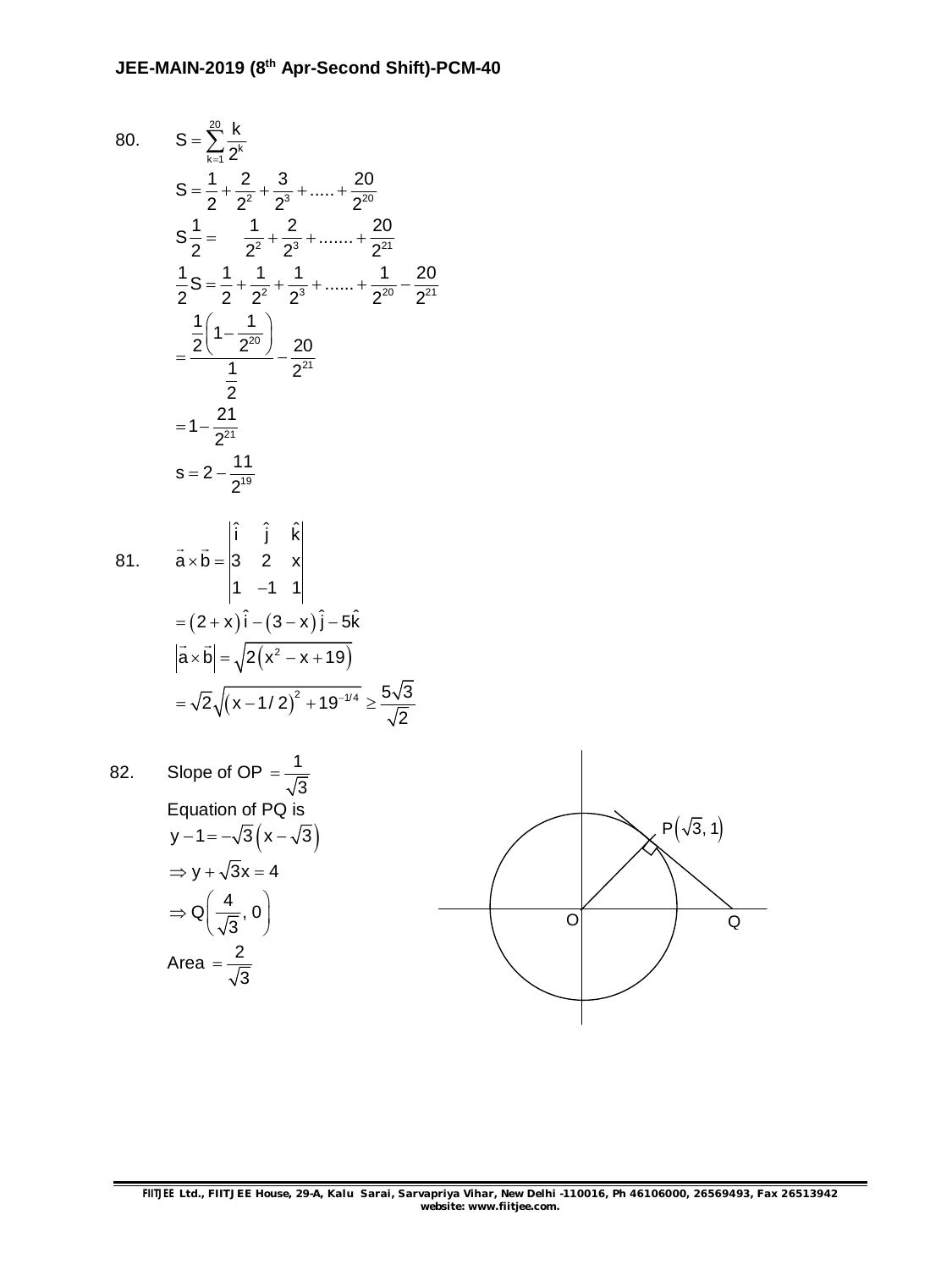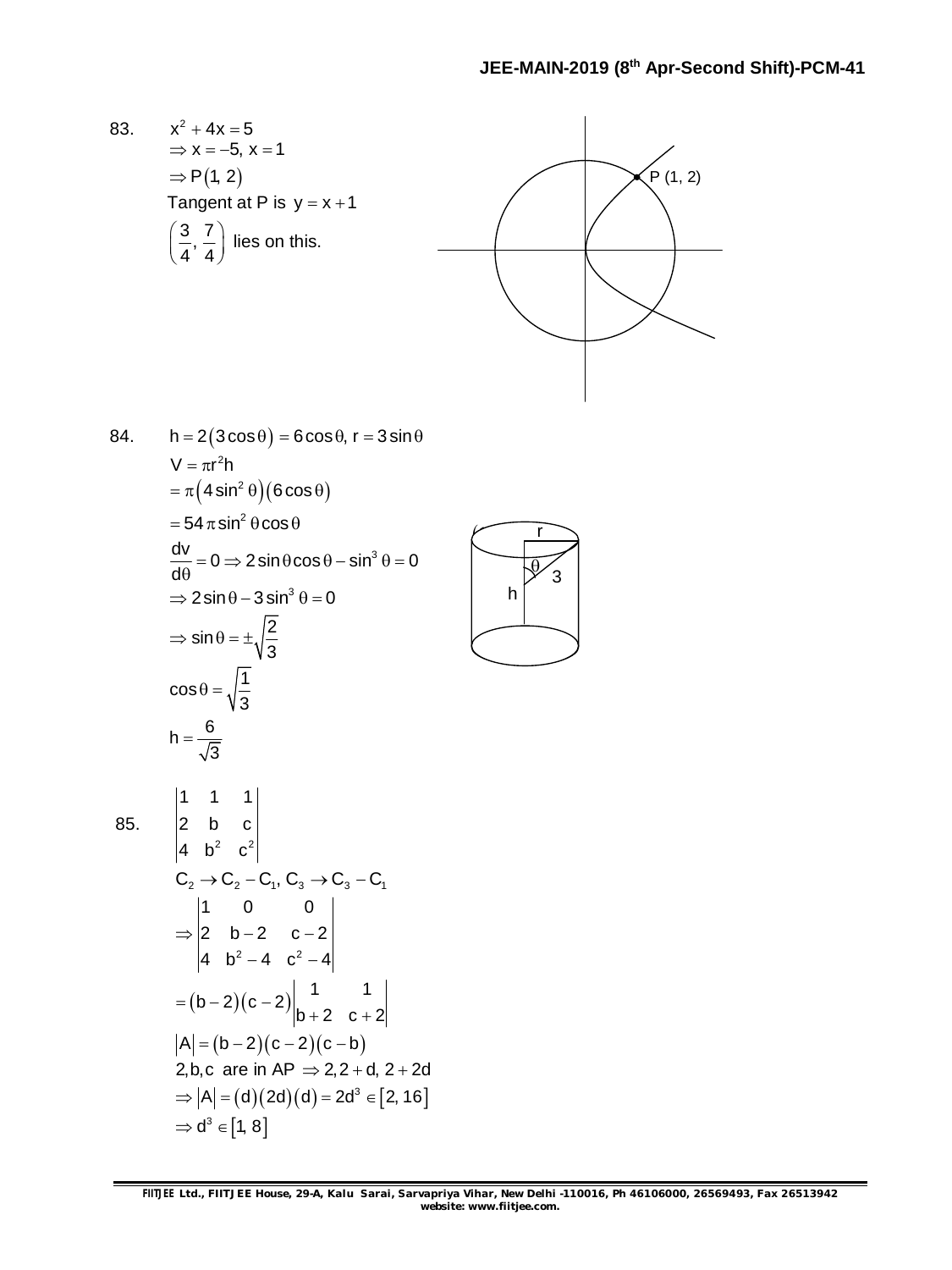$$
\Rightarrow 2d \in [2, 4]
$$
  

$$
\Rightarrow 2 + 2d \in [4, 6]
$$

$$
1^{\infty} \text{ Form}
$$
\n
$$
k = \lim_{x \to 0} \left( \frac{f(3+x) - f(2x) - f(3)(f(2))}{x(1 + f(2 - x) - f(2))} \right)
$$
\n
$$
= \lim_{x \to 0} \frac{f'(3+x) + f'(2-x)}{(1 + f(2-x) - f(2)) - xf'(2-x)}
$$
\n
$$
= 0
$$
\n
$$
\Rightarrow e^{k} = 1
$$

87. 
$$
I = \int \frac{dx}{x^3 (1 + x^6)^{2/3}}
$$
  
\n
$$
= \int \frac{dx}{x^7 (1 + \frac{1}{x^6})^{2/3}}
$$
  
\nPut  $1 + x^{-6} = t \Rightarrow \frac{dx}{x^7} = \frac{-dt}{6}$   
\n
$$
I = \frac{1}{6} \int \frac{-dt}{t^{2/3}} = \frac{-1}{2} \left[ 1 + \frac{1}{x^6} \right]^{1/3} + C
$$
  
\n
$$
= \frac{-1}{2} \frac{(1 + x^6)^{1/3}}{x^2} = x f(x) (1 + x^6)^{1/3} + C
$$
  
\n
$$
\Rightarrow f(x) = \frac{-1}{2x^3}
$$

86. 1

88. 
$$
\frac{h}{y} = \frac{20}{x}, \frac{h}{x-y} = \frac{80}{x}
$$

$$
\frac{h}{20} = \frac{y}{x}, \frac{h}{80} = \frac{x-y}{x}
$$

$$
\frac{h}{20} + \frac{h}{80} = 1
$$

$$
h \left(\frac{100}{1600}\right) = 1
$$

$$
h = 16
$$

89. 
$$
{}^{6}C_{3}x - \frac{3}{2}(1 + \log x).x^{1/4} = 200
$$
  
 $x^{\frac{1}{4} - \frac{3}{2}(1 + \log x)} = 10$   
 $\Rightarrow \frac{1}{4} - \frac{3}{2}(1 + \log_{10} x). \log_{10} x = 1$ 



**FIITJEE** *Ltd., FIITJEE House, 29-A, Kalu Sarai, Sarvapriya Vihar, New Delhi -110016, Ph 46106000, 26569493, Fax 26513942 website: [www.fiitjee.com.](http://www.fiitjee.com.)*